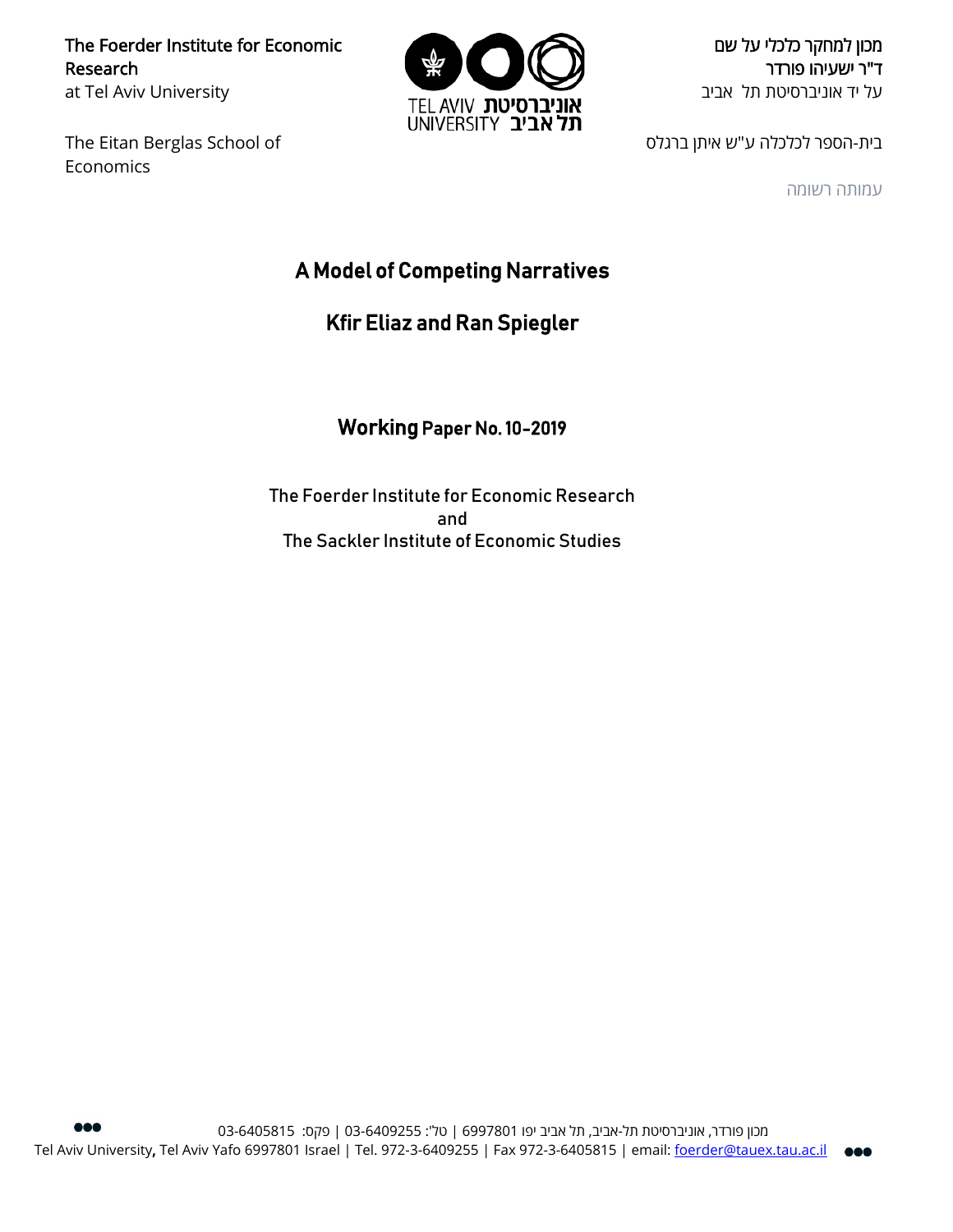# A Model of Competing Narratives

Kfir Eliaz and Ran Spiegler<sup>†</sup>

Previous version: January 2019 This version: July 2019

#### Abstract

We formalize the argument that political disagreements can be traced to a "clash of narratives". Drawing on the "Bayesian Networks" literature, we represent a narrative by a causal model that maps actions into consequences, weaving a selection of other random variables into the story. Narratives generate beliefs by interpreting long-run correlations between these variables. An equilibrium is defined as a probability distribution over narrative-policy pairs that maximize a representative agent's anticipatory utility - capturing the idea that people are drawn to hopeful narratives. Our equilibrium analysis sheds light on the structure of prevailing narratives, the variables they involve, the policies they sustain and their contribution to political polarization.

Financial support by ERC Advanced Investigator grant no. 692995 is gratefully acknowledged. We thank Yotam Alexander, Alessandra Cassela, Elhanan Helpman, Ariel Rubinstein, Heidi Thysen, Stephane Wolton, as well as seminar and conference audiences at Bonn, Haifa, Penn, Princeton, Johns Hopkins, Boston College, University, ESSET and CCET for helpful comments.

<sup>&</sup>lt;sup>†</sup>Eliaz: School of Economics, Tel-Aviv University and David Eccles School of Business, University of Utah. E-mail: kfire@tauex.tau.ac.il. Spiegler: School of Economics, Tel-Aviv University and Economics Dept., University College London and CFM. E-mail: rani@post.tau.ac.il.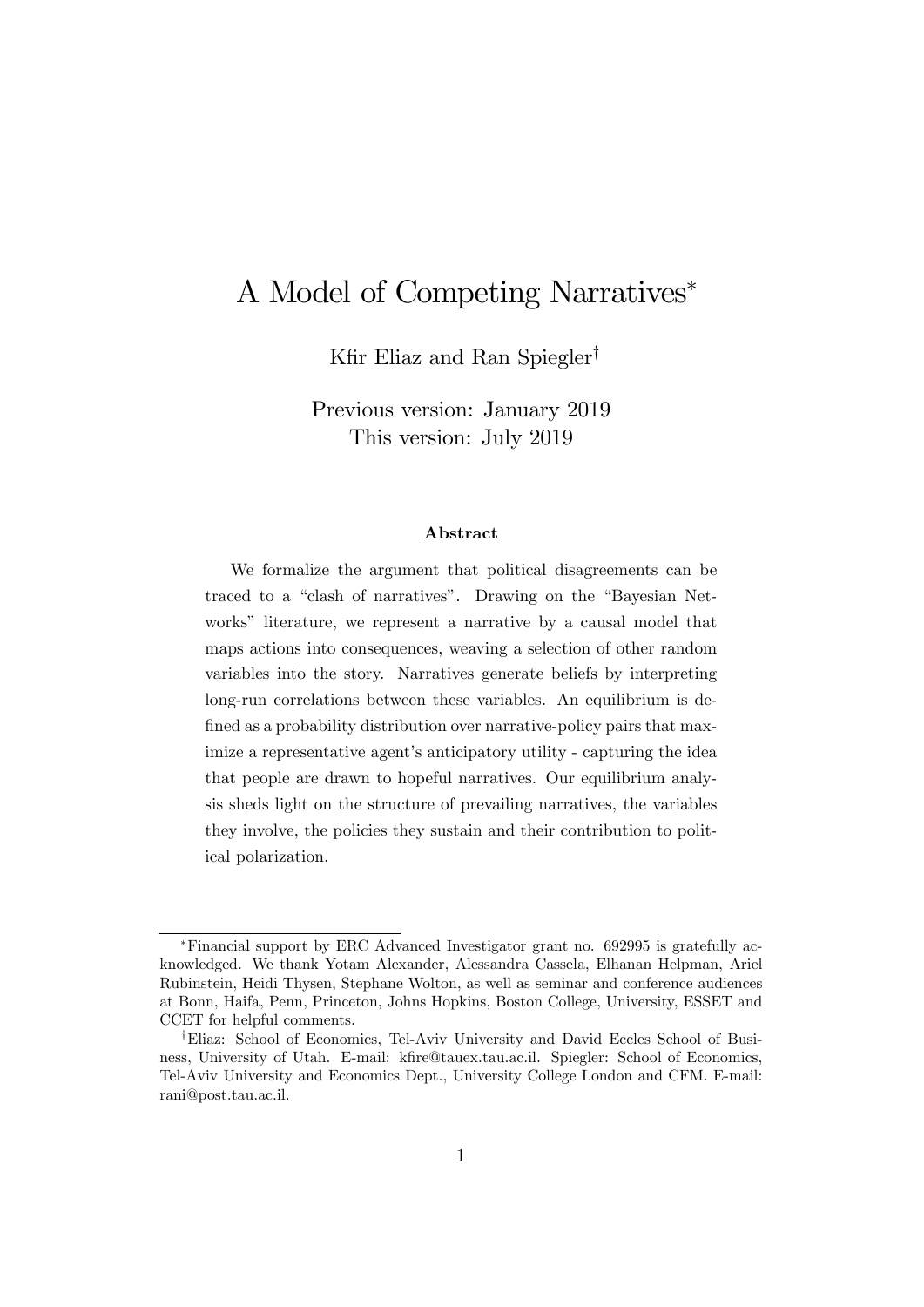## 1 Introduction

The idea that political disagreements can be traced to a "clash of narratives" has become commonplace. According to this view, divergent opinions involve more than heterogeneous preferences or information: They can arise from conflicting *stories* about political reality. As a result, public-opinion makers try to shape the popular narratives that surround policy debates, because a policy gains in popularity if it can be sustained by an effective narrative.

There are countless expressions of this idea in popular and academic discourse. For instance, a recent profile of a former aide of President Obama begins with the words "Barack Obama was a writer before he became a politician, and he saw his Presidency as a struggle over narrative".<sup>1</sup> Likewise, two public policy professors write: "There can be little doubt then that people think narratives are important and that crafting, manipulating, or influencing them likely shapes public policy". They add that narratives simplify complex policy issues "by telling a story that includes assertions about what causes what, who the victims are, who is causing the harm, and what should be done". $2$ 

In this paper we offer a formalization of the idea that battles over public opinion involve competing narratives. Of course, the term "narrative" is vague and any formalization inevitably leaves many of its aspects outside the scope of investigation. Our model is based on the idea that in the context of policy debates, narratives can be regarded as causal models that map actions to consequences. Following the literature on probabilistic graphical models in Statistics, Artificial Intelligence and Psychology (Cowell et al.  $(1999)$ , Sloman (2005), Pearl (2009)), we represent such causal models by directed acyclic graphs (DAGs).

In our model, what defines a narrative is the variables it incorporates and the way these are arranged in the causal mapping from actions to consequences. For instance, consider a debate over US trade policy and its

<sup>1</sup>See https://www.newyorker.com/magazine/2018/06/18/witnessing-the-obamapresidency-from-start-to-Önish.

<sup>2</sup>See http://blogs.lse.ac.uk/impactofsocialsciences/2018/07/18/mastering-the-art-ofthe-narrative-using-stories-to-shape-public-policy/.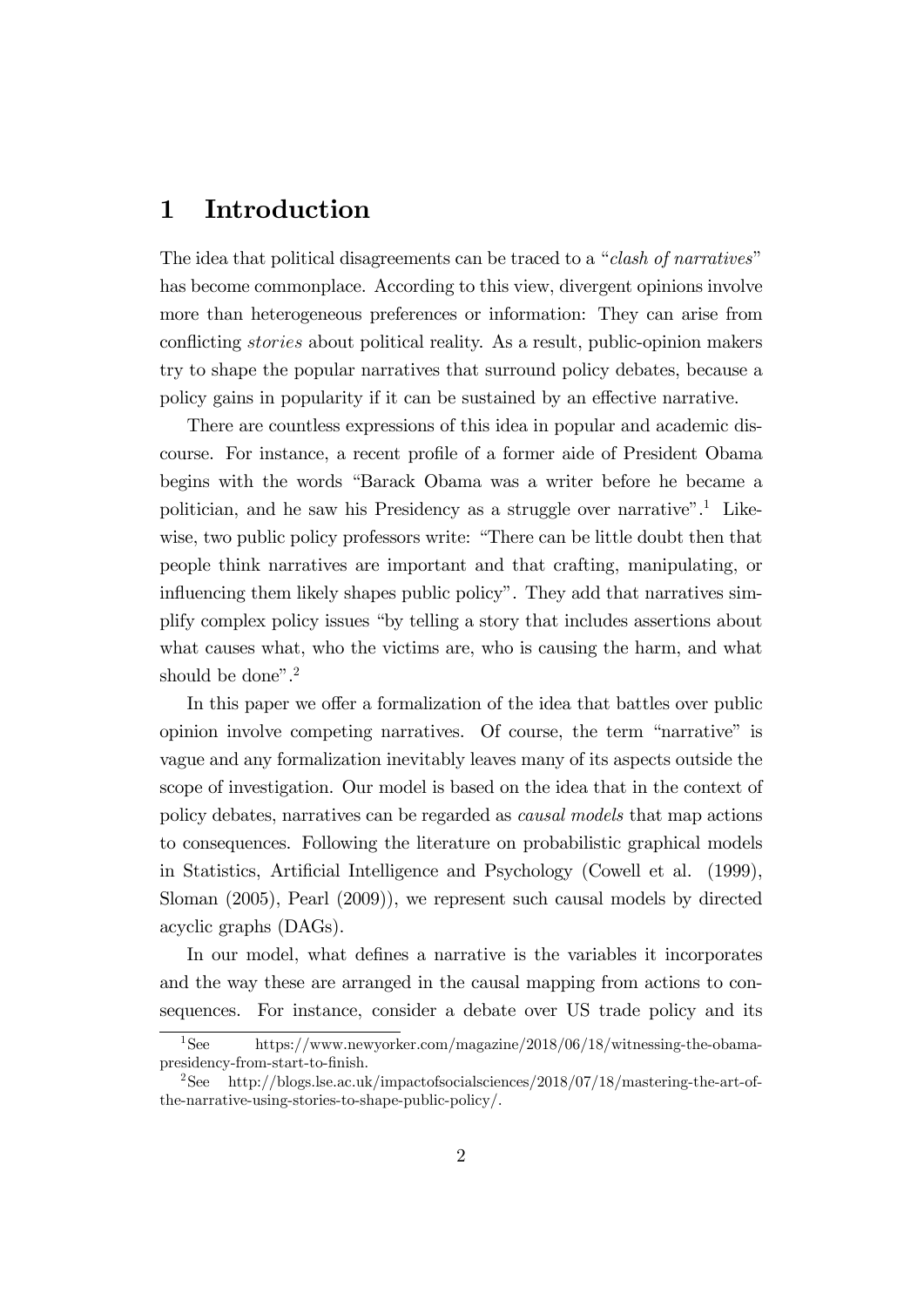possible implications for local employment. Suppose the public has homogenous preferences over actions and consequences; disagreements only arise from different beliefs. The DAG

$$
trade policy \rightarrow imports from China \rightarrow employment (1)
$$

represents a narrative that weaves a third variable (imports from China) into a causal story about the employment consequences of trade policy.

The nodes in the DAG represent variables (not the values they can take), and the links represent perceived direct causal effects (but not the sign or magnitude of these effects). The variables are coarse-grained, such that the narrative does not describe an individual historical episode. Instead, it addresses numerous historical episodes, alerting the public's attention to longrun correlations between adjacent variables along the causal chain and offering a particular causal interpretation of these correlations. In general, our model assumes that when the public adopts a narrative, it constructs a belief by fitting the causal model to objective data. As in Spiegler (2016), this means factorizing the long-run distribution (over the variables that appear in the narrative) according to the Bayesian-Network factorization formula. The public then relies on this belief to evaluate policies.

We refer to the causal model  $(1)$  as a "lever narrative" because it regards imports from China as a "lever" (or a mediator, to use statisticians' jargon) - i.e., an endogenous variable that is ináuenced by policy and in turn influences the target variable. To the extent that imports from China are negatively correlated with both protectionism and employment in local manufacturing, this narrative intuitively supports a protectionist policy. But while the support is intuitive, it is illusory if the narrative is false - e.g. if the actual correlation between employment and imports from China is due to confounding by exogenous technological change. A false narrative will typically induce a distorted belief regarding the mapping from actions to consequences.

The following is another example of a lever narrative in the context of a foreign policy question, whether to impose economic sanctions on a rival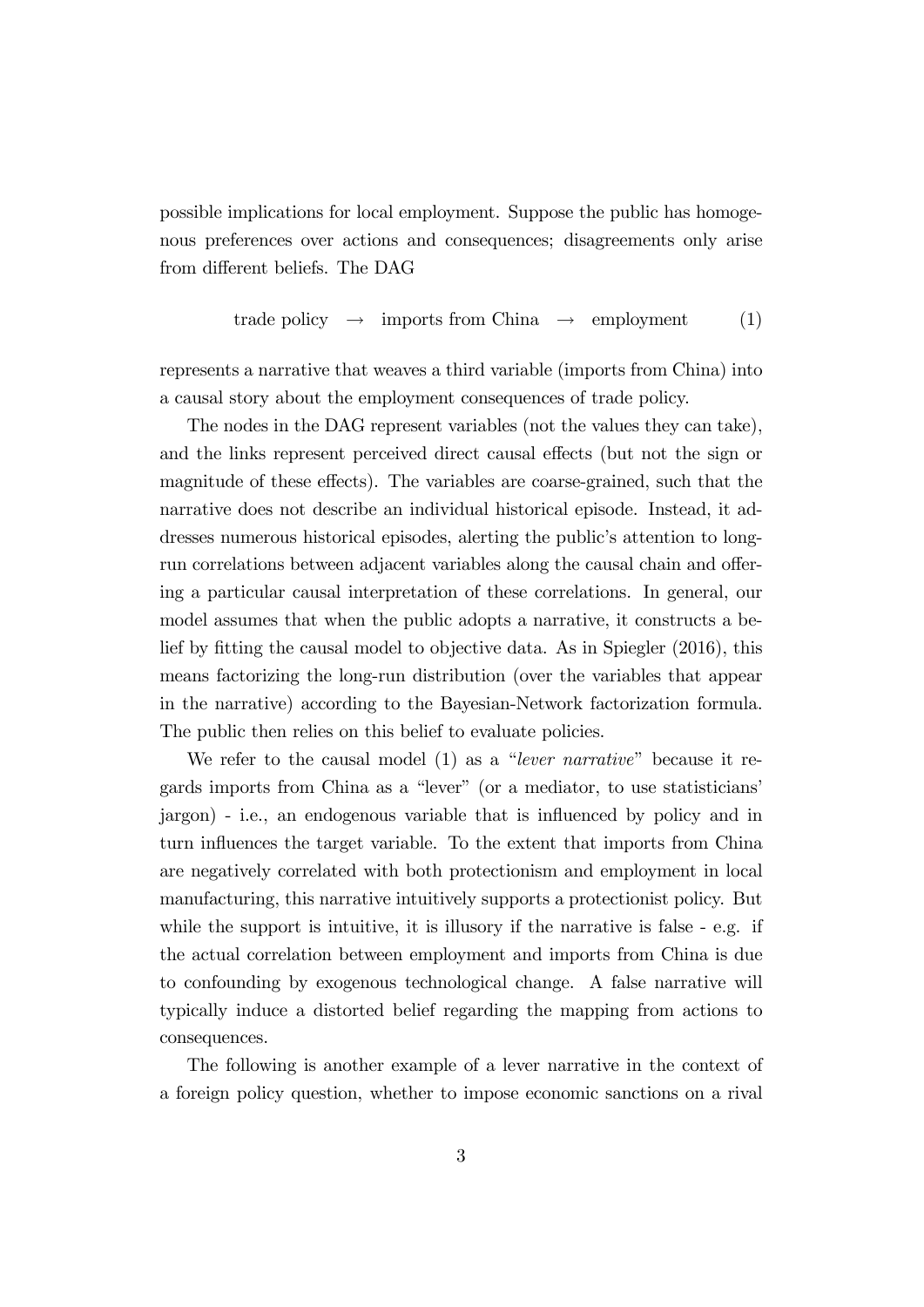country with a hostile regime. The public considers destabilizing the regime a desirable outcome. A lever narrative that intuitively gives support to a hawkish policy is

```
sanction policy \rightarrow economic situation in rival country \rightarrow regime stability
```
The following is a lever narrative that involves a different "lever":

sanction policy  $\rightarrow$  nationalism in rival country  $\rightarrow$  regime stability

This narrative intuitively supports a dovish policy, to the extent that nationalistic sentiments in the rival country are positively correlated with the stability of its regime and ameliorated by a soft stance on sanctions. We can see that two narratives may have the same "lever" structure but differ in the selection of variables that function as "levers", and consequently in the policies they support.

Likewise, the same variable can be assigned different roles in the causal scheme. For instance, the following is a foreign-policy narrative that treats nationalism as an exogenous variable:

```
sanction policy \rightarrow regime stability \leftarrow nationalism in rival country
```
We refer to a narrative with this structure as a "threat/opportunity narrativeî, because it regards the third variable that it weaves into the story as an external factor that the policy takes into consideration rather than influencing it. In Section 3.1 we will show how this narrative can lend support to a hawkish policy.

Thus, narratives can differ in the variables they involve or in the role that these variables play in the causal mapping from actions to consequences. Different narratives can generate different political beliefs because they alert the audience's attention to correlations between different sets of variables and shape the audience's causal interpretation of these correlations.

But how does the public respond to competing narratives that support conflicting policies? In the context of policy debates, we find it natural to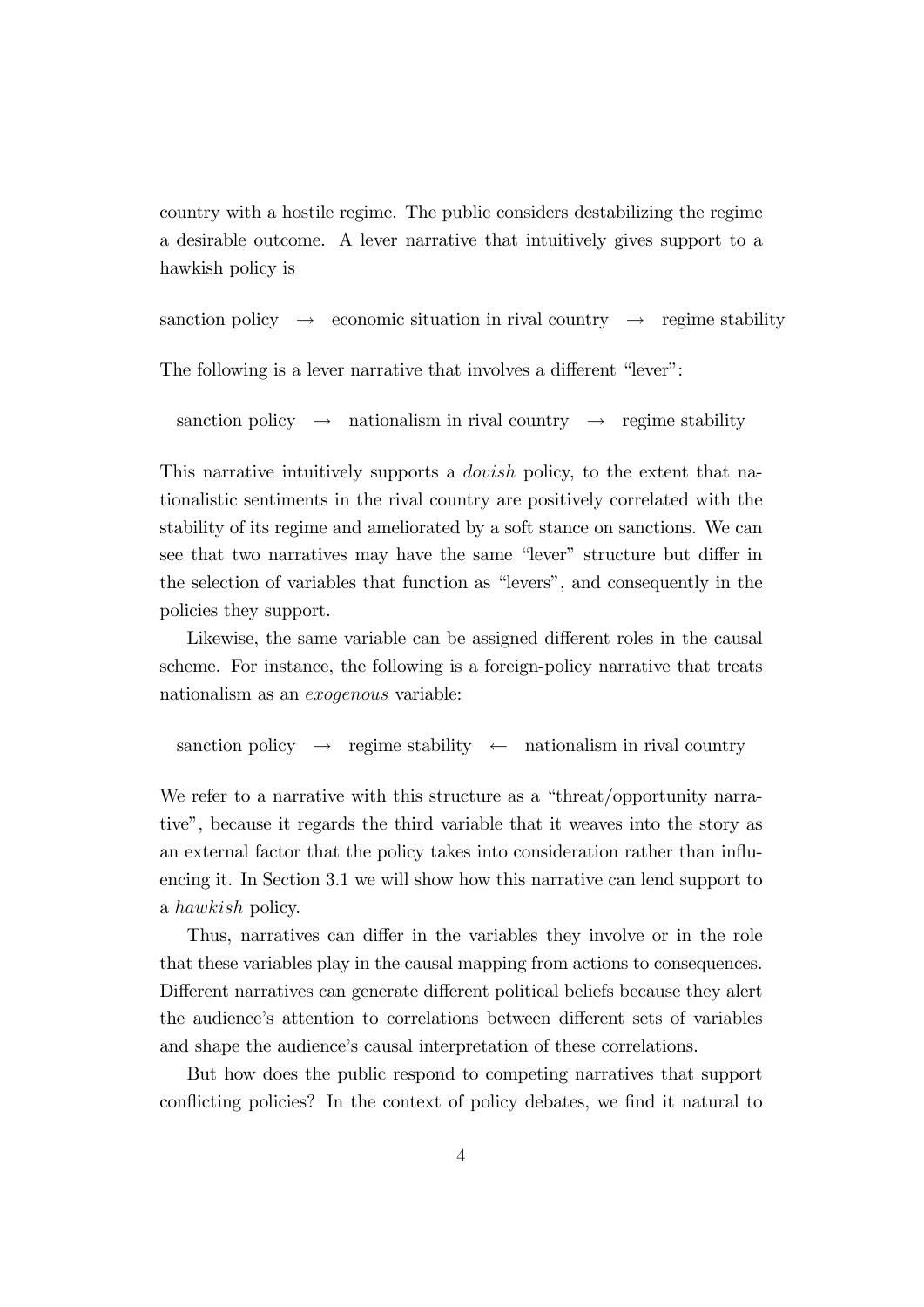assume that people are drawn to *hopeful* narratives. By "hopeful", we do not mean that appealing narratives portray a rosy picture of the status quo, but rather that they are expected to promise a "better future" if a certain policy is implemented. Precisely because individuals have little influence over public policy, they incur negligible decision costs when indulging in hopeful fantasies about the effects of counterfactual policies. Therefore, anticipatory feelings can be a powerful driving force behind political positions.<sup>3</sup>

Accordingly, we assume that the public selects a narrative-policy that maximizes *anticipatory utility*, subject to one empirical-consistency constraint: To be eligible, a narrative is not allowed to distort the steady-state distribution over consequences. In other words, narratives can spin hopeful fantasies about the consequences of the policies they espouse, but not about the status quo.

To sum up, our model is based on two related premises. First, political beliefs are shaped by narratives, which are simplified causal models that interpret long-run correlations. Second, in the presence of competing narratives, people are drawn to the ones that promise a "happy ending". On these premises, we define an *equilibrium* as a long-run distribution over narrativepolicy pairs, such that every element in the support maximizes a representative agent's anticipatory utility, subject to the above empirical-consistency constraint.

We refer to this concept as "equilibrium" rather than mere optimization. The reason is that the distribution over policies can affect the way a narrativeinduced belief evaluates individual policies. As a result, a change in the policy distribution can lead to a change in the relative appeal of competing narratives. This feedback effect is a hallmark of behavior that is generated by misspecified causal models (see Spiegler  $(2016)$ ), and it is what creates the need for an equilibrium approach to the notion of prevalent narratives.

We employ our equilibrium concept to explore several questions: What is the structure of narratives that support a given policy, and what kind

<sup>&</sup>lt;sup>3</sup>In their book on the use of narratives to win public support, De Graaf et al. (2015) argue that one of the major features of an effective narrative is the prospect of success: ì... the overarching story told by incumbent policy-makers must, to some extent, be a narrative of progress."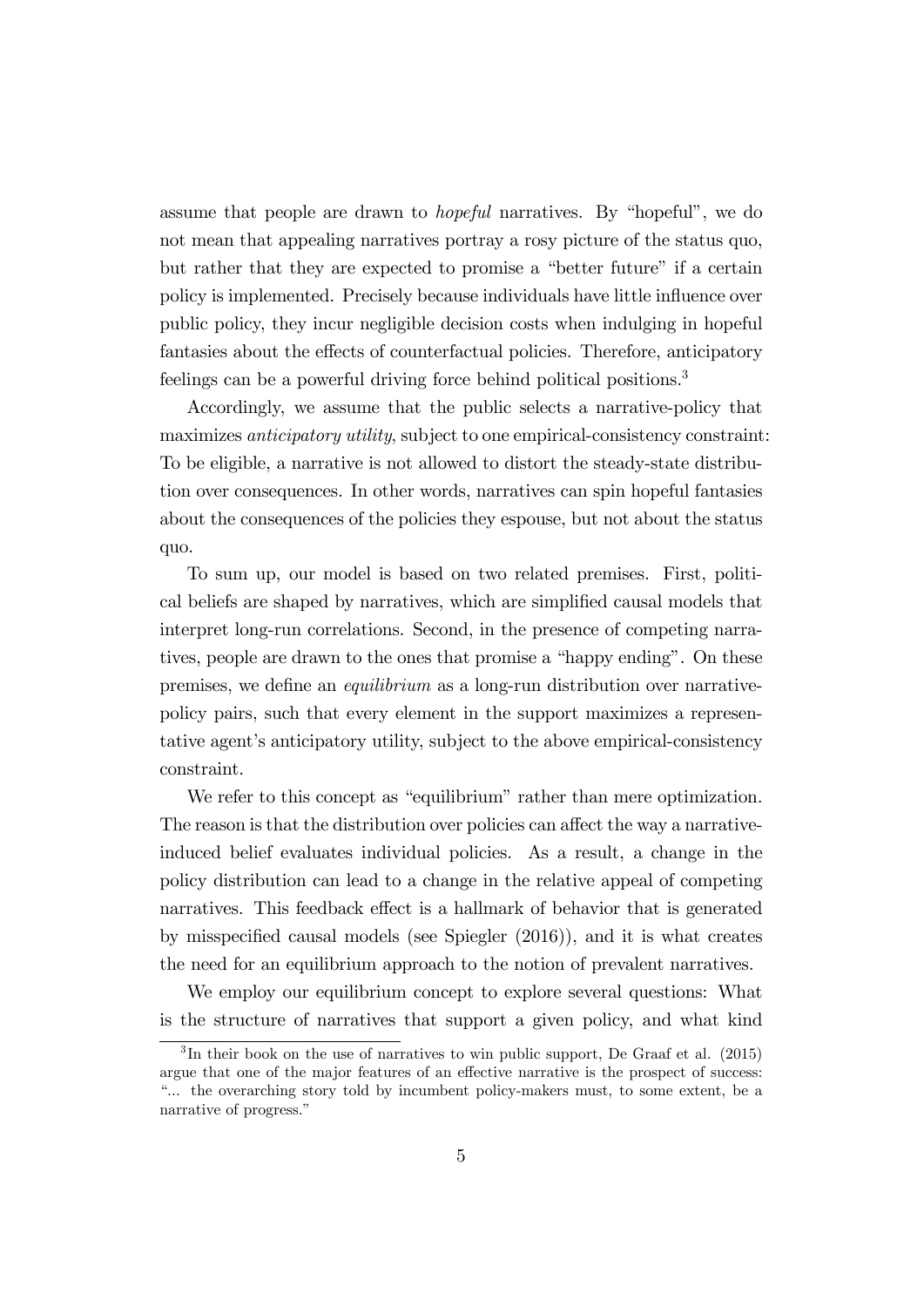of variables do they involve? Can we account for divergent political beliefs or swings between dominant positions? Can we shed light on the source of popularity of certain real-life political narratives? Our results demonstrate the formalism's potential to shed light on such questions.

#### Related literature

The idea that people think about empirical regularities in terms of "causal" storiesî that can be represented by DAGs has been embraced by psychologists of causal reasoning (e.g. Sloman (2005), Sloman and Lagnado (2015)). Spiegler (2016) adopted this idea as a basis for a model of decisions under causal misperceptions, in which the decision maker forms a subjective belief by Ötting a subjective causal model to objective long-run data. This continues to be a building block of the model in this paper, which goes beyond it in two major directions. First, the collection of variables that can appear in a causal model of a given size is not fixed but selected endogenously. Second, we assume "hedonic" selection between competing causal models.

We are aware of at least three papers in economics that draw attention to the role of narratives in economic contexts. Given that the term "narrative" has such a loose meaning, it should come as no surprise that it has received very different formalizations. Shiller (2017) regards certain terms that appear in popular discourse as indications of specific narratives and proposes to use epidemiological models to study their spread. Benabou et al. (2016) focus on moral decision making and formalize narratives as messages or signals that can affect decision makers' beliefs regarding the externality of their actions. Levy and Razin (2018) use the term to describe information structures in game-theoretic settings that people postulate to explain observed behavior. Schwartzstein and Sunderam  $(2019)$  propose an alternative approach to "persuasion by models", where models are formalized as likelihood functions and the criterion for selecting models is their success in accounting for historical observations.

The idea that people adopt distorted beliefs to enhance their anticipatory utility has precedents in the economics literature: Akerlof and Dickens (1982), Benabou and Tirole (2002,2016), Brunnermeier and Parker (2005) and Spiegler (2008). Relative to this literature, the key innovation here is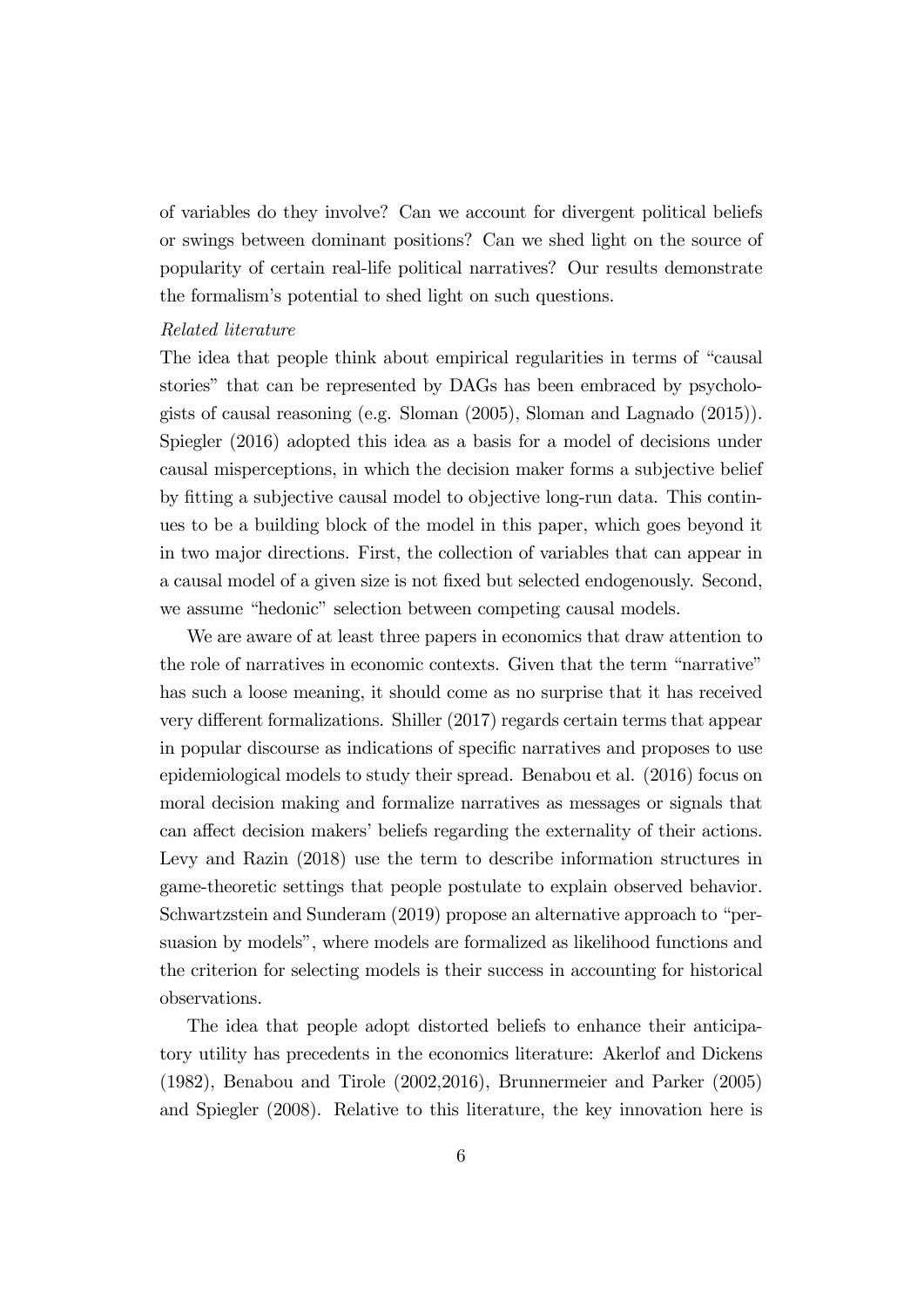that the object of agents' choice is not beliefs but (causal) models: Wrong beliefs emerge as a consequence of fitting a misspecified model to historical data. This feature constrains agents' ability to delude themselves and leads to novel equilibrium effects. Recently, Montiel Olea et al. (2018) studied ìcompeting modelsî in a di§erent context of experts who compete for the right to make predictions. Each expert believes in a linear regression model that differs in the set of variables it admits. Winning models thus maximize the indirect expected utility they induce when estimated against a random sample.

Finally, our paper joins a handful of works in so-called "behavioral political economics" that study voters' belief formation according to misspecified subjective models or wrong causal attribution rules - e.g., Spiegler (2013), Esponda and Pouzo (2017).

### 2 The Model

Let  $X = X_1 \times \cdots \times X_m$ , where  $m > 2$  and  $X_i = \{0, 1\}$  for each  $i = 1, ..., m$ . For every  $N \subseteq \{1, ..., m\}$ , denote  $X_N = \times_{i \in N} X_i$ . For any  $x \in X$ , the components  $x_1$  and  $x_m$  - also denoted a and  $y$  - are referred to as the action and the *consequence*. Let  $p \in \Delta(X)$  be an objective probability distribution with full support. Denote  $p(a = 1) = \alpha$  and  $p(y = 1) = \mu$ . We interpret  $\alpha$  as a historical, long-run action frequency and endogenize it later in this section.

A directed acyclic graph (DAG) is a pair  $G = (N, R)$ , where  $N \subseteq$  $\{1, ..., m\}$  is a set of nodes and  $R \subseteq N \times N$  is a set of directed links. Acyclicity means that the graph contains no directed path from a node to itself. We use  $iRj$  or  $i \rightarrow j$  to denote a directed link from the node i into the node j. Abusing notation, let  $R(i) = \{j \in N \mid jRi\}$  be the set of "parents" of node i. Following Pearl (2009), we interpret a DAG as a *causal model*, where the link  $i \rightarrow j$  means that  $x_i$  is perceived as an immediate cause of  $x_j$ . Directedness and acyclicity of G are consistent with basic intuitions regarding causality. The causal model is agnostic about the sign or magnitude of causal effects.

Let  $\mathcal G$  be a collection of DAGs. We refer to an element in  $\mathcal G$  as a narrative. Every  $G \in \mathcal{G}$  satisfies the following restrictions. First,  $\{1,m\} \subseteq N$ ,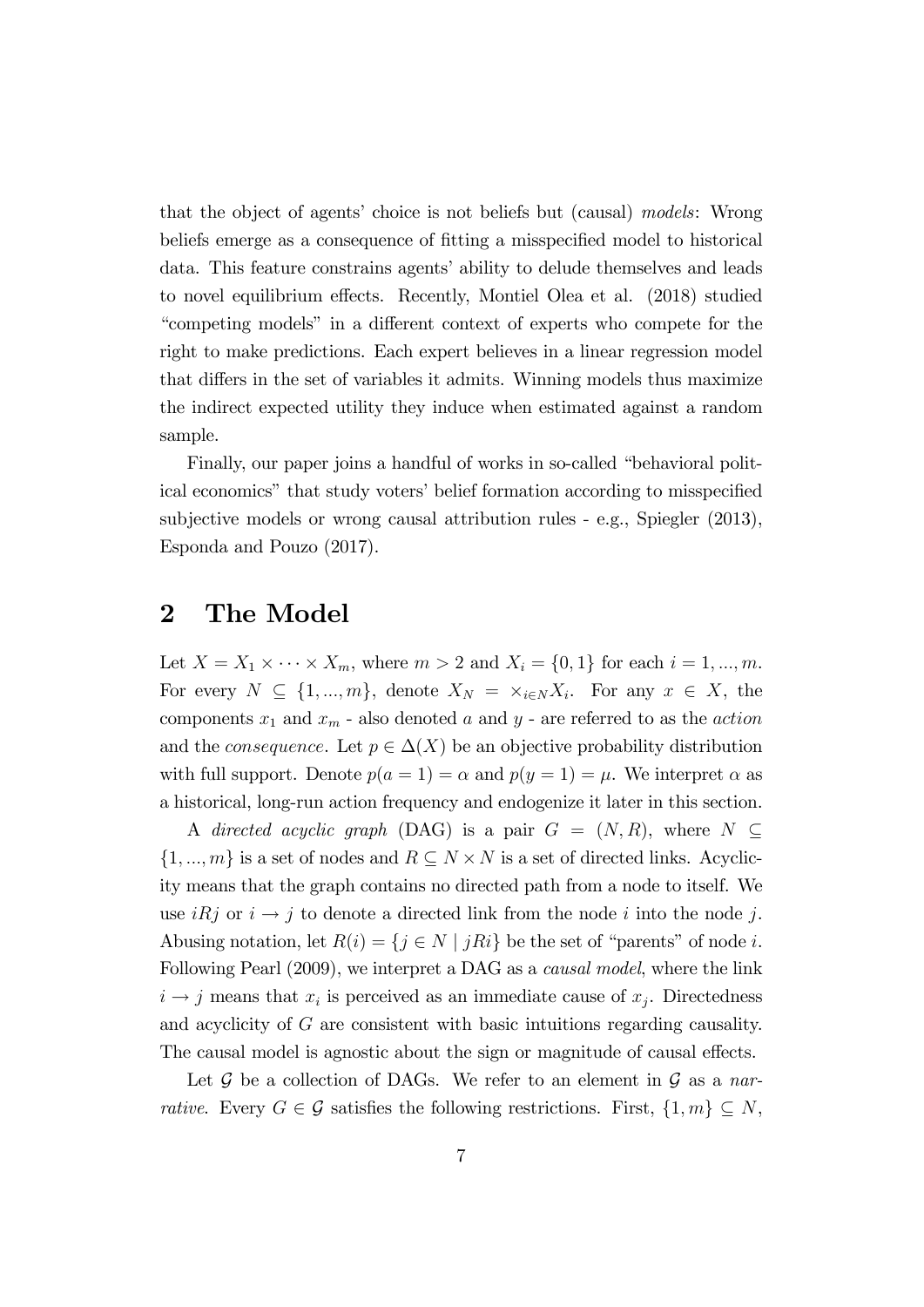capturing the idea that the narratives concern the consequences of policy. Second,  $|N| \leq n$ , where  $n \in \{2, ..., m\}$  is an exogenously given constant that represents an upper bound on narrative complexity. Third, 1 is an ancestral node. This restriction means that actions have no prior causes. We relax this restriction in Section 5. In applications, we will impose additional restrictions on  $G$  because certain causal models are implausible on a-priori grounds (e.g. assuming that tariff policy has no causal effect on imports), or because the data they require for generating beliefs (according to the definition we provide in the next paragraph) is unavailable.

#### From narratives to beliefs

Given an objective distribution p, a narrative  $G = (N, R)$  induces a subjective belief over  $\Delta(X_N)$ , defined as follows:

$$
p_G(x_N) = \prod_{i \in N} p(x_i \mid x_{R(i)}) \tag{2}
$$

The full-support assumption ensures that all the terms in this factorization formula are well-defined.

The conditional distribution of  $x_m$  given  $x_1$  induced by  $p<sub>G</sub>$  is computed in the usual way. It has a simple expression because 1 is an ancestral node:

$$
p_G(x_m \mid x_1) = \sum_{x_{N-\{1,m\}}} \left( \prod_{i \in N-\{1\}} p(x_i \mid x_{R(i)}) \right) \tag{3}
$$

The fact that 1 is ancestral also ensures that this conditional distribution has a natural interpretation as the perceived causal effect of  $x_1$  on  $x_m$ , according to the belief  $p_G$ .

For illustration, when  $n = m = 4$  and the narrative is  $G: 1 \rightarrow 3 \rightarrow 4 \leftarrow 2$ ,

$$
p_G(x_1, x_2, x_3, x_4) = p(x_1)p(x_2)p(x_3 | x_1)p(x_4 | x_2, x_3)
$$

and

$$
p_G(x_4 | x_1) = \sum_{x_2, x_3} p(x_2) p(x_3 | x_1) p(x_4 | x_2, x_3)
$$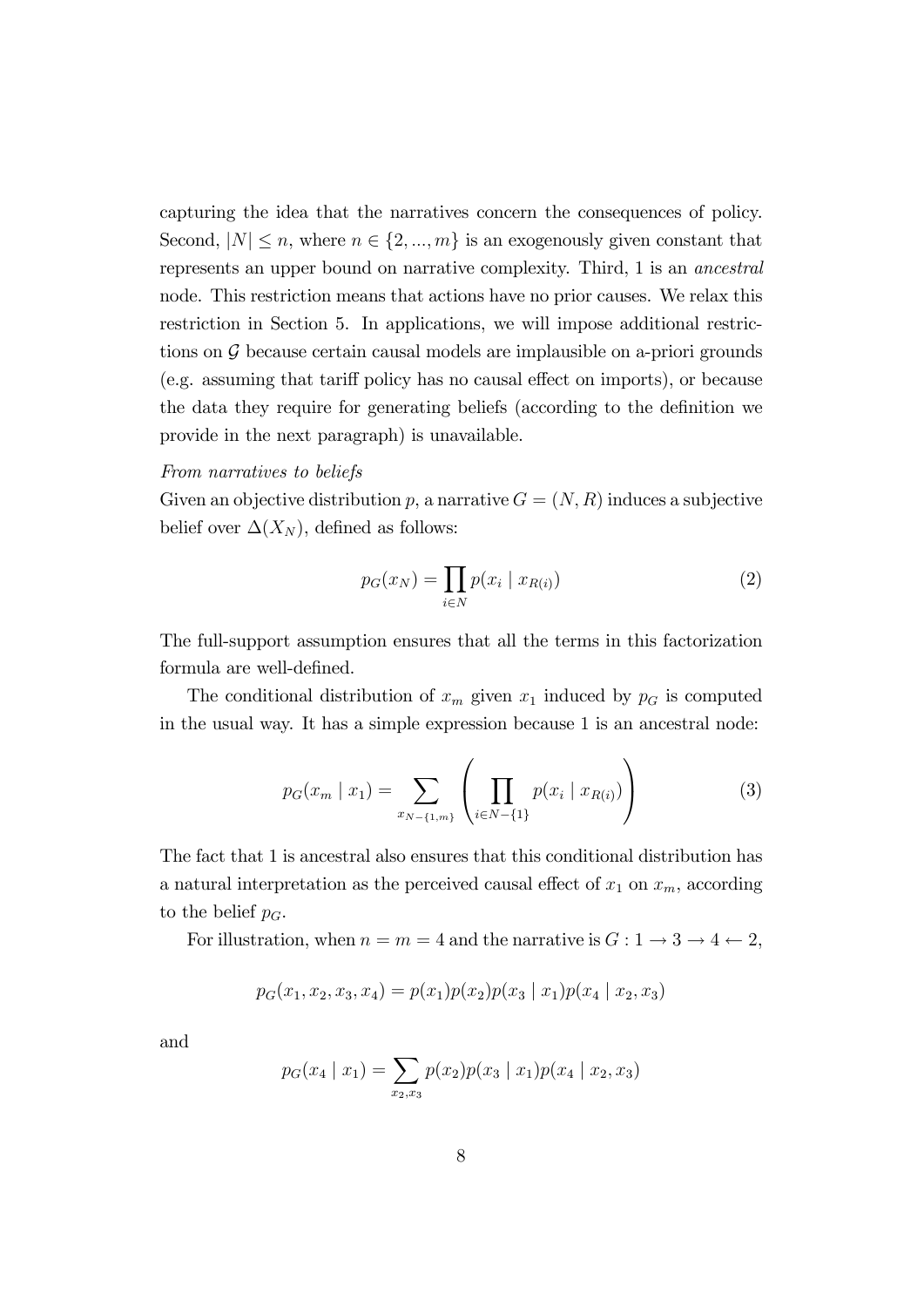The induced marginal distribution over consequences is

$$
p_G(x_m) = \sum_{x_1, \dots, x_{m-1}} p_G(x_1, \dots, x_m)
$$
 (4)

Formula (2) is the standard Bayesian-network factorization formula (see Spiegler (2016) and the references therein). Its interpretation in the current context is as follows. A narrative selects up to  $n-2$  variables (other than the action and the consequence) and incorporates them into a causal story. This is akin to a novelist who conjures up a collection of events, and then organizes their unfolding according to a plot. The narrative generates a subjective belief regarding the mapping from actions to consequences, by drawing the audience's attention to particular correlations (those deemed relevant by the causal model) and combining them in accordance with the causal model. The correlations themselves are accurate - i.e., each of the terms in the factorization  $(2)$  is extracted from the objective distribution p. It is the way they are combined that may lead to distorted beliefs.

#### Policies and anticipatory utility

Let  $D = [\varepsilon, 1 - \varepsilon]$ , where  $\varepsilon > 0$  is arbitrarily small. A policy  $d \in D$  is a proposed frequency of playing the action  $a = 1<sup>4</sup>$ . A representative agent has a utility function  $u(y, d) = y - C(d - d^*)$ , where  $d^* \in D$  is the agent's ideal policy, and C is a symmetric, convex cost function that satisfies  $C(0)$  =  $C'(0) = 0$ . Thus,  $y = 1$  is the agent's desirable outcome, and the function C represents the intrinsic disutility he experiences when deviating from his ideal policy.

Given p, a narrative-policy pair  $(G, d)$  induces gross anticipatory utility

$$
V(G, d; \alpha) = d \cdot p_G(y = 1 | a = 1) + (1 - d) \cdot p_G(y = 1 | a = 0)
$$
 (5)

This is simply the subjective probability of the good outcome  $y = 1$  under the policy d, according to  $p<sub>G</sub>$ . The agent's net anticipatory utility from the

<sup>&</sup>lt;sup>4</sup>We define a policy as a mixture over actions rather than identifying it with  $a$ , in order to prevent certain interesting effects from being obscured or trivialized.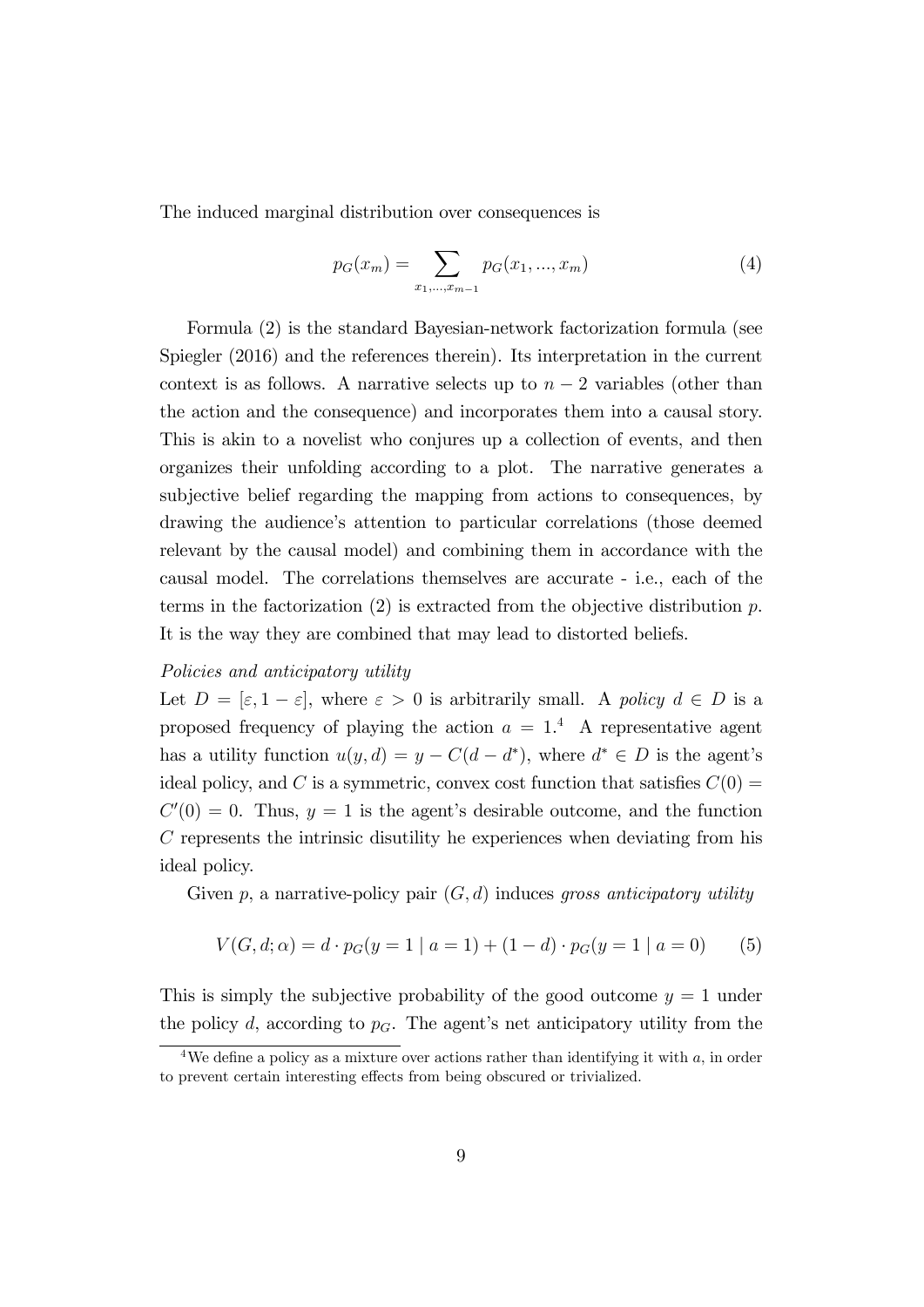narrative-policy pair  $(G, d)$  given p is

$$
U(G, d; \alpha) = V(G, d; \alpha) - C(d - d^*)
$$
\n<sup>(6)</sup>

The notation  $V(R, d; \alpha)$  highlights a crucial feature: A change in  $\alpha$ (namely the marginal of p over a) can alter  $p_G(y \mid a)$ , and therefore  $V(G, d; \alpha)$ . This would be impossible under rational expectations, as  $p(y \mid a)$  is invariant to  $\alpha$  by definition. We will see this effect in action in Section 3.

Recall that we require  $a$  to be an ancestral node in  $G$ . As a result,  $p_G(a = 1) = \alpha$  (see Spiegler (2017)). This means that

$$
V(G, \alpha; \alpha) = p_G(a = 1) \cdot p_G(y = 1 | a = 1) + p_G(a = 0) \cdot p_G(y = 1 | a = 0)
$$
  
=  $p_G(y = 1)$  (7)

In other words, the gross anticipatory utility from a "status quo" policy that mimics the objective long-run action frequencies is necessarily equal to the marginal distribution over consequences implied by  $p_G$ .

#### Equilibrium

The model's exogenous components are the conditional distribution  $(p(x_2, ..., x_m))$  $(x_1)$ , the set of feasible narratives  $\mathcal G$  and the cost function C. We are now ready to define our notion of equilibrium, which endogenizes  $\alpha$ .

**Definition 1** An action frequency  $\alpha \in [0, 1]$  and a probability distribution  $\sigma$ over narrative-policy pairs  $(G, d)$  constitute an equilibrium if: (i) Any  $(G, d) \in Supp(\sigma)$  maximizes  $U(G, d; \alpha)$  subject to  $V(G, \alpha; \alpha) = \mu$ . (ii)  $\alpha = \sum_{(G,d)} \sigma(G,d) \cdot d$ 

This solution concept captures a steady state in the battle over public opinion. The Örst condition requires that prevailing narrative-policy pairs are those that maximize the representative agent's net anticipatory utility, subject to a constraint we dub "No Status-Quo Distortion" (NSQD). Thus, the public's criterion for selecting between competing narrative-policy pairs is net anticipatory utility. This captures the idea that voters do not adjudicate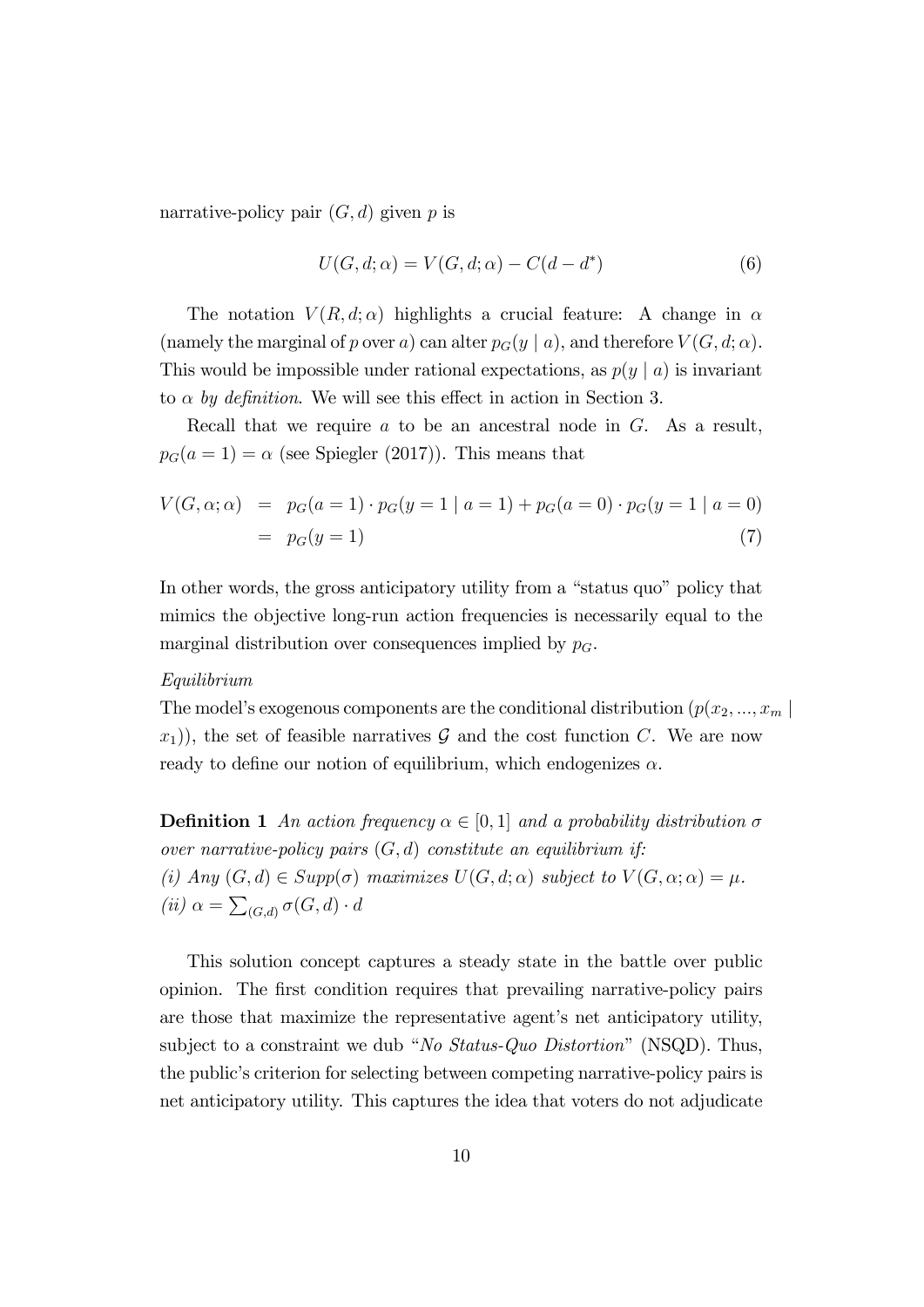between narratives using "scientific" methods; rather, they are attracted to narratives with a "hopeful" message (stories with a happy ending, so to speak). When faced with contradictory causal models, the public behaves as if it believes, Paraphrasing George Box's famous quote, that "all models are wrong, but some are hopeful<sup> $"$ .5</sup>

#### The NSQD constraint

Viewed formally, NSQD is the familiar Bayes plausibility condition: The expected posterior distribution over y should coincide with its marginal distribution. In the present context, it can be interpreted as follows. Suppose that the narrative  $G$  is adopted. Then it is natural for the audience to contemplate its implications when coupled with the status-quo policy  $\alpha$ . If  $V(G, \alpha; \alpha) \neq \mu$ , it is as if the narrative makes the absurd statement: "Let us keep doing what we have done so far, and the outcome would be different". NSQD rules out such narratives: It allows narratives to make false promises about counterfactual policies, but it does not allow them to distort the status quo.

By (7), NSQD is equivalent to requiring  $p_G(y = 1) = \mu$ . This enables a more direct interpretation of NSQD as an empirical-consistency criterion that constrains narratives' ability to delude the public: Prevailing narratives are not allowed to induce beliefs that distort the steady-state distribution over consequences. The justification is that while testing correlations between variables is a difficult task for voters, monitoring the long-run behavior of the target variable  $y$  is relatively easy. Therefore, it will be relatively easy to discredit a narrative that induces a belief that is inconsistent with the long-run observations of y.

In certain cases, the DAG's structure alone ensures NSQD. A DAG  $(N, R)$ is perfect if whenever iRk and jRk for some i, j,  $k \in N$ , it is the case that iRj or  $jRi$ . Thus, in a perfect DAG, if two variables are perceived to be direct causes of a third variable, then there must be a perceived direct causal link

 $5Dahlstrom$  (2013) writes that "narratives can also perpetuate misinformation...accepted narratives are trusted so much that individuals rarely allow evidence to contradict the narrative; evidence is altered to fit their narratives." McComas and Shanahan (1999) and Szostek (2018) also argue that people's attachment to a particular narratives is not necessarily based on scientific scrutiny.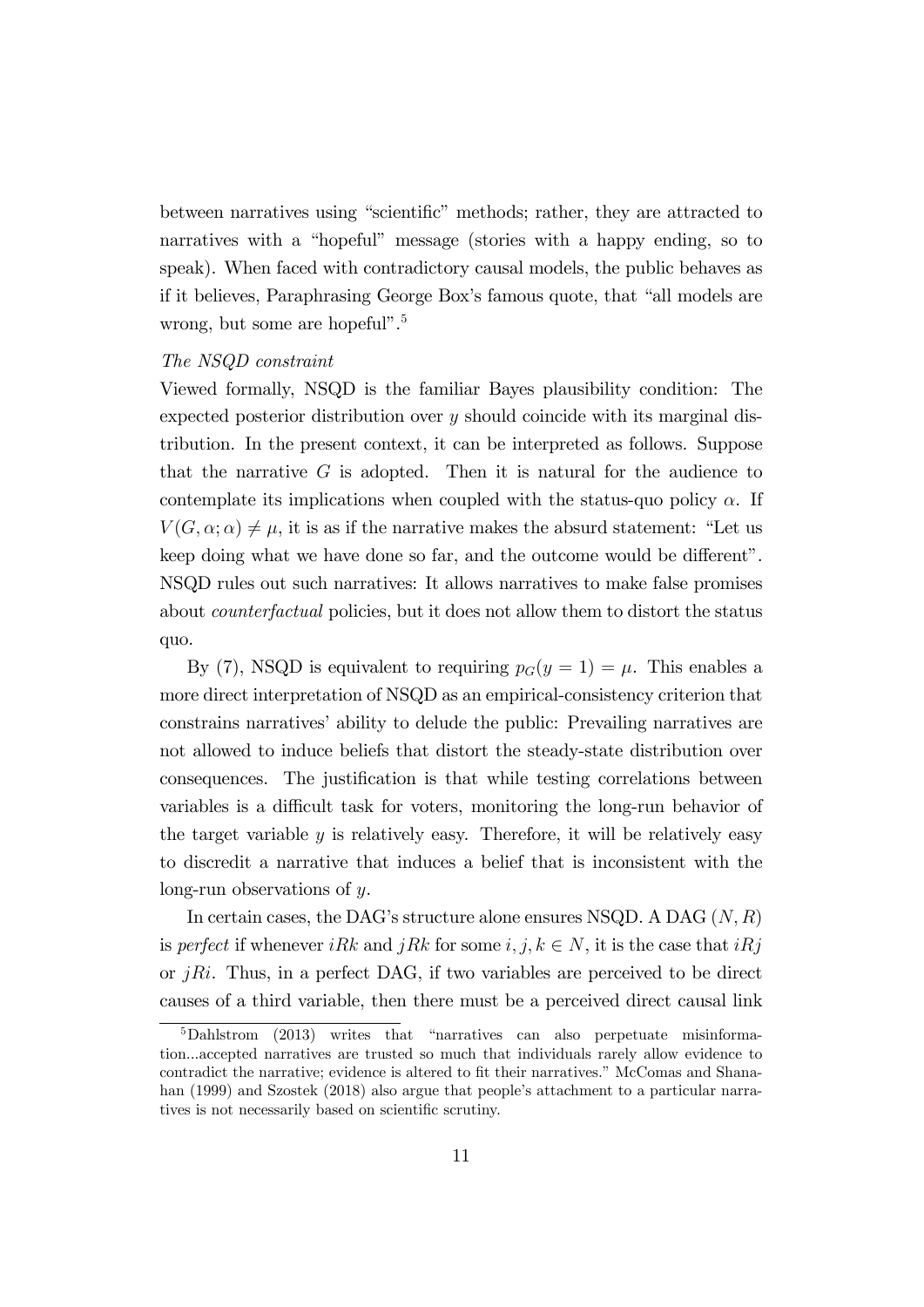between them. E.g.,  $1 \rightarrow 2 \rightarrow 3$  is perfect, whereas  $1 \rightarrow 3 \leftarrow 2$  is imperfect. Perfection is a familiar property in the Bayesian Networks literature. In our context, the crucial property of perfection is its relation to NSQD. If G is perfect, then  $V(G, \alpha; \alpha) = \mu$  for every objective distribution p with any given  $\alpha, \mu$ . Conversely, if G is imperfect, we can find objective distributions for which NSQD fails. This result is stated and proved in Spiegler (2018) in a different context. Thus, from now on, we only need to check NSQD for imperfect DAGs.

Condition  $(ii)$  in Definition 1 endogenizes the historical action frequency  $\alpha$  by requiring it to be consistent with the marginal of  $\sigma$  over policies (the lower and upper limits of D ensure that  $\alpha$  is interior). We offer two interpretations of Condition  $(ii)$ . A static, "cross-section" interpretation is that  $\sigma$  describes the relative popularity of narrative-policy pairs, such that  $\alpha$  is a popularity-weighted average policy. An alternative interpretation is "ergodicî. At any point in time, a particular policy rises to dominance because its accompanying narrative appeals to the public. Over time, as the longrun action frequency gravitates toward the dominant policy, the anticipatory payoff induced by various narrative-policy pairs can change. As a result, a different narrative-policy pair can become dominant. The distribution  $\alpha$  is the average action frequency that results from periodic swings between dominant narrative-policy pairs. As in the case of conventional solution concepts like Nash or competitive equilibrium, this interpretation raises the question of whether it can be backed by an explicit dynamic mechanism. We will return to this question in the sequel.

The following is a simple rational-expectations benchmark. Suppose that G consists of a single narrative  $G : a \to y$ . Then,  $p_G(y \mid a) \equiv p(y \mid a)$ . In equilibrium  $(\alpha, \sigma)$ ,  $\sigma$  assigns probability one to policies d that maximize  $d \cdot p(y = 1 | a = 1) + (1 - d) \cdot p(y = 1 | a = 0) - C(d - d^*)$ . When C is strictly convex, the equilibrium is unique.

From now on, we depart from this benchmark and assume that the model's primitives are minimally rich in the following sense.

**Definition 2** The pair  $(p, \mathcal{G})$  is non-null if there exist  $G, G' \in \mathcal{G}$  such that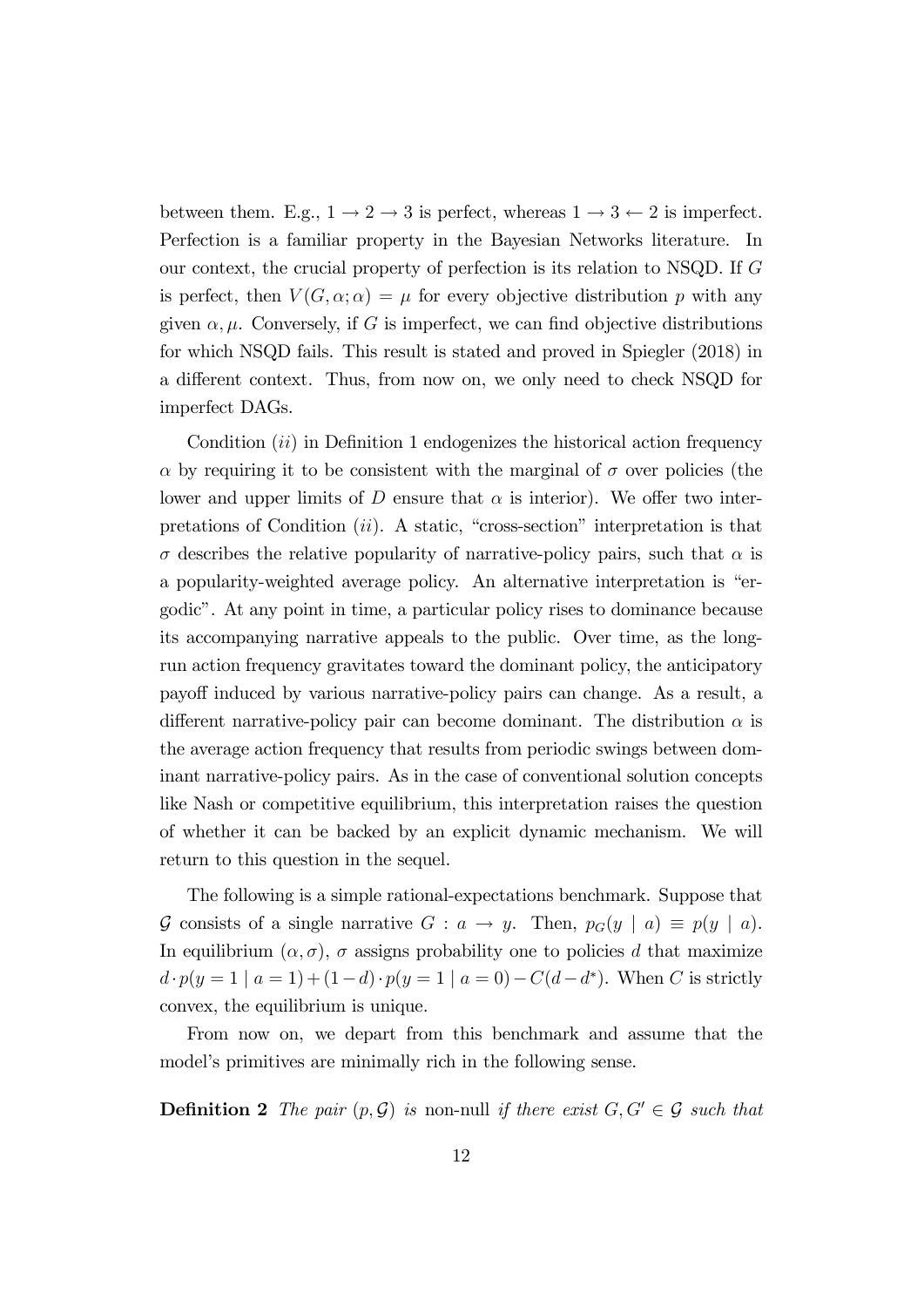$p_G(y \mid a)$  is non-constant in a and  $p_{G'}(y \mid a) = \mu$  for all a.

Thus, the set of feasible narratives is rich enough to enable a belief that actions can affect consequences, as well as a belief that the distribution of consequences is independent of actions. For instance, if  $\mathcal G$  contains a DAG in which a and y are both ancestral nodes, as well as a DAG  $a \rightarrow x_k \rightarrow y$  such that  $x_k$  is correlated with both a and y, then  $\mathcal G$  is non-null. All the results in the paper take it for granted that  $(p, \mathcal{G})$  is non-null.

#### Proposition 1 An equilibrium exists.

The proof of this result involves constructing an auxiliary game, such that existence of Nash equilibrium in this game is equivalent to existence of our notion of equilibrium.

## 3 Examples

In this section we illustrate our formalism with two simple examples.

### 3.1 Foreign-Policy Narratives

Let  $m = n = 3$ . The three variables are as follows. The action a represents the attitude toward a rival country having a hostile regime, where  $a = 1$  $(0)$  denotes a hawkish (dovish) attitude. The consequence y represents the hostile regime's stability, where  $y = 1$  (0) indicates regime change (regime stability). The third variable, denoted s, represents nationalistic sentiments in the other country, where  $s = 1$  (0) indicates strong (weak) nationalism.

The exogenous aspects of the objective distribution  $p$  are as follows. First,  $p(y = 1) = \frac{1}{2}$ , independently of a. The interpretation is that foreign policy has no effect on regime stability. Second,  $p(s = 1 | a, y) = (a+1-y)/2$ . Thus, nationalism is positively correlated with both hawkish policy and regime stability. However, these two correlations have different causal meaning. The correlation between  $a$  and  $s$  is causal: hawkish (dovish) policy tends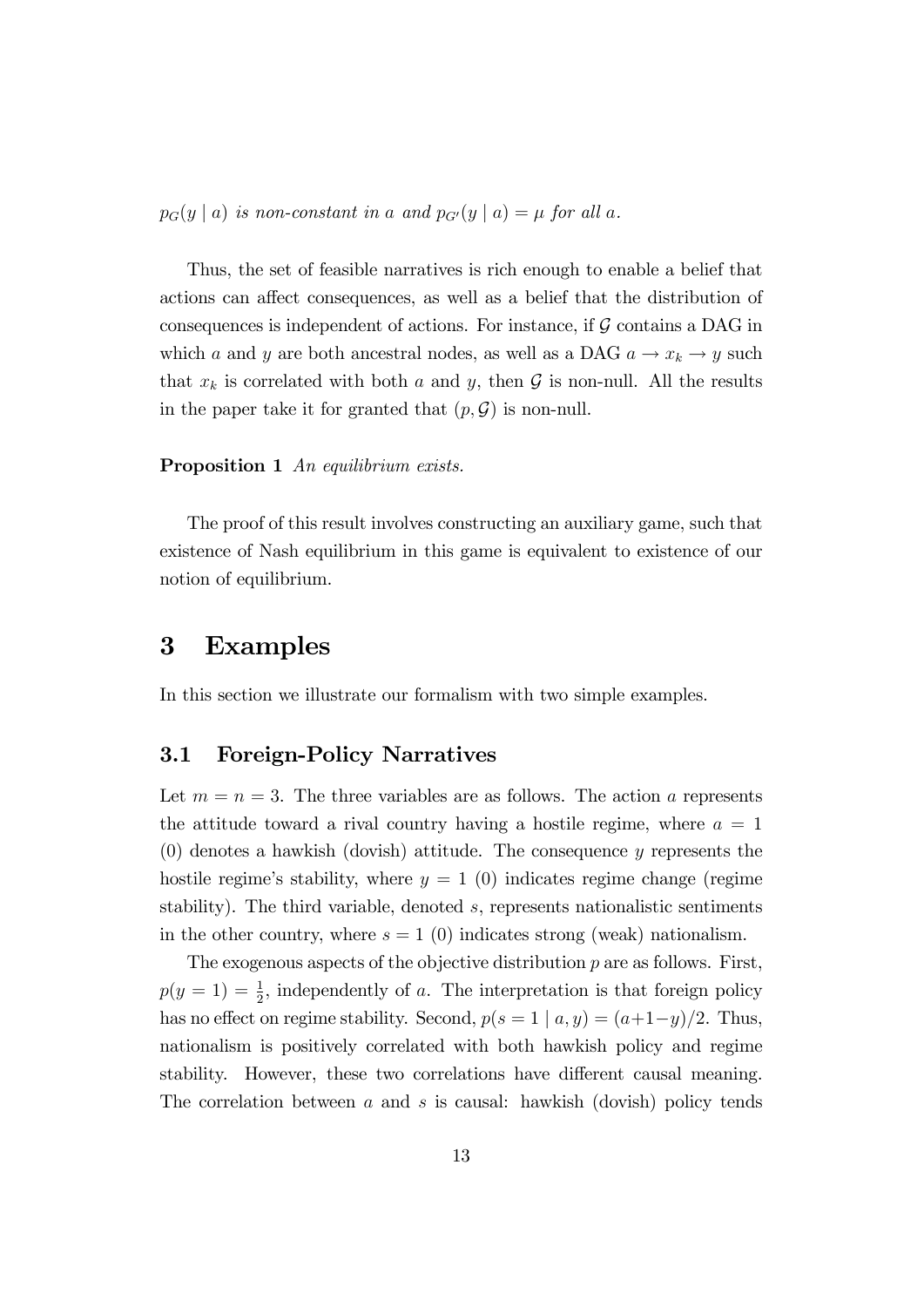to strengthen (weaken) nationalism in the other country. In contrast, the correlation between s and y is not causal; rather, it is due to confounding by unmodeled exogenous factors.

The set  $G$  consists of all DAGs that include  $a$  (as an ancestral node) and y. This set can be classified into three groups: the lever narrative  $G^L: a \to a$  $s \to y$ ; the threat/opportunity narrative  $G^O: a \to y \leftarrow s$ ; and all remaining narratives, which can easily be shown to induce the rational-expectations belief  $p_G(y = 1 | a) = \frac{1}{2}$  for all a. Finally, the parameter  $\varepsilon$  that defines D is vanishingly small. The cost function is  $C \equiv 0$ , hence the value of  $d^*$  is immaterial.

**Claim 1** There exists a unique equilibrium  $(\alpha^*, \sigma^*)$ , where  $\alpha^* \approx 0.57$  and  $Supp(\sigma^*) = \{(G^L, \varepsilon), (G^O, 1 - \varepsilon)\}.$ 

**Proof.** We give a detailed proof in order to demonstrate the type of calculations that analyzing our notion of equilibrium involves. Proofs of our other results are relegated to the appendices.

We first derive  $p_G(y \mid a)$  for every  $G \in \mathcal{G}$ . Any G that induces  $p_G(y =$  $1 | a$ ) =  $\frac{1}{2}$  for all a generates  $U(G, d; \alpha) = \frac{1}{2}$  for any  $d, \alpha$ . Now consider the narrative  $G^O$ :

$$
p_{G}o(y = 1 | a) = p(s = 1)p(y = 1 | a, s = 1) + p(s = 0)p(y = 1 | a, s = 0)
$$

Plugging our specification of  $p(a, y, s) = p(a)p(y)p(s | a, y)$ , we obtain

$$
p(s = 1) = \alpha \cdot \frac{1}{2} \cdot 1 + (1 - \alpha) \cdot \frac{1}{2} \cdot 0 + \left[ \alpha \cdot \frac{1}{2} + (1 - \alpha) \cdot \frac{1}{2} \right] \cdot \frac{1}{2} = \frac{1}{4} + \frac{\alpha}{2}
$$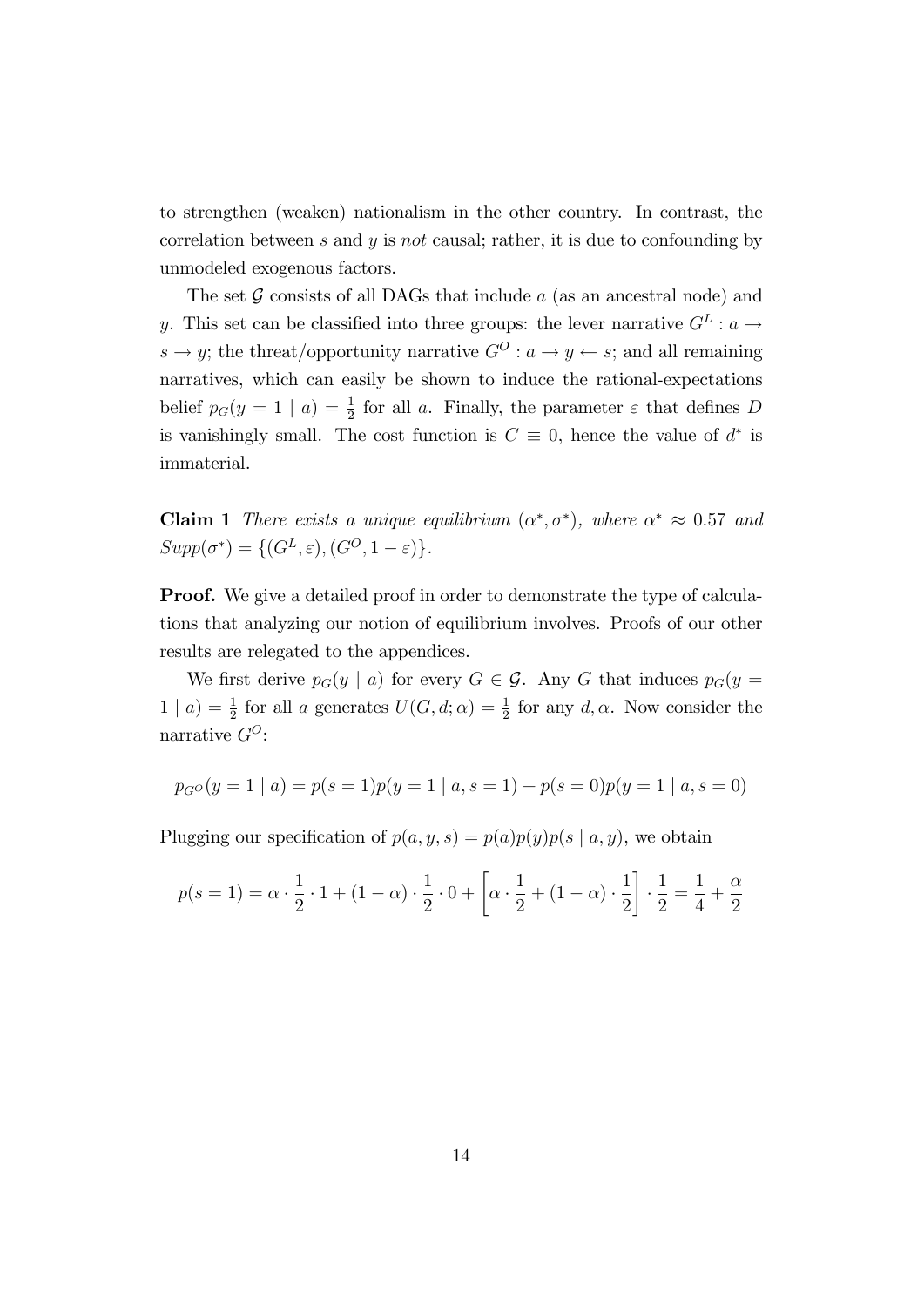and

$$
p(y = 1 | a = 1, s = 1) = \frac{\alpha \cdot \frac{1}{2} \cdot \frac{1}{2}}{\alpha \cdot \frac{1}{2} \cdot \frac{1}{2} + \alpha \cdot \frac{1}{2} \cdot 1} = \frac{1}{3}
$$
  
\n
$$
p(y = 1 | a = 1, s = 0) = \frac{\alpha \cdot \frac{1}{2} \cdot \frac{1}{2}}{\alpha \cdot \frac{1}{2} \cdot \frac{1}{2} + \alpha \cdot \frac{1}{2} \cdot 0} = 1
$$
  
\n
$$
p(y = 1 | a = 0, s = 1) = 0
$$
  
\n
$$
p(y = 1 | a = 0, s = 0) = \frac{(1 - \alpha) \cdot \frac{1}{2} \cdot 1}{(1 - \alpha) \cdot \frac{1}{2} \cdot 1 + (1 - \alpha) \cdot \frac{1}{2} \cdot \frac{1}{2}} = \frac{2}{3}
$$

Therefore,

$$
p_{G}o(y = 1 | a = 1) = \frac{5}{6} - \frac{\alpha}{3}
$$
  

$$
p_{G}o(y = 1 | a = 0) = \frac{1}{2} - \frac{\alpha}{3}
$$

such that

$$
V(G^O, d; \alpha) = d(\frac{5}{6} - \frac{\alpha}{3}) + (1 - d)(\frac{1}{2} - \frac{\alpha}{3})
$$

Plugging  $d = \alpha$ , we can confirm that  $V(G^O, \alpha; \alpha) = \frac{1}{2}$  - i.e.,  $G^O$  satisfies NSQD for any  $\alpha$ . Moreover, for any  $\alpha$ ,  $V(G^O, d; \alpha)$  is strictly increasing in d. Therefore, if  $(G^O, d)$  is in the support of the equilibrium, then  $d = 1 - \varepsilon$ . Since  $V(G^O, 1-\varepsilon; \alpha) \approx \frac{5}{6} - \frac{\alpha}{3} > \frac{1}{2}$  $\frac{1}{2}$  for any  $\alpha < 1$ , it follows that no narrative that induces rational expectations can prevail in equilibrium.

Next, consider the narrative  $G^L$ :

$$
p_{G}(\mathbf{y} = 1 | a) = p(s = 1 | a)p(\mathbf{y} = 1 | s = 1) + p(s = 0 | a)p(\mathbf{y} = 1 | s = 0)
$$

Plugging our specification of  $p$ , we obtain

$$
p(s = 1 | a = 1) = \frac{1}{2} \cdot \frac{1}{2} + \frac{1}{2} \cdot 1 = \frac{3}{4}
$$
  

$$
p(s = 1 | a = 0) = \frac{1}{2} \cdot 0 + \frac{1}{2} \cdot \frac{1}{2} = \frac{1}{4}
$$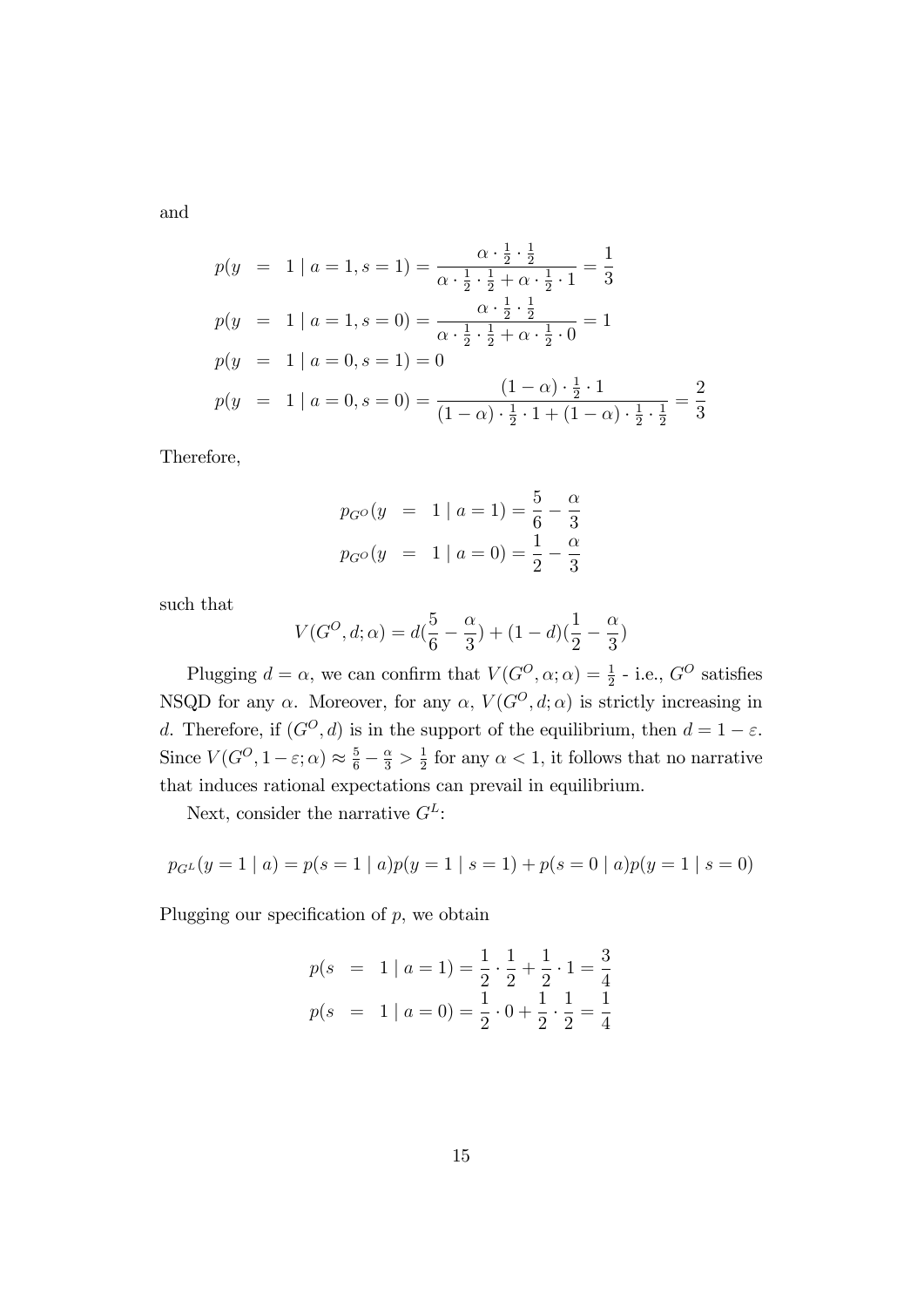and

$$
p(y = 1 | s = 1) = \frac{\frac{\alpha}{2} \cdot \frac{1}{2} + \frac{1 - \alpha}{2} \cdot 0}{\frac{1}{4} + \frac{\alpha}{2}} = \frac{\alpha}{1 + 2\alpha}
$$
  

$$
p(y = 1 | s = 0) = \frac{\frac{\alpha}{2} \cdot \frac{1}{2} + \frac{1 - \alpha}{2} \cdot 1}{\frac{3}{4} - \frac{\alpha}{2}} = \frac{2 - \alpha}{3 - 2\alpha}
$$

Therefore,

$$
p_{G^L}(y = 1 | a = 1) = \frac{3}{4}(\frac{\alpha}{1+2\alpha}) + \frac{1}{4}(\frac{2-\alpha}{3-2\alpha}) = \frac{1+6\alpha-4\alpha^2}{2(1+2\alpha)(3-2\alpha)}
$$
  

$$
p_{G^L}(y = 1 | a = 0) = \frac{1}{4}(\frac{\alpha}{1+2\alpha}) + \frac{3}{4}(\frac{2-\alpha}{3-2\alpha}) = \frac{3+6\alpha-4\alpha^2}{2(1+2\alpha)(3-2\alpha)}
$$

such that

$$
V(GL, d; \alpha) = d \cdot \frac{1 + 6\alpha - 4\alpha^2}{2(1 + 2\alpha)(3 - 2\alpha)} + (1 - d) \cdot \frac{3 + 6\alpha - 4\alpha^2}{2(1 + 2\alpha)(3 - 2\alpha)}
$$
(8)

Because  $G<sup>L</sup>$  is perfect, it necessarily satisfies NSQD (as can be verified by setting  $d = \alpha$  in (8)). Note that  $V(G^L, d; \alpha)$  is strictly decreasing in d. Therefore, if  $(G^L, d)$  is in the support of the equilibrium, then  $d = \varepsilon$ .

We have seen that any narrative  $G \neq G^O, G^L$  cannot prevail in equilibrium. We now show that *both*  $G^O$  and  $G^L$  belong in the equilibrium support. Assume the contrary, and suppose  $G^O$  is the only narrative in the support. Then, as shown above, it will be paired with the policy  $d = 1 - \varepsilon$ , such that  $\alpha = 1 - \varepsilon$ . Since  $G^O$  satisfies NSQD,  $V(G^O, 1 - \varepsilon; 1 - \varepsilon) = \frac{1}{2}$ . But since  $V(G^L, \varepsilon; 1-\varepsilon) \approx \frac{5}{6}$  $\frac{5}{6}$ ,  $(G^O, 1 - \varepsilon)$  does not maximize the agent's anticipatory payoff, a contradiction. Similarly, if  $G<sup>L</sup>$  is the only prevailing narrative, it is paired with  $d = \varepsilon$ , such that  $\alpha = \varepsilon$  and therefore  $V(G^O, 1 - \varepsilon; \varepsilon) \approx \frac{5}{6}$  $\frac{5}{6}$ , reaching a similar contradiction.

Thus,  $Supp(\sigma)$  consists of exactly two narrative-policy pairs:  $(G^L, \varepsilon)$  and  $(G^O, 1-\varepsilon)$ . This means that  $V(G^L, \varepsilon; \alpha) = V(G^O, 1-\varepsilon; \alpha)$ , which for  $\varepsilon \to 0$ can be written as

$$
\frac{3+6\alpha-4\alpha^2}{2(1+2\alpha)(3-2\alpha)} \approx \frac{5}{6} - \frac{\alpha}{3}
$$

This equation has a unique solution in [0, 1],  $\alpha \approx 0.57$ .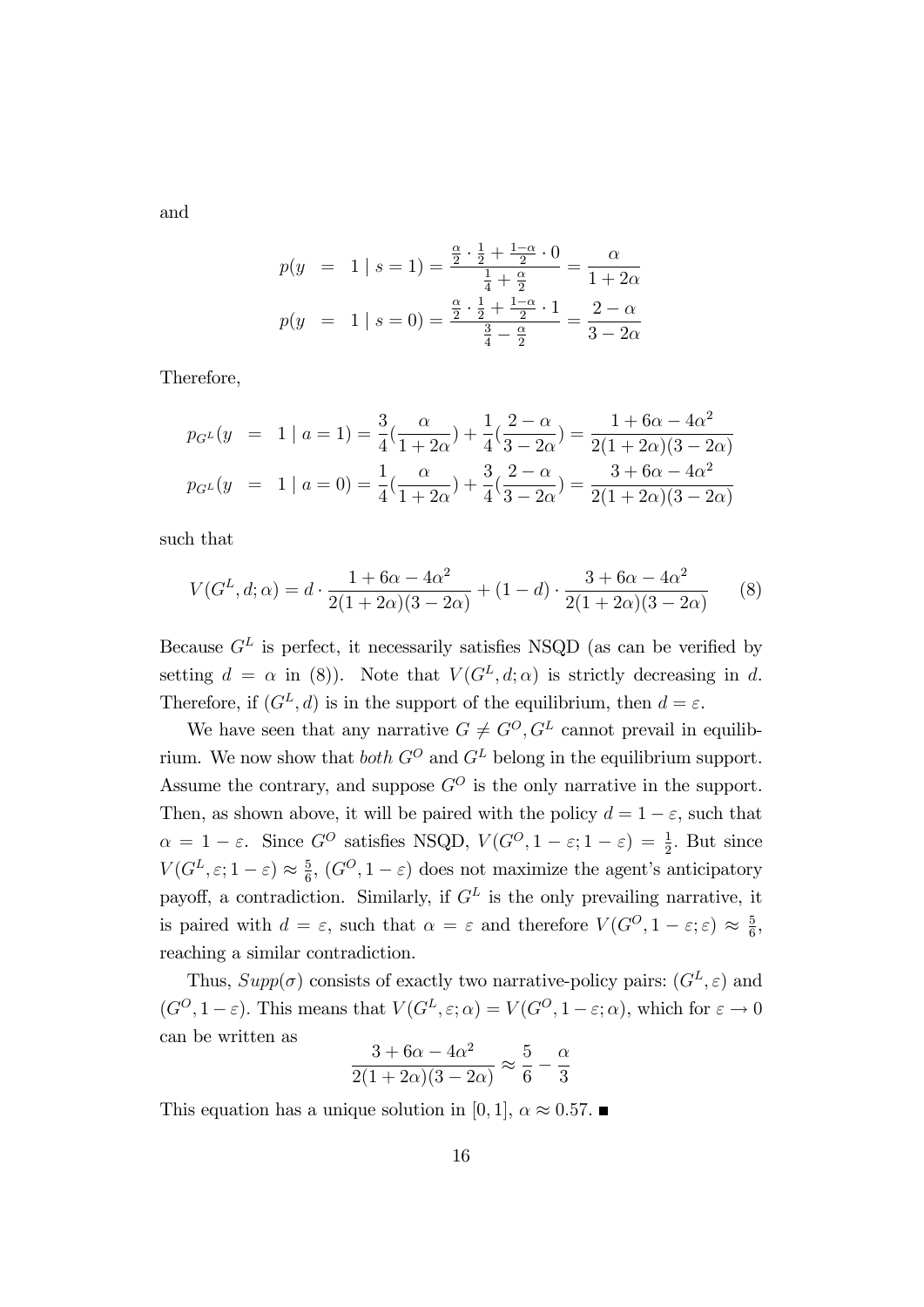This example has a number of noteworthy features.

#### Coupling of narratives and policies

In this example, s is the only variable (other than  $a$  and  $y$ ) that narrators can weave into their stories. However, its location in the narrative turns out to determine the endorsed policy. The narrative that sustains a hawkish policy treats s as an exogenous factor, whereas the narrative that sustains a dovish policy treats s as a lever.

The reason that the  $G<sup>L</sup>$  promotes dovish policies is that a and s are positively correlated whereas  $s$  and  $y$  are negatively correlated. The lever narrative combines these correlations in a causal chain  $a \to x \to y$ . As a result,  $G<sup>L</sup>$  (falsely) predicts a negative indirect causal effect of a on y.

The intuition for why  $G^O$  is coupled with a hawkish policy is subtler. The specification of  $p(s | a, y)$  means that s is a (stochastic) function of the difference  $a - y$ . This means that for a given s, an increase in a implies an increase in the conditional probability that  $y = 1$ . In reality, this effect is purely diagnostic, yet  $G^O$  treats it as causal. Moreover,  $G^O$  regards the distribution of s as independent of a. It follows that  $G^O$  (falsely) predicts a positive causal effect of  $a$  on  $y$ .

#### Multiple prevailing narratives

The equilibrium distribution assigns weight to *two* policies. The "crosssectional" interpretation of this effect is political polarization: At any moment in time, there are two narrative-policy pairs that dominate public opinion. The alternative, "ergodic" interpretation can be backed by an explicit dynamic-stability argument, thanks to a "diminishing returns" property:  $V(G^L, \varepsilon; \alpha)$  is increasing in  $\alpha$ , whereas  $V(G^O, 1-\varepsilon; \alpha)$  is decreasing in  $\alpha$ . That is, each narrative's ability to delude the public diminishes as the policy it endorses gets implemented more frequently. Thus, if we were to perturb  $\alpha$ above its equilibrium level (i.e., increase the frequency of  $a = 1$ ), then  $(G^L, \varepsilon)$ would becomes more appealing than  $(G^O, 1-\varepsilon)$ , and therefore the prevailing policy will be dovish for some time. This pushes  $\alpha$  back toward its original level. A similar argument applies to downward perturbation of  $\alpha$ .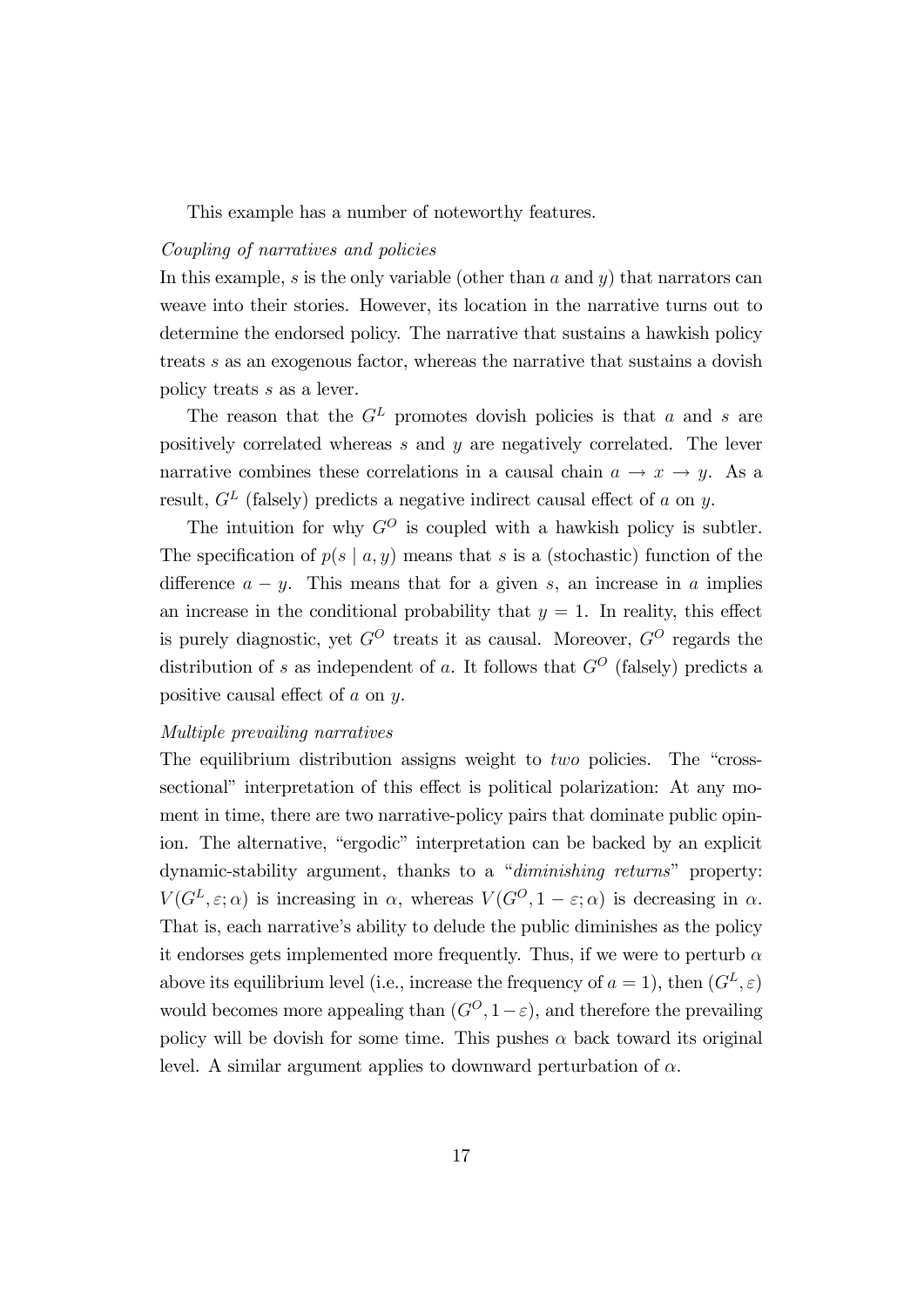#### Hawkish bias

The example treats the two actions symmetrically:  $p(s \mid a = 1, y) \equiv p(s \mid a)$  $a = 0, y$  and the agent has no intrinsic preference over policies. Nevertheless, the equilibrium action frequency is biased to the right. The reason is that  $G^O$  induces a false correlation  $p_{G^O}(y=1 \mid a=1) - p_{G^O}(y=1 \mid a=0) = \frac{1}{3}$ , which is larger in absolute terms than the correlation  $-1/((1 + 2\alpha)(3 - 2\alpha))$ induced by  $G^L$ . At  $\alpha = \frac{1}{2}$  $\frac{1}{2}$ , this gives  $G^O$  an advantage over  $G^L$  in terms of their induced anticipatory utility. The "diminishing returns" property described above means that to equalize the narratives' anticipatory utility,  $\alpha$  has to be greater than  $\frac{1}{2}$ .

#### Comment: Mutual narrative refutation

Our representative agent does not reason "scientifically" about conflicting narratives. He does not actively seek correlational data to test narratives. Instead, he allows "narrators" to determine the data he pays attention to. Thus,  $G<sup>L</sup>$  alerts him to the conditional distributions  $(p(s | a))$  and  $(p(y | s))$ , whereas  $G^O$  alerts him to  $(p(s))$  and  $(p(y \mid a, s))$ . The data that one narrative invokes also manages to refute the competing narrative. The distribution  $(p(s | a))$  referred to by  $G<sup>L</sup>$  shows that s and a are correlated, contra  $G<sup>O</sup>$ . Likewise, the distribution  $(p(y \mid a, s))$  referred to by  $G^O$  demonstrates that y and a are correlated conditional on s, contra  $G<sup>L</sup>$ . How would our agent react if this mutual refutation were pointed out to him? A rational reaction would be to distrust all narratives and develop a more "scientific" beliefformation method. Yet an arguably more realistic reaction would be to conclude shruggingly that "all models are wrong" and adopt the more hopeful one - especially in the political context, where the agent has virtually no "skin in the game". $6$ 

 $6$ Consider a modified example that replaces s with two distinct variables with the same conditional distribution. The formal analysis would be the same. However, the two conflicting narratives can invoke different variables, such that the above mutual refutation would be infeasible.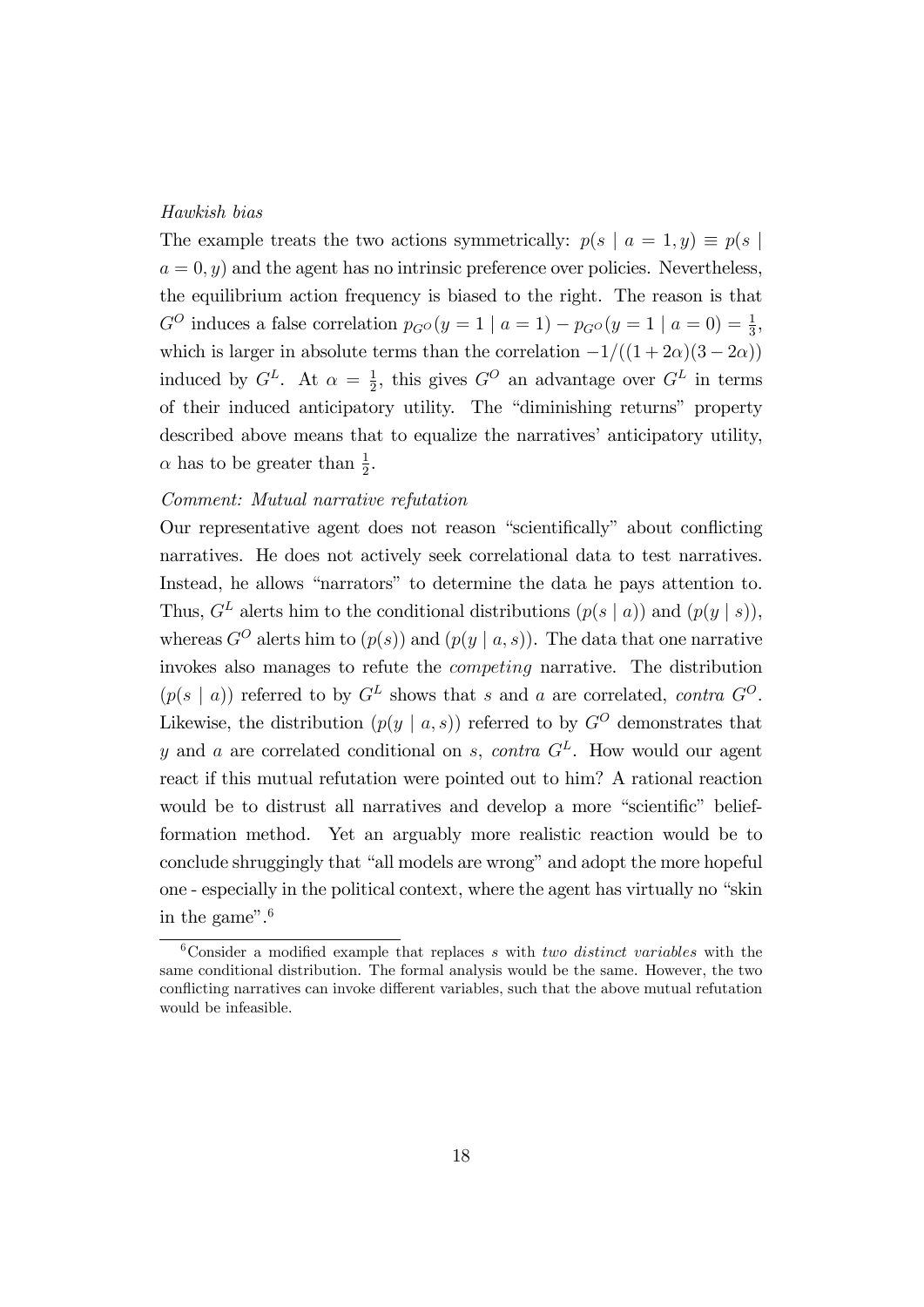### 3.2 "Easy Fix" Narratives

Demagoguery is a common feature of public-opinion formation. It often involves spinning an oversimplified description of a social problem, which attributes a complex phenomenon to a single (often spurious) cause and suggests that the problem has an easy fix. So-called "populist narratives" seem to have this characteristic. In this sub-section we present a simple example that aims to capture the tension between rational and easy-Öx narratives.

Let  $m = n = 4$ . In addition to the action and consequence variables a and y, the two other variables are denoted s and  $\theta$ . The objective distribution is consistent with the following DAG  $G^* : a \to s \leftarrow \theta \to y$ . Accordingly, we refer to  $\theta$  as the "deep cause" of y and to s as its "symptom". Furthermore, we interpret  $a$  as a policy instrument that obviously impacts  $s$ . The fact that  $\theta$  is an ancestral node means that the deep cause cannot be influenced by this instrument.

We offer two economic stories for this example. In both of them,  $y$  represents the welfare of the local working class. In one story,  $\theta$  represents technological change (e.g. automation), s represents foreign trade and a represents tariff policy. In the other story,  $\theta$  represents spontaneous trends in developing economies, s represents immigration and a represents immigration policy.<sup>7</sup>

In such contexts, the lever DAG  $G^L: a \to s \to y$  can be regarded as an ìeasy Öxî narrative: It simpliÖes the representation of reality by neglecting the deep cause of  $y$ , and it makes a false promise by misrepresenting  $s$  as a lever for changing  $y$ . The easy-fix narrative is false because what it addresses is a mere symptom rather than the cause of the target variable  $y$ . We assume that the set of feasible DAGs is  $\mathcal{G} = \{G^*, G^L\}$ .<sup>8</sup>

Impose the following additional structure on p. First,  $p(\theta = 1) = \delta$ 

 $7$ Frum (2019) proposed that rising income and human capital in developing countries allows more individuals to migrate into first-world countries.

<sup>&</sup>lt;sup>8</sup>The equilibrium policy distribution we derive is robust to expanding  $\mathcal G$  to be the set of all DAGs in which  $\alpha$  is an ancestral node,  $y$  is a terminal node and there is a direct link  $a \rightarrow s$  (in accordance with the interpretation that a is a policy instrument that manifestly impacts s). We do not present this version of the example because its proof is considerably longer.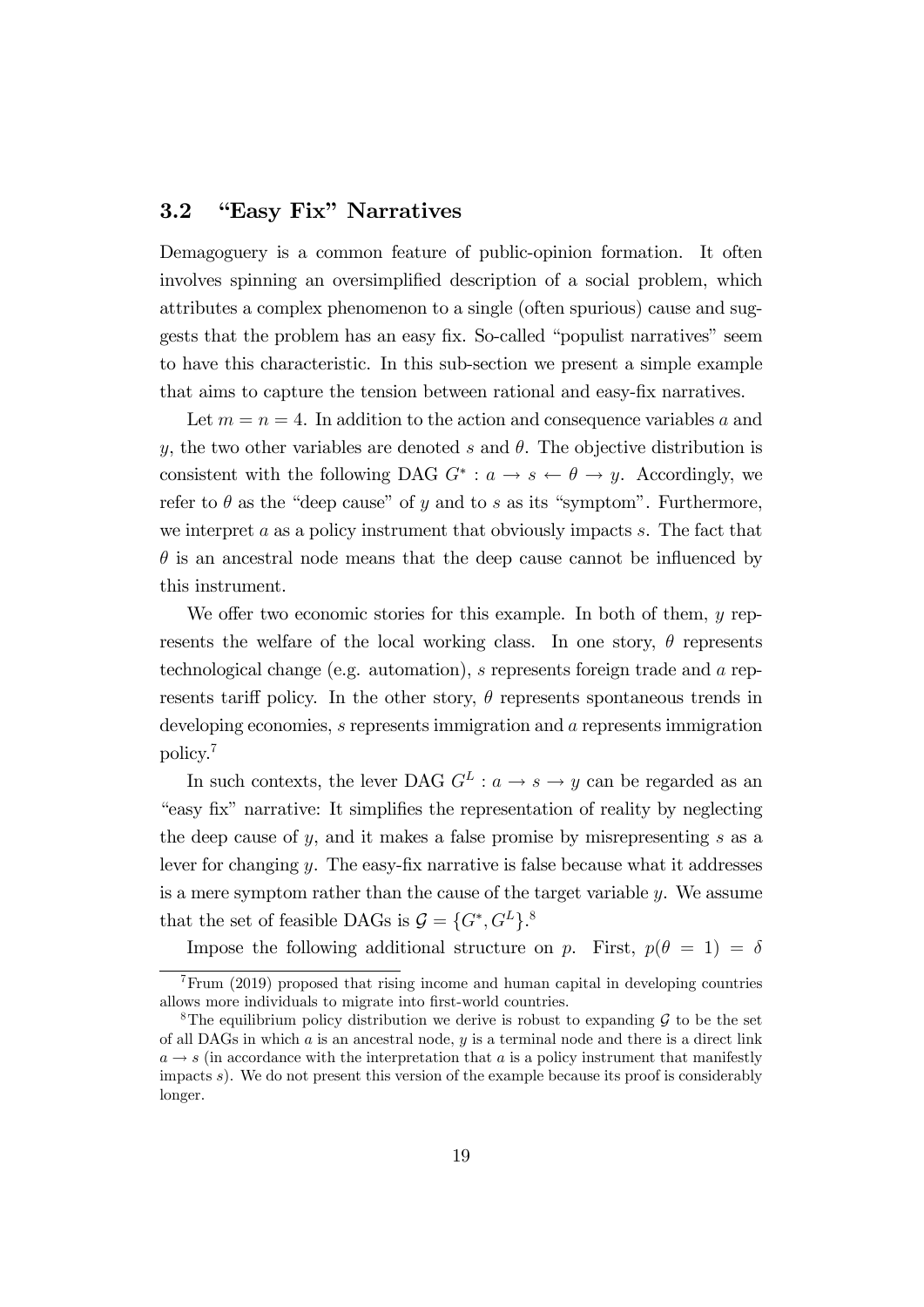independently of a, where  $\delta \in (0,1)$ . Second,  $p(y = \theta | \theta) = \beta > \frac{1}{2}$  for all  $\theta$ , independently of a, s. Third,  $p(s = 1 | a, \theta) \approx a + (1 - a)\theta$ . Thus, the marginal over y is given by  $\mu = \beta \delta + (1 - \beta)(1 - \delta)$ . As usual,  $p(a = 1) = \alpha$ . The parameter  $\varepsilon$  is vanishingly small, and the cost function is  $C(\Delta) = k\Delta^2$ , where  $\Delta = d - d^*$ . Denote  $k^* = \delta(1 - \delta)(\beta - \frac{1}{2})$  $(\frac{1}{2})$ .

**Claim 2** Assume  $k < k^*$ . Then, there is a unique equilibrium  $(\alpha, \sigma)$ , where

$$
\alpha \approx \frac{2k^* - \delta k (1 - d^*)^2}{2k^* + (1 - \delta)k(1 - d^*)^2}
$$

and  $Supp(\sigma) = \{(G^*, d^*), (G^L, 1 - \varepsilon)\}.^{10}$ 

This result exhibits a subtle interplay between rational and easy-fix narratives. The rational narrative recognizes that the policy instrument is powerless to influence the deep cause of  $y$ . Therefore, it cannot offer the illusion of a "happy ending"; the only consolation it offers is a justification for taking the intrinsically desirable policy  $d^*$ . In contrast, the easy-fix narrative misreads the correlation between  $s$  and  $y$  as a causal effect and therefore conveys an illusion that  $y$  can be improved. Yet the easy-fix narrative feeds off the rational narrative; without the latter,  $\alpha$  would coincide with the easy-fix narrative's endorsed policy, thus robbing it of the ability to convey false hope. The narrative's appeal derives precisely from the departure of its paired policy from the status quo. For this to happen, the rational narrative must belong to the support. In other words, demagoguery can only thrive if public opinion gives some room to a rational narrative.

The equilibrium average policy  $\alpha$  increases with  $\beta$ . The reason is that the appeal of  $G<sup>L</sup>$  rests on a false interpretation of the correlation between s and y. The larger  $\beta$ , the stronger this correlation, and therefore the larger the

<sup>&</sup>lt;sup>9</sup>To satisfy the full-support assumption, define  $p(s = 1 | a, \theta) = (1 - \rho)[a + (1 - a)\theta],$ where  $\rho$  is arbitrarily close to zero.

<sup>&</sup>lt;sup>10</sup>The approximation of  $\alpha$  takes  $\varepsilon$  and  $\rho$  (see the previous footnote) to zero. The condition that k is small ensures that the policy associated with  $G<sup>L</sup>$  is  $d = 1 - \varepsilon$ , which facilitates calculations. When k is large, the only difference is that the policy  $d > d^*$  that accompnies  $G^L$  is given by  $\partial U(G^L, d; \alpha)/\partial d = 0$ .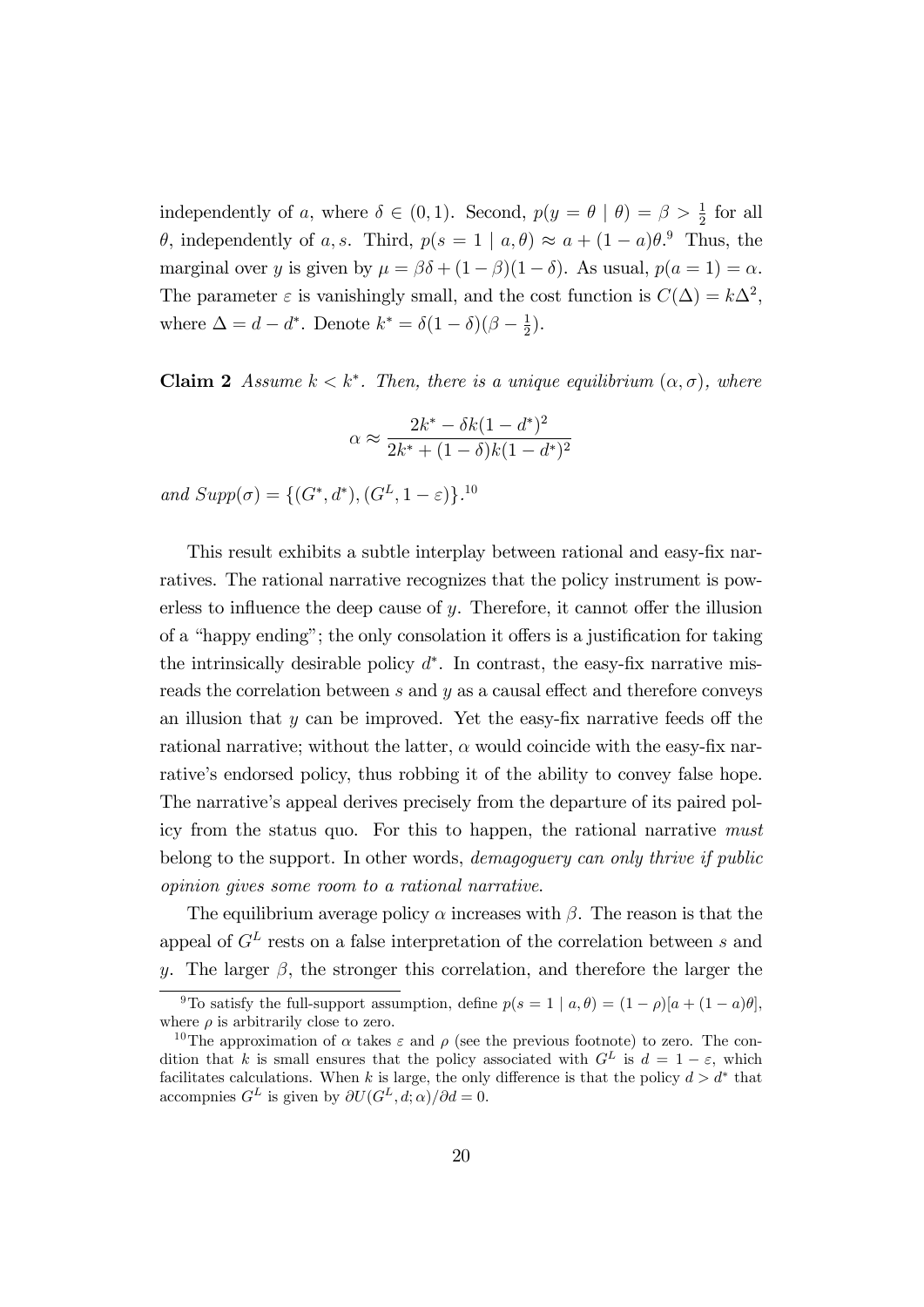leverage that it gives to the false narrative. In addition,  $\alpha$  is hump-shaped with respect to  $\delta$ . When  $\mu$  is low, an improvement in  $\mu$  via an increase in  $\delta$  can make  $G^L$  more prevalent in equilibrium. The reason is that the narrative's ability to instill a false hope hinges on having enough historical variation in y. An increase in  $\delta$  in its low region increases the variability of  $y$ , and therefore leaves more room for the easy-fix narrative to stoke false hope by attributing this variation in  $y$  to the wrong cause. Thus, demagogic narratives can actually become more popular when the underlying situation is better.

### 4 Analysis

The illustrative examples raise the question of whether policy divergence is an inherent feature of equilibrium. Our first result answers in the affirmative.

**Proposition 2** Suppose  $C'' > 0$ . Then, in any equilibrium  $(\alpha, \sigma)$ ,  $\sigma$  assigns positive probability to exactly two policies,  $d_r \geq d^*$  and  $d_l \leq d^*$ .

Thus, the support of the equilibrium policy distribution consists of two elements that lie (weakly) on different sides of  $d^*$ . Unlike other results in this paper, the proof does not make heavy use of the DAG formalism. Rather, it relies heavily on non-nullness and the NSQD constraint. The intuition for the result is as follows. NSQD implies that if the equilibrium distribution assigned probability one to a single policy  $d$ , prevailing narratives cannot distort the consequences of this policy. But then non-nullness implies that some other narrative-policy pair will generate higher anticipatory utility. For instance, if  $d \neq d^*$ , a "narrator" can promote the ideal policy  $d^*$  with a "denialist" narrative that a has no effect on y. NSQD is also instrumental in establishing that there cannot be more than two policies in equilibrium, because it implies piecewise-linearity (with respect to  $d$ ) of the indirect gross anticipatory utility.

The equilibrium policy distribution is a "mixture over mixtures": It is not the usual case of "mixed" equilibrium. Our assumption that policies are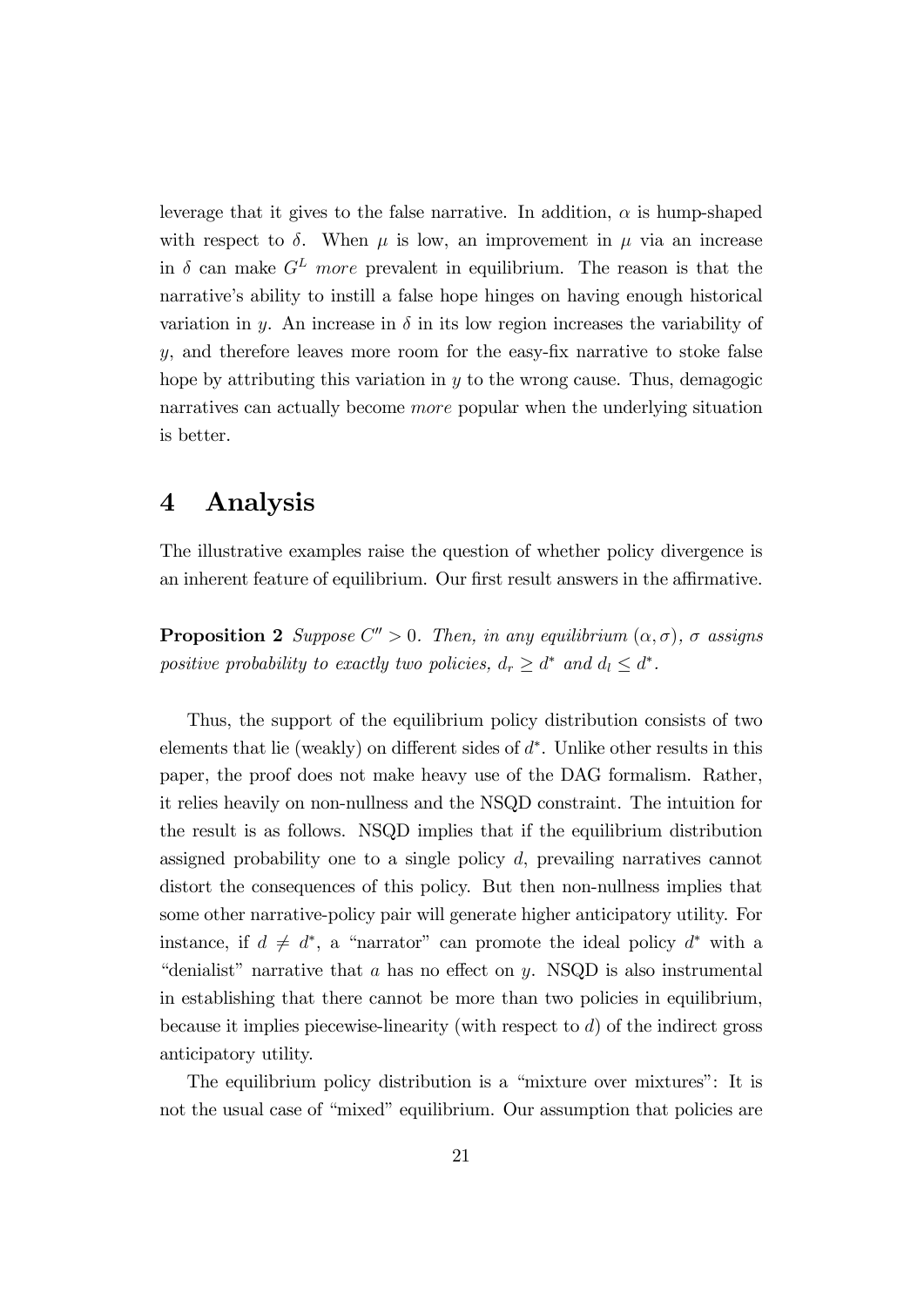mixtures that generate *non-linear* intrinsic utility was meant to drive this point home. The fundamental insight behind this effect is that narratives can convey hopeful illusions only when coupled with counterfactual policies.

**Remark 1** Proposition 2 allows  $d_r$  or  $d_l$  to coincide with  $d^*$ . Slight modifications of non-nullness rule out this possibility. For instance, suppose that G includes two DAGs G and G' such that  $p_G(y \mid a)$  and  $p_{G'}(y \mid a)$  are strictly increasing and strictly decreasing in a, respectively. Then,  $d_l < d^* < d_r$ .

### 4.1 Short Narratives

In this sub-section we characterize equilibria when narrators can use at most one variable in addition to a and y (i.e.,  $n = 3$ ). We focus on the case in which a and y are objectively independent. In this setting, the only narratives that can generate a non-constant  $p_G(y \mid a)$  are the lever and threat/opportunity narratives. Our objective is to examine which of the two narratives will prevail, and which auxiliary variables they will employ. For this purpose, we assume that  $m \gg n$  and the supply of potential auxiliary variables is rich, such that narrators can select the third variable in their narrative from an "ocean" of potential variables.

To introduce our notion of richness, let z be an arbitrary binary variable, and define  $Q^*$  to be the set of all conditional distributions  $(p(z | a, y))$ such that  $p(z | a)p(z | y) = 0$  for some values of a, y, z. That is, a conditional distribution in  $Q^*$  allows one value of a or one value of y to pin down deterministically the value of z.

Four particular elements in  $Q^*$  will play a special role. These are degenerate conditional distributions for which  $p(z = 1 | a, y) \in \{0, 1\}$  for every  $a, y$ . Specifically, define

$$
q_1^{\wedge} : z = \mathbf{1}(a = 1 \text{ and } y = 1)
$$
  
\n
$$
q_1^{\vee} : z = \mathbf{1}(a = 1 \text{ or } y = 1)
$$
  
\n
$$
q_0^{\wedge} : z = \mathbf{1}(a = 0 \text{ and } y = 1)
$$
  
\n
$$
q_1^{\vee} : z = \mathbf{1}(a = 0 \text{ or } y = 1)
$$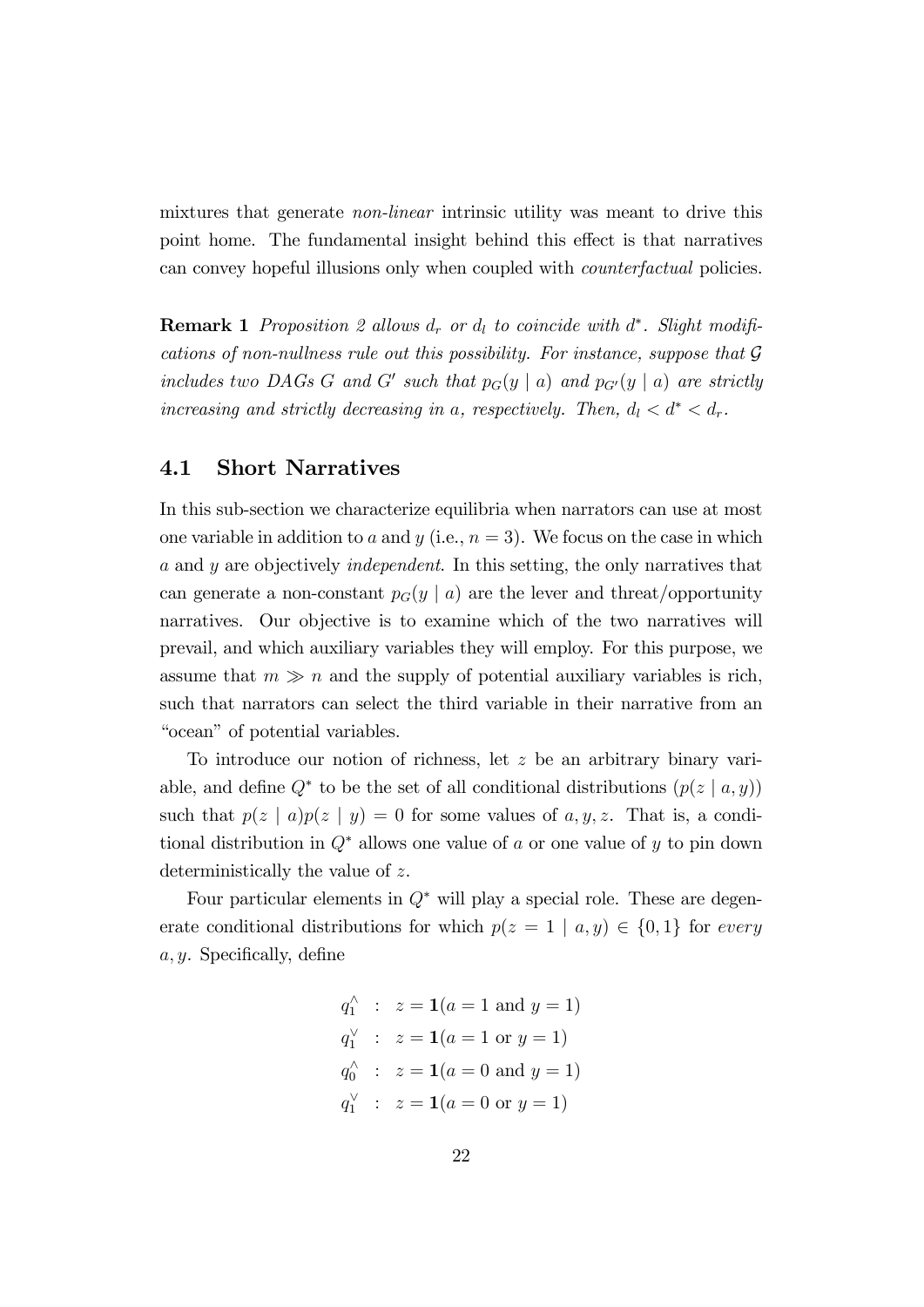We say that two sets of conditional distributions are close if the Hausdorff distance between any pair of elements from the two respective sets is below some arbitrarily small threshold.

**Definition 3** Let  $m \gg n = 3$ . An objective distribution p satisfying a  $\perp y$ is  $Q^*$ -rich if  $\{(p(x_i = 1 \mid a, y))\}_{i=2,\dots,m-1}$  and  $Q^*$  are close.

 $Q^*$ -richness says that the set of conditional distributions  $(p(z | a, y))$  that one can simulate by selecting one auxiliary variable approximately coincides with Q . We impose this domain restriction because on one hand it is relatively weak (thus allowing for a large supply of potential auxiliary variables), yet on the other hand it is tractable. Numerical simulations suggest that the results of this sub-section will continue to hold if we replace  $Q^*$  with the set of all conditional distributions  $(p(z \mid a, y))$ .

**Proposition 3** For a generic  $Q^*$ -rich distribution p, there is an essentially unique equilibrium  $(\alpha, \sigma)$ :<sup>11</sup>

(i) The policy  $d_r > \alpha$  is accompanied by a lever narrative  $a \to x_r \to y$ , where  $(p(x_r \mid a, y))$  is close to  $q_1^{\wedge}$  or  $q_1^{\vee}$ .

(ii) The policy  $d_l < \alpha$  is accompanied by a lever narrative  $a \to x_l \to y$ , where  $(p(x_l \mid a, y))$  is close to  $q_0 \land or q_0 \lor$ .

Thus, for generic  $Q^*$ -rich distributions, lever narratives prevail. The reason is that narratives that induce rational expectations generate lower anticipatory payo§, whereas threat/opportunity narratives violate NSQD. (The foreign policy example of Section 3.1 involved a non-generic distribution in this regard.) The lever narratives employ lever variables that are determined by two conditions:  $y = 1$  and a takes the value that the narrative pushes for. The only remaining detail is whether these conditions are individually sufficient or jointly necessary. When C and  $\varepsilon$  are low, the resolution of this detail is simple.

<sup>11</sup>By essential uniqueness we mean that the policy distribution and the conditional distribution of the lever variables are unique (but the identity of the lever variables is not necessarily pinned down).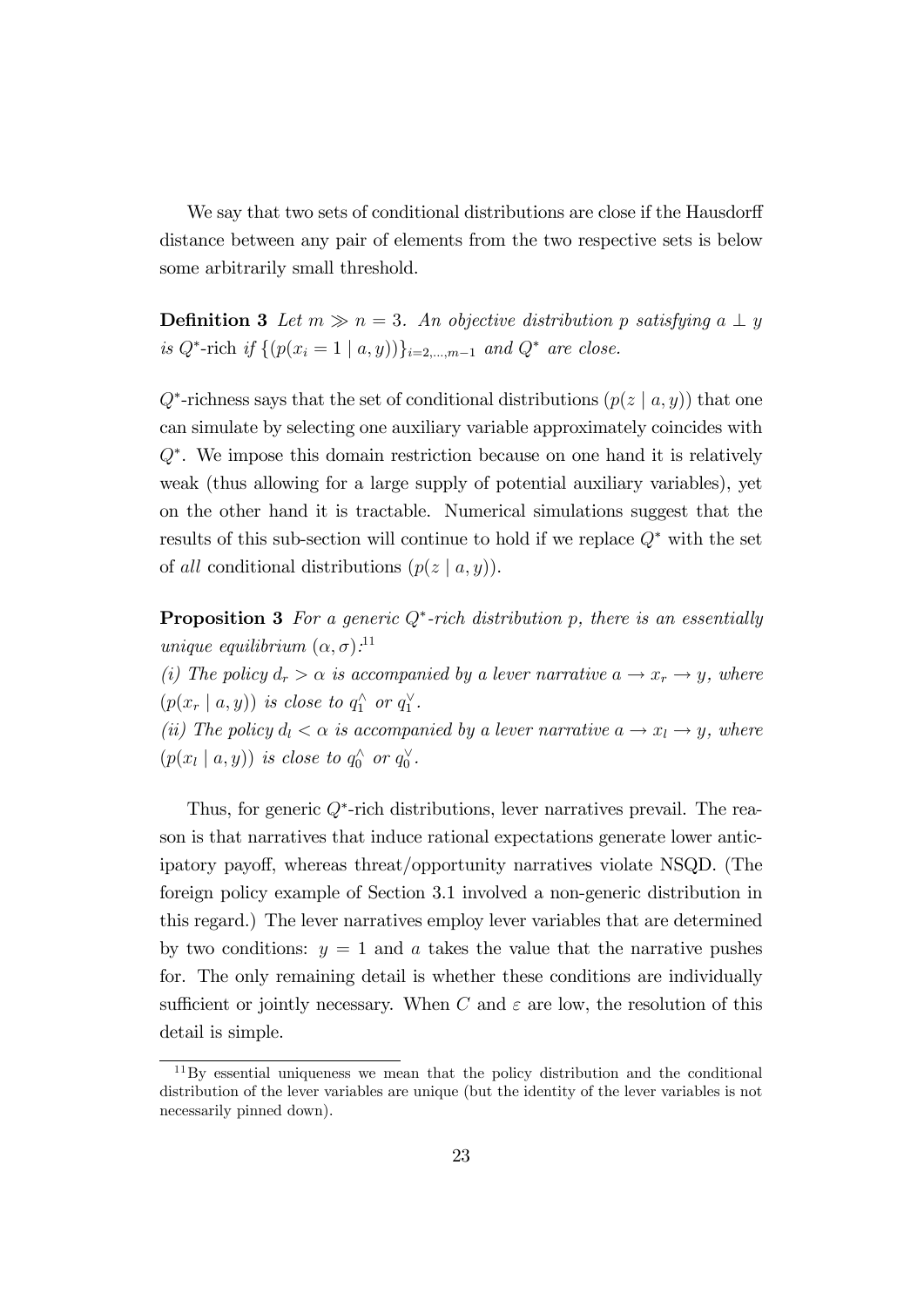**Remark 2** Let C and  $\varepsilon$  be vanishingly small. Then, the equilibrium is as follows:  $(i) \alpha = \frac{1}{2}$  $\frac{1}{2}$ .

(ii) If  $\mu < \frac{1}{2}$ , then  $(p(x_r | a, y)) \approx q_1^{\vee}$  and  $(p(x_l | a, y)) \approx q_0^{\vee}$ . (ii) If  $\mu > \frac{1}{2}$ , then  $(p(x_r | a, y)) \approx q_1^{\wedge}$  and  $(p(x_l | a, y)) \approx q_0^{\wedge}$ .

For real-life examples of lever narratives that are captured by this equilibrium characterization, recall the US trade policy debate described in the Introduction. In this context, our characterization approximates the following prevailing narratives. The lever narrative that sustains a policy with a protectionist bias (relative to the agent's ideal point) will involve a variable like "imports from China", because low imports are associated with trade restrictions as well as high employment in the local manufacturing sector. The narrative is false if the latter correlation is not causal but due to a confounding factor (such as exogenous technology changes that affect outsourcing of production). Likewise, the lever narrative that sustains a trade policy with a liberalized bias will select a variable like "industrial exports".

The argument that delivers equilibrium uniqueness in Proposition 3 is a "diminishing returns" property of the kind we discussed in Section 3.1. That is, the right-wing (left-wing) narrative's induced anticipatory utility decreases (increases) with  $\alpha$ . This property also means that the unique equilibrium is dynamically stable: Perturbing  $\alpha$  in one direction makes the opposite narrative more appealing, which gives rise to an equilibrating force.

### 5 State-Dependent Narrative Selection

So far, we have assumed that narrative-policy pairs are evaluated without conditioning on any variable. However, the appeal of a given narrative often varies with changing circumstances. In this section, we extend the definition of equilibrium in this direction and illustrate the extended concept.

Recall the collection of variables  $x_1, ..., x_m$ , where  $x_1$  (also denoted a) is the action and  $x_m$  (also denoted y) is the consequence. Let  $m \geq 3$  and assume that the variable  $x_2$  (also denoted  $\theta$ ) is realized and publicly observed before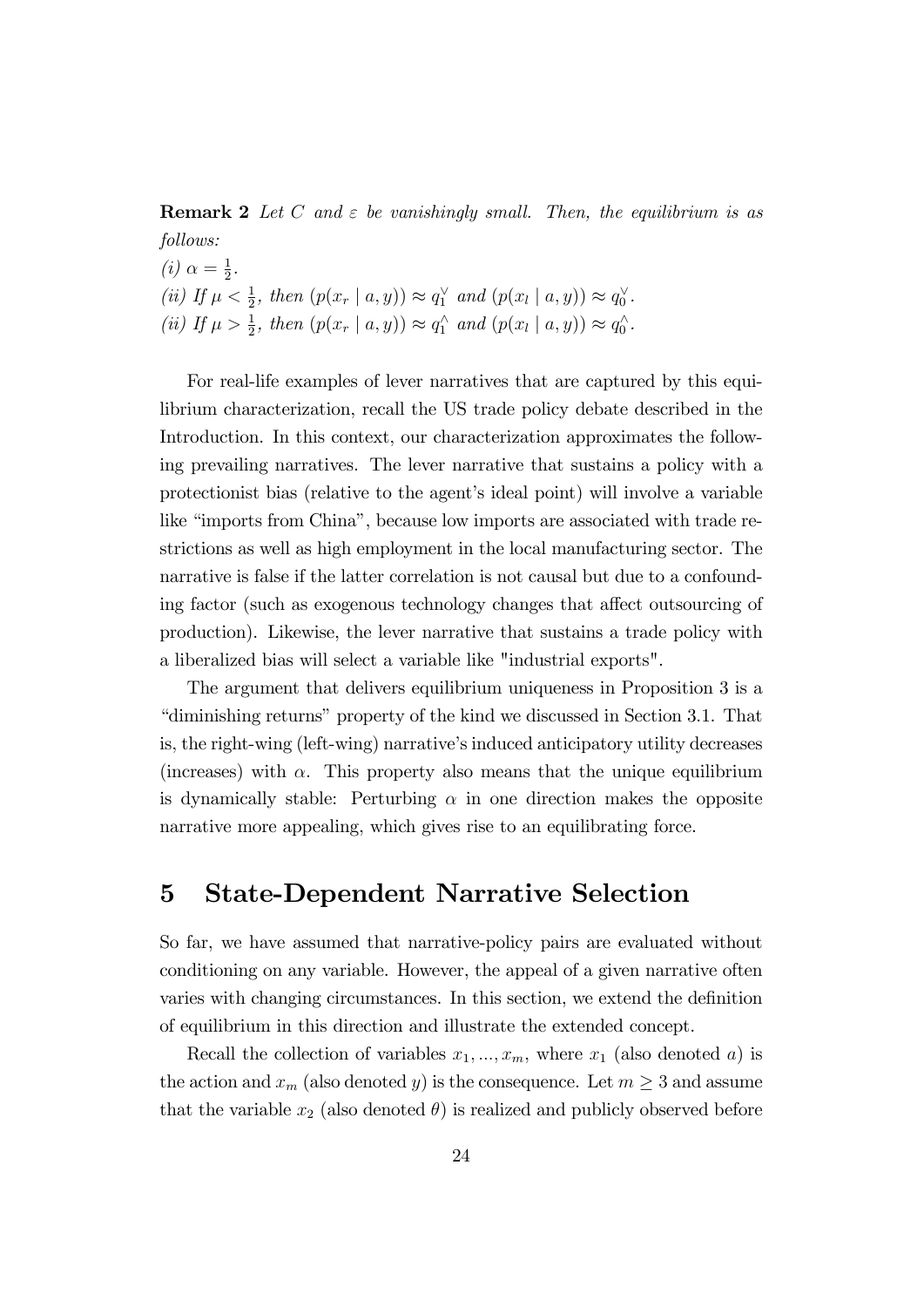the narrative-policy pair is evaluated. We refer to  $\theta$  as a "state variable". Given a DAG G and an objective distribution p, the subjective belief  $p<sub>G</sub>$  is defined as before, and the subjective conditional distribution  $p_G(y \mid a, \theta)$  is defined as usual. Define the gross conditional anticipatory utility

$$
V(G, d | \theta) = d \cdot p_R(y = 1 | \theta, a = 1) + (1 - d) \cdot p_R(y = 1 | \theta, a = 0)
$$

The agent's net anticipatory utility is  $U(G, d | \theta) = V(G, d | \theta) - C(d - d^*)$ .<sup>12</sup> For every  $\theta$ , define  $\alpha_{\theta} = p(a = 1 | \theta)$ , and let  $\sigma_{\theta}$  denote a distribution over narrative-policy pairs  $(G, d)$  given  $\theta$ . Denote  $\alpha = (\alpha_{\theta})_{\theta}$  and  $\sigma = (\sigma_{\theta})_{\theta}$ .

**Definition 4** A pair  $(\alpha, \sigma)$  is an equilibrium if, for every  $\theta$ : (i) For every  $(G, d) \in Supp(\sigma_{\theta}), (G, d) \in \arg \max_{(G,d)} U(G, d | \theta)$  subject to the constraint that  $\sum p(\theta)V(G, d | \theta) = \mu$ .  $\theta$ (ii)  $\alpha_{\theta} = \sum_{(G,d)} \sigma_{\theta}(G,d) \cdot d$ 

At first glance, this may seem like an uninteresting state-by-state extension of our equilibrium concept. However, note that the NSQD constraint is global. In addition, depending on how a narrative treats  $\theta$ , the objective distribution of certain variables at one value of  $\theta$  can influence their subjective distribution conditional on another value. This externality is what makes this extension interesting, as the following example demonstrates.

#### An example: Denialism and exaggeration

Let  $m = n = 3$ , where the three variables are the action a, the consequence y and the state variable  $\theta$ . Let  $p(\theta = 1) = \delta$  and  $p(y = 1 | a, \theta) = \frac{1}{2}(a + \theta)$ . Let  $d^* = \varepsilon$ , where  $\varepsilon$  is arbitrarily small. Assume C is continuous, twicedifferentiable and steep enough such that  $C'(1) > 1$ . Because  $p(y = 1 | a, \theta)$ is additively separable, the optimal policy under rational expectations is  $d^{RE} = \argmax_d(\frac{1}{2})$  $\frac{1}{2}d - C(d)$ , independently of  $\theta$ . By the assumptions on C,  $d^{RE}$  is interior and given by  $C'(d^{RE}) = \frac{1}{2}$ .

<sup>&</sup>lt;sup>12</sup>Here (unlike the rest of the paper) we suppress  $\alpha$  in V and U, in order to keep the notation non-fussy.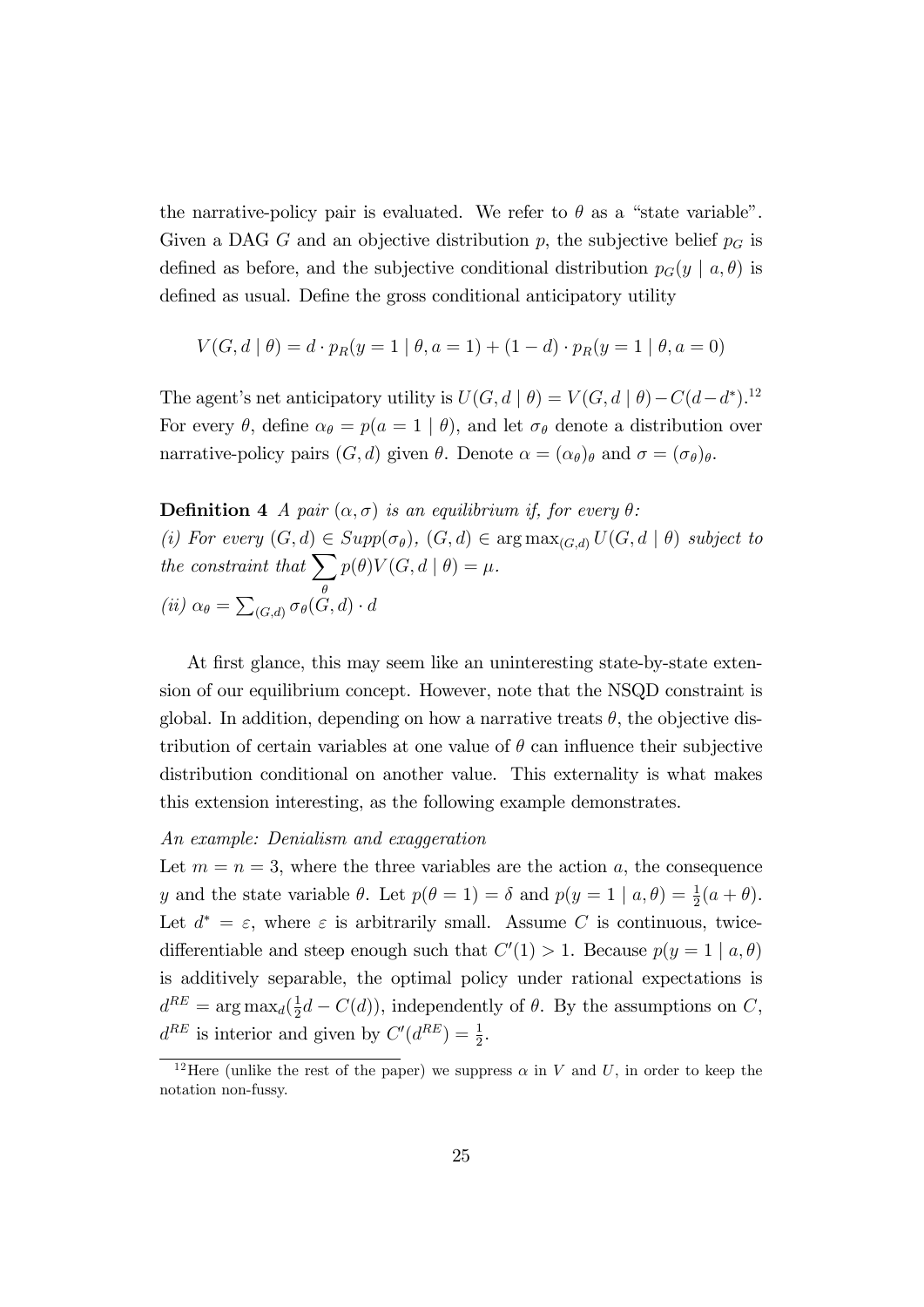Let  $\mathcal G$  be the set of all DAGs in which  $y$  is a terminal node and there is a direct link  $\theta \rightarrow a$ . The interpretation is that the representative agent is aware that actions are taken in response to  $\theta$ ; consequently, any narrative should incorporate this manifest causal relation. Then,  $G$  consists of the following four DAGs:  $G^d$  :  $a \leftarrow \theta \rightarrow y$ ;  $G^e : \theta \rightarrow a \rightarrow y$ ; the DAG  $G^n$  that removes the link  $a \to y$  from  $G^e$ ; and the fully connected DAG  $G^{RE}$  that adds the link  $\theta \to y$  to  $G^e$ . The latter is the only DAG in  $\mathcal G$  that is consistent with  $p$ , because all the others rule out the direct effect of a or  $\theta$  on y. All DAGs in  $\mathcal G$  are perfect, hence we can take NSQD for granted.

One concrete story for this example involves debates over exploitation of scarce natural resources. In this context,  $\theta$  represents exogenous fluctuations in the availability of this resource,  $y$  represents the resource's net availability, and  $a$  represents preservation policy, where  $a = 1$  stands for costly preservation measures (hence the assumption that  $d^* = \varepsilon$ ). Accordingly,  $G^d$  is a  $"denialist"$  narrative that neglects the role of policy and attributes the consequence entirely to exogenous forces. In contrast,  $G<sup>e</sup>$  is an "exaggerationist" narrative that effectively says "it is all up to us". The DAG  $G<sup>n</sup>$  is a "neutral" narrative because it does not attribute the outcome to any of the other variables.

Claim 3 There is a unique equilibrium, which is characterized as follows: (i)  $Supp(\sigma_1) = \{ (G^{RE}, d^{RE}), (G^d, \varepsilon) \}.$ (ii)  $Supp(\sigma_0) = \{(G^e, d^{RE}), (G^n, \varepsilon)\}.$ (*iii*)  $\alpha_1 = \alpha_0 = d^{RE} - 2C(d^{RE})$ .

Thus, different states give rise to the same mixture between policies, but these policies are promoted by *different sets of narratives*. The rational and denialist narratives prevail in the good state  $\theta = 1$ , whereas the exaggerationist and neutral narratives prevail in the bad state  $\theta = 0$ . In each case, narratives that neglect the role of  $a$  legitimize the representative agent's desire to eschew hard trade-offs, and therefore induce the ideal policy  $d^* = \varepsilon$ . And the narratives that account for the role of  $a$  induce the rational-expectations policy, even if they do not always give it the rational-expectations rationale.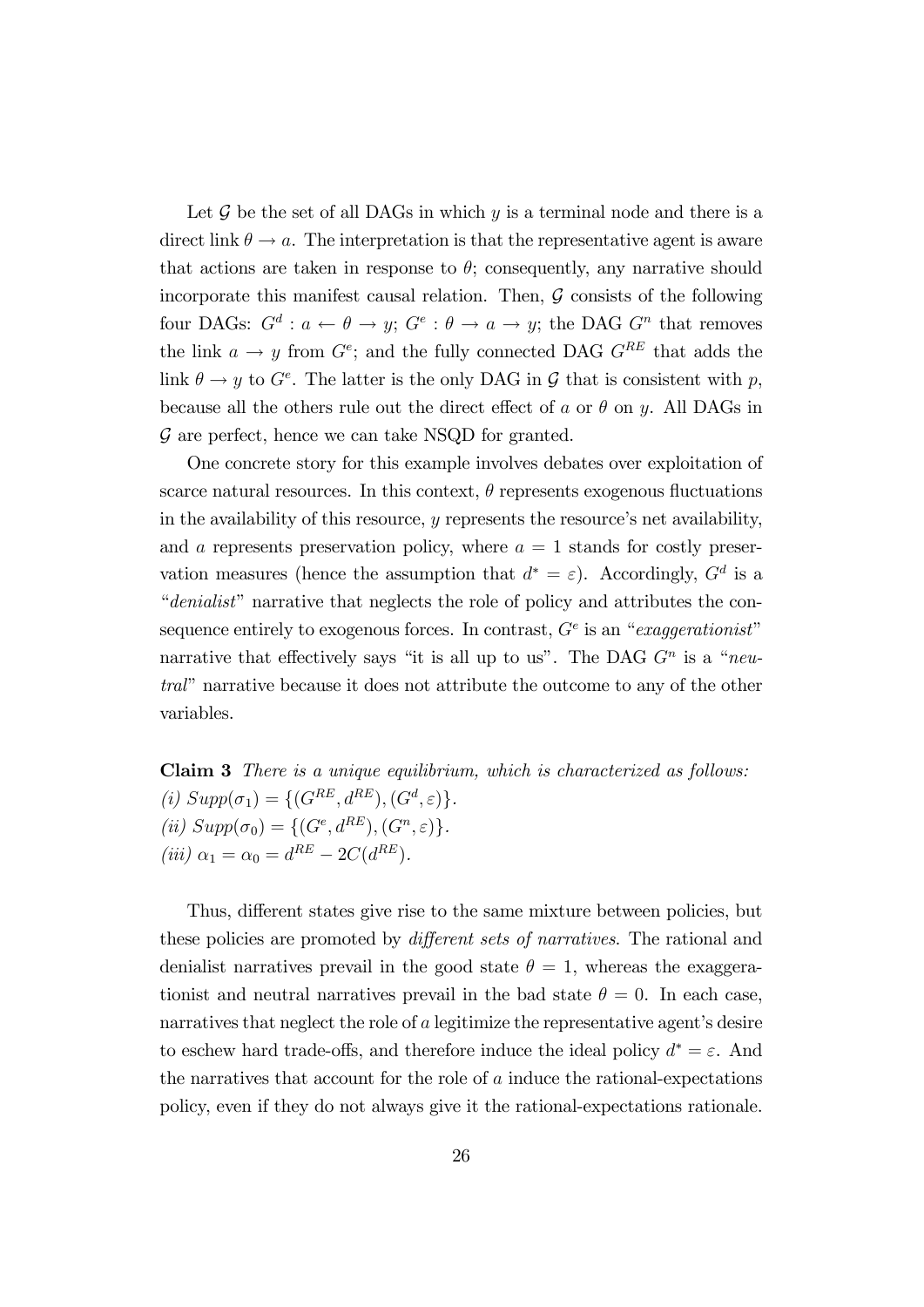The result that the mixture over policies is state-independent mirrors the rational-expectations benchmark. However, the reasoning behind it is subtler. The narratives  $G^e$  and  $G^n$  effectively fail to condition anticipatory utility on  $\theta$ . As a result, there is an externality between the two states that does not exist under rational expectations. In particular,  $\alpha_1$  affects the relative appeal of  $G^e$  and  $G^n$  in  $\theta = 1$ , and therefore could potentially affect  $\alpha_0$ . It is *equilibrium reasoning* that restores state-independent policy mixtures: If  $\alpha_1$  were higher (lower) than  $\alpha_0$ , this would make  $G^e$  more (less) appealing, thus leading to a rise (drop) in  $\alpha_0$ .

## 6 Conclusion

The model of competing narratives presented in this paper formalized a number of intuitions regarding the role of narratives in the formation of political beliefs. Our model was based on two main ideas.

What are narratives and how do they shape beliefs? In our formalism, narratives are causal models that map actions into consequences. Different narratives employ different intermediate variables and arrange them differently in the causal scheme. Narratives shape beliefs by imposing a causal interpretation on long-run correlations. These beliefs are used to evaluate policies.

How does the public select between competing narratives? Our behavioral assumption was that in the presence of conflicting narrative-policy pairs, the public (a representative agent in this paper) selects between them according to their induced anticipatory utility. This is consistent with the basic intuition that people are drawn to stories with a "hopeful" message.

The main insights that emerged from our analysis of the model can be summarized as follows. First, some prevailing narratives are misspecified causal models that "sell false hopes" regarding the consequences of counterfactual policies. Second, the same variable can serve two conflicting narratives with a different causal structure in the service of conflicting policies. Third, multiplicity of dominant narrative-policy pairs is an intrinsic property of long-run equilibrium in the "battle over public opinion". Indeed,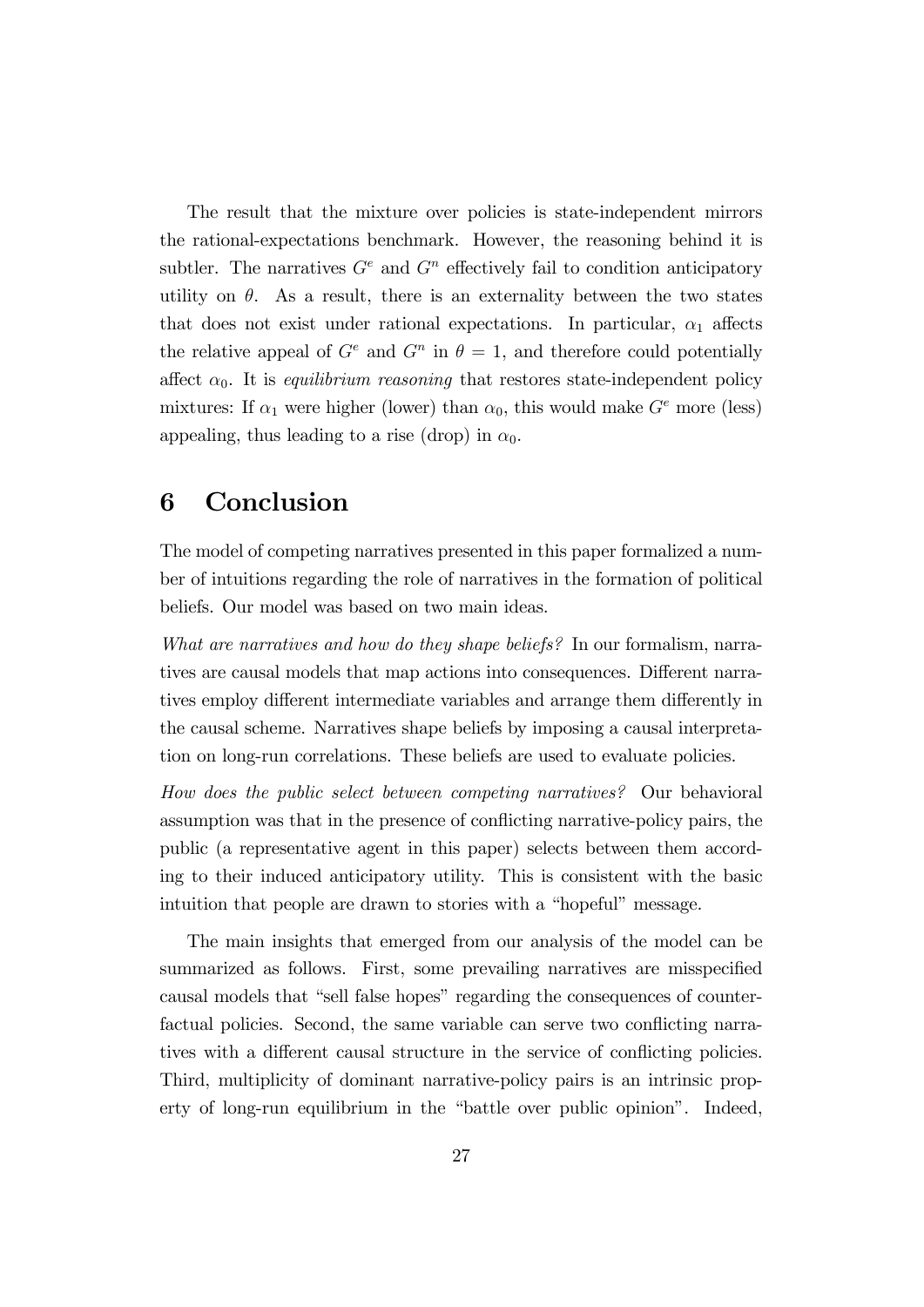in specific settings, we saw that growing popularity of one policy weakens the appeal of its supporting narrative. This "diminishing returns" aspect leads to additional properties of equilibrium (uniqueness, dynamic stability) in these settings. Finally, we hope that our stylized examples gave a foretaste of the model's ability to explain the popularity of certain real-life political narratives and their implications for political outcomes.

## References

- [1] Akerlof, G. and W. Dickens (1982), The economic consequences of cognitive dissonance, American Economic Review 72, 307-319.
- [2] Bénabou, R. and J. Tirole (2002), Self-Confidence and Personal Motivation, *Quarterly Journal of Economics* 117, 871–915.
- [3] Benabou, R. and J. Tirole (2016), Mindful Economics: The Production, Consumption and Value of Beliefs, Journal of Economic Perspectives 30, 141-164.
- [4] Benabou, R., A. Falk and J. Tirole (2018), Narratives, Imperatives and Moral Reasoning, NBER Working Paper No. 24798.
- [5] Brunnermeier, M. and J. Parker (2005), Optimal Expectations, American Economic Review 95, 1092-1118.
- [6] Caron, R. and T. Traynor (2005), The Zero Set of a Polynomial, WSMR Report: 05-02.
- [7] Cowell, R., P. Dawid, S. Lauritzen and D. Spiegelhalter (1999), Probabilistic Networks and Expert Systems, Springer, London.
- [8] Dahlstrom, M. F. (2014), Using narratives and storytelling to communicate science with nonexpert audiences, Proceedings of the National Academy of Science 111, 13614–13620.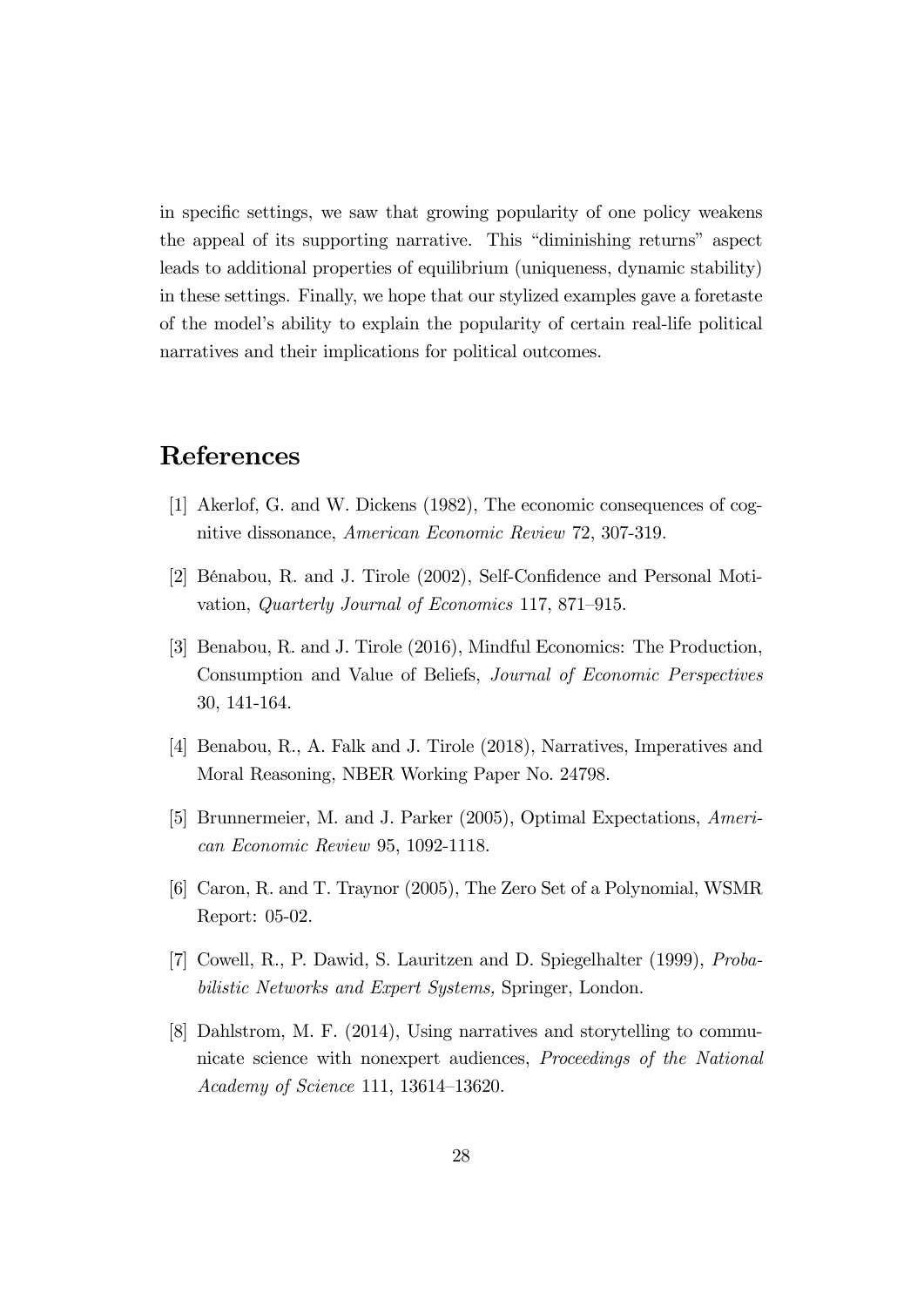- [9] De Graaf, B., G. Dimitriu and J. Ringsmose (2016), Strategic Narratives, Public Opinion and War: Winning domestic support for the Afghan War, Taylor and Francis.
- [10] Esponda, I. and D. Pouzo (2017), Retrospective Voting and Party Polarization, International Economic Review, forthcoming.
- [11] Frum, D. (2019), If Liberals Won't Enforce Borders, Fascists Will, The Atlantic Magazine, https://www.theatlantic.com/magazine/archive/2019/04/david-frumhow-much-immigration-is-too-much/583252/.
- [12] Levy, G. and R. Razin (2018), An Explanation-Based Approach to Combining Forecasts, mimeo.
- [13] McComas, K. and J. Shanahan (1999), Telling Stories About Global Climate Change: Measuring the Impact of Narratives on Issue Cycles, Communication Research 26, 30-57.
- [14] Monteal Olea, J., P. Ortoleva, M. Pai and A. Prat (2018), Competing Models, mimeo.
- [15] Pearl, J. (2009), Causality: Models, Reasoning and Inference, Cambridge University Press, Cambridge.
- [16] Schwartzstein, J. and A. Sunderam (2019), Using Models to Persuade, mimeo.
- [17] Shiller, R. (2017), Narrative Economics, American Economic Review 107, 967-1004.
- [18] Sloman, S. (2005), Causal Models: How People Think about the World and its Alternatives, Oxford University Press.
- [19] Sloman, S. and D. Lagnado (2015), Causality in Thought, Annual Review of Psychology 66, 223-247.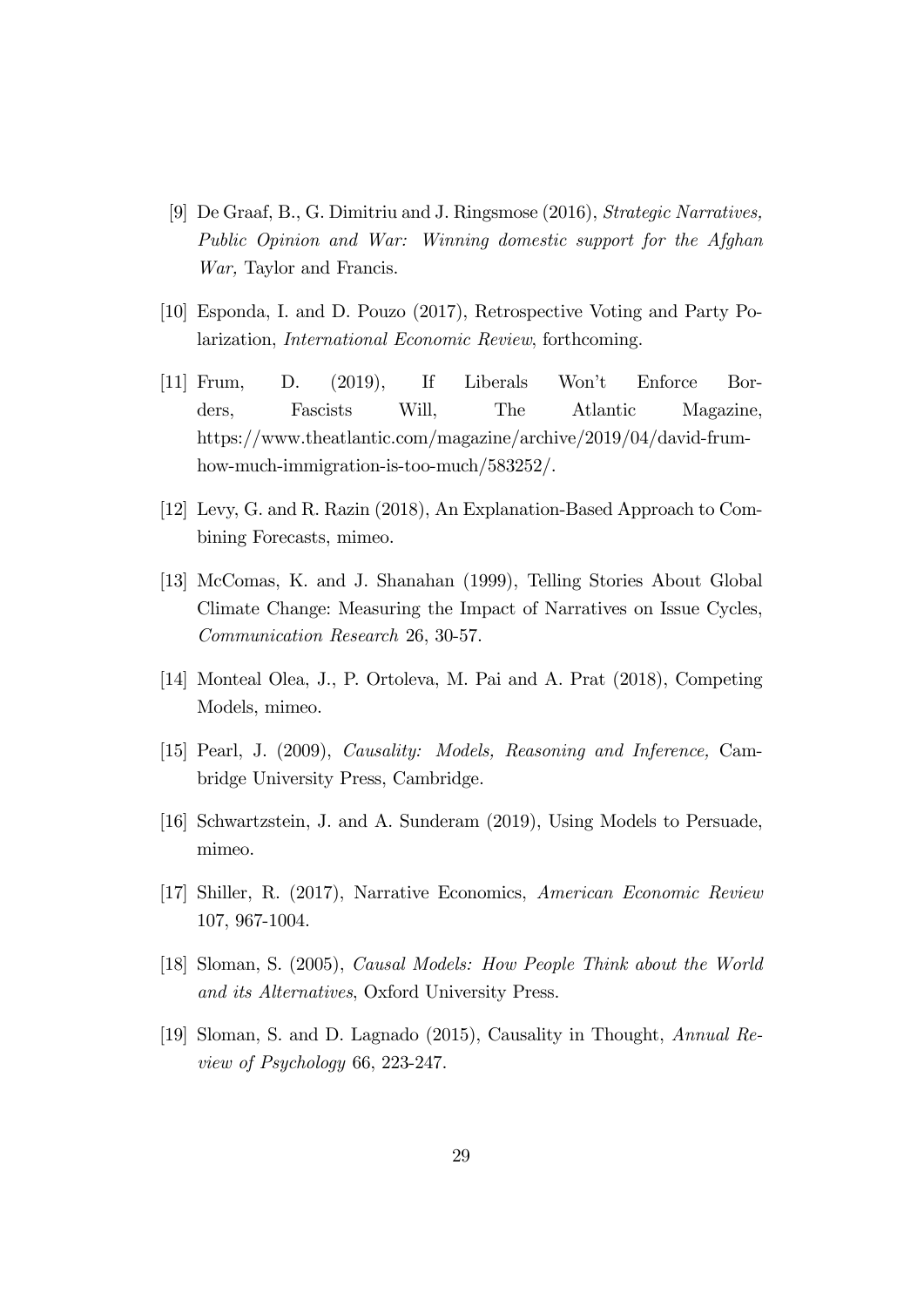- [20] Spiegler, R. (2008), On Two Points of View Regarding Revealed Preferences and Behavioral Economics, in The Foundations of Positive and Normative Economics, Oxford University Press, 95-115.
- [21] Spiegler, R. (2013), Placebo Reforms, American Economic Review 103, 1490-1506.
- [22] Spiegler, R. (2016), Bayesian Networks and Boundedly Rational Expectations, Quarterly Journal of Economics 131, 1243-1290.
- [23] Spiegler, R. (2018), Can Agents with Causal Misperceptions be Systematically Fooled? Journal of the European Economic Association, forthcoming.
- [24] Szostek, J. (2018). Nothing Is True? The Credibility of News and Conflicting Narratives during 'Information War' in Ukraine. The International Journal of Press/Politics 23, 116-135.

# Appendix I: Proofs

#### Proof of Proposition 1

Consider an auxiliary two-player game. Player 1's strategy space is  $D$ , and  $\alpha$  denotes an element in this space. Player 2's strategy space is  $\Delta(\mathcal{G} \times D)$ , and  $\beta$  denotes an element in this space. The payoff of player 1 from the strategy profile  $(\alpha, \beta)$  is equal to  $\sum_{G,d} \beta(G,d) \widetilde{U}(G,d;\alpha)$ , where  $\widetilde{U}(G,d;\alpha) =$  $U(G, d; \alpha)$  if  $V(G, \alpha; \alpha) = \mu$  and  $\widetilde{U}(G, d; \alpha) = -1$  otherwise. The payoff of player 2 from  $(\sigma, \alpha)$  is  $-(\alpha - \sum_{G,d} \beta(G,d)d)^2$ . A Nash equilibrium in this auxiliary game is equivalent to our notion of equilibrium. Hence, our objective is to establish existence of a Nash equilibrium  $(\alpha, \beta)$  in which every narrative in the support of  $\beta$  satisfies NSQD with respect to  $\alpha$ . Since  $p_G$  is a continuous function of  $\alpha$ , so is U. In addition, the strategy spaces and payoff functions of the two players in the auxiliary game satisfy standard conditions for the existence of Nash equilibrium. Non-nullness ensures that  $\mathcal G$  includes a DAG  $G^*$  that induces  $V(G, \alpha; \alpha) = \mu$ . This means that  $(G^*, \alpha)$  strictly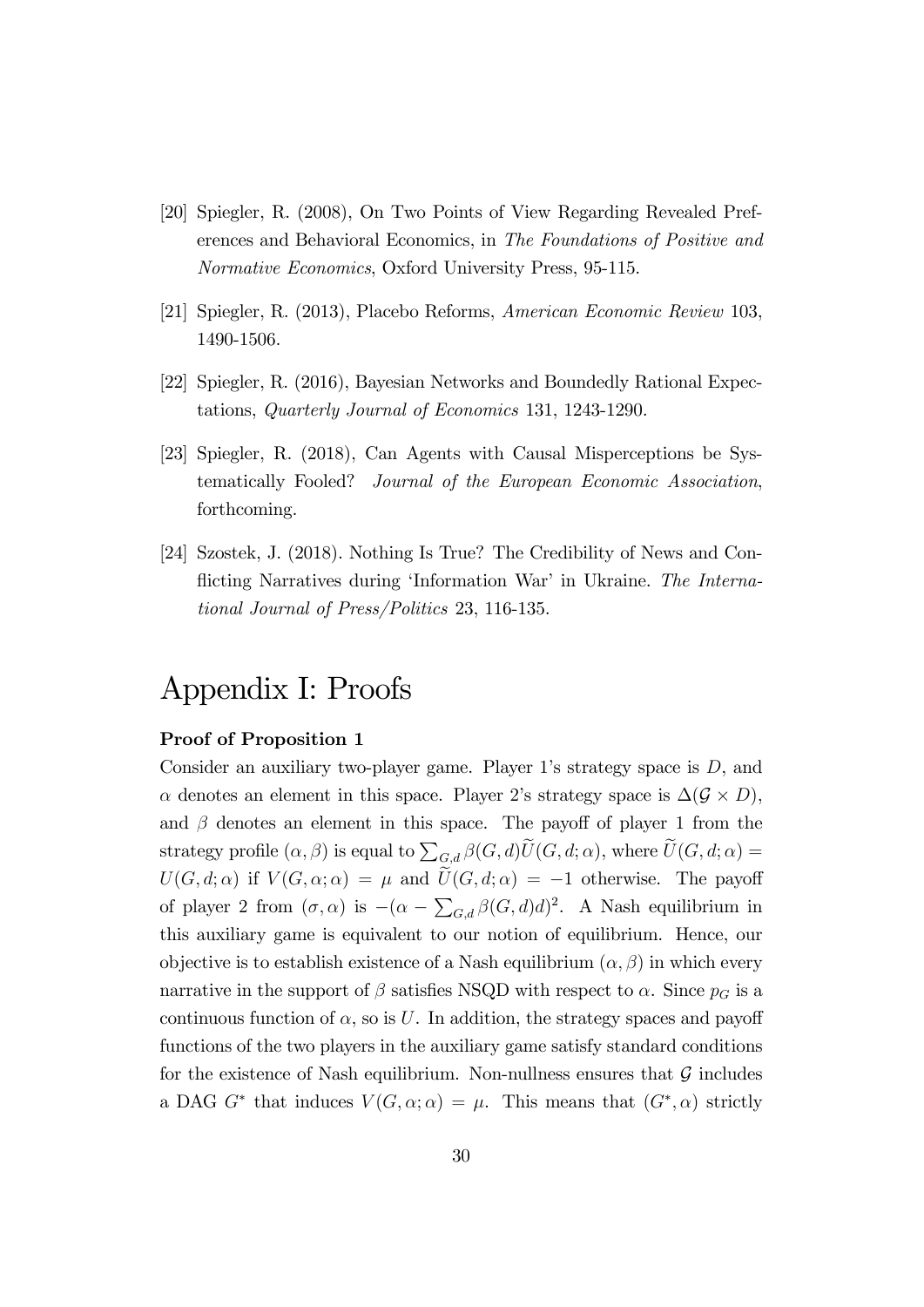dominates any  $(G, d)$  with  $V(G, \alpha; \alpha) \neq \alpha$  in the auxiliary game. It follows that the support of  $\beta$  in any Nash equilibrium does not include pairs  $(G, d)$ such that G violates NSQD.  $\blacksquare$ 

#### Proof of Claim 2

The restrictions on  $\mathcal G$  and p satisfy the conditions of Proposition 2. Therefore,  $\sigma$  assigns positive probability to exactly two policies coupled to different narratives. Thus,  $Supp(\sigma) = \{(G^*, d^1), (G^L, d^2)\}\.$  Recall that  $p(s = 1|a, \theta) =$  $(1-\rho)(a+(1-a)\theta)$ . The analysis that follows takes  $\rho$  to be vanishingly small.

Consider  $G^*$ . Clearly,  $(p_{G^*}(y \mid a)) = (p(y \mid a))$ . Since a and y are objectively independent, it follows that the policy that maximizes net anticipatory utility under  $p_{G^*}$  is  $d^*$ . Therefore, the policy that accompanies  $G^*$  is  $d^1 = d^*$ .

Now consider  $G^L$ :

$$
p_{G}(\mathbf{y} = 1 | a) = p(s = 1 | a)p(\mathbf{y} = 1 | s = 1) + p(s = 0 | a)p(\mathbf{y} = 1 | s = 0)
$$

Note that  $p(s = 1 | a = 1) = 1$ , such that

$$
p_{G}(\mathbf{y} = 1 \mid \mathbf{a} = 1) = p(\mathbf{y} = 1 \mid \mathbf{s} = 1) = \frac{\delta\beta + (1 - \delta)(1 - \beta)\alpha}{\delta + (1 - \delta)\alpha}
$$

To calculate  $p_{G^L}(y = 1 | a = 0)$ , we note that  $p(y = 1 | s = 0) = 1 - \beta$ (because  $s = 0$  can only happen when  $\theta = 0$ , in which case  $y = 1$  with probability  $1 - \beta$ ). Also,  $p(s = 1 | a = 0) = \delta$ , because if  $a = 0$  then  $s = 1$  if and only if  $\theta = 1$ . Then,

$$
p_{G^{L}}(y=1 | a=0) = (1 - \delta)(1 - \beta) + \delta \cdot \frac{\delta \beta + (1 - \delta)(1 - \beta)\alpha}{\delta + (1 - \delta)\alpha}
$$

Therefore,

$$
p_{G^L}(y=1 \mid a=1) - p_{G^L}(y=1 \mid a=0) = \frac{\delta(1-\delta)(2\beta-1)}{\delta + (1-\delta)\alpha}
$$

which is strictly positive because  $\beta > \frac{1}{2}$ . Since the derivative of  $U(G^L, d; \alpha)$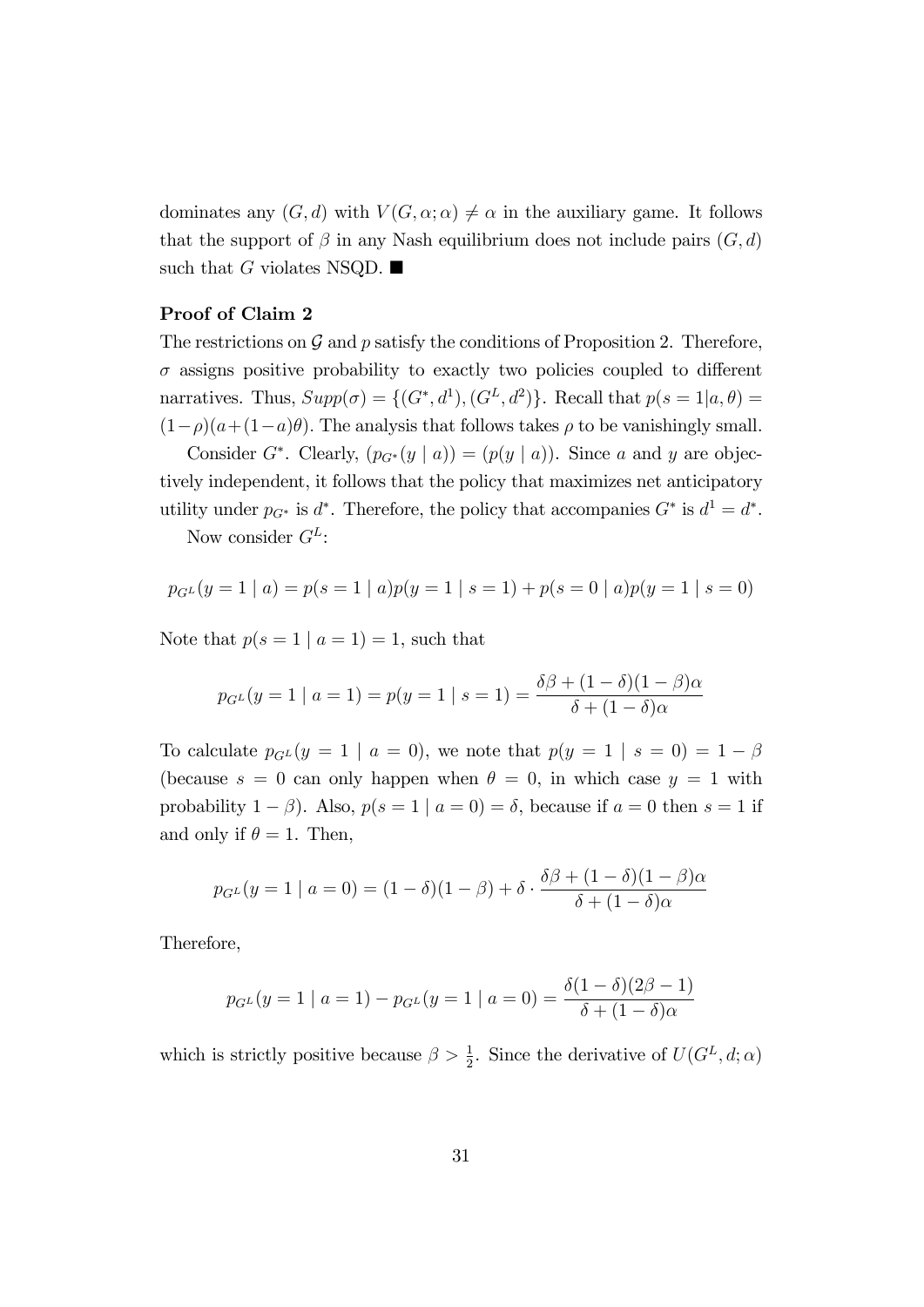with respect to d is

$$
U'(GL, d; \alpha) = p_{GL}(y = 1 | a = 1) - p_{GL}(y = 1 | a = 0) - C'(d - d^*)
$$

it follows that  $d^2 > d^*$ . Furthermore, since  $C'(d - d^*) = 2k(d - d^*)$ ,  $U'(G^L, d; \alpha) > 0$  for every d, thanks to the restriction on k. Therefore,  $d^2 = 1 - \varepsilon$ . To confirm that this is consistent with equilibrium, we need to verify that  $U(G^L, d^2; \alpha) = U(G^*, d^*; \alpha)$ . For  $d^2$  sufficiently close to 1, we have that

$$
\frac{\delta\beta + (1 - \delta)(1 - \beta)\alpha}{\delta + (1 - \delta)\alpha} - k(1 - d^*)^2 \approx \beta\delta + (1 - \beta)(1 - \delta)
$$

Solving this equation gives the solution for  $\alpha$ , which is strictly between 0 and 1 thanks to the restriction on k.  $\blacksquare$ 

#### Proof of Proposition 2

Fix an equilibrium  $(\alpha, \sigma)$ . First, let us show that every  $(G, d) \in Supp(\sigma)$  induces  $U(G, d; \alpha) \geq \mu$ . Assume the contrary. By minimal richness, G includes the DAG  $G^*$ :  $a \quad y$ . Note that  $p_G(y \mid a) = \mu$  for every  $a$ . It follows that the narrative-policy pair  $(G^*, d^*)$  generates the net payoff  $U(G^*, d^*; \alpha) = \mu$ , contradicting the first part of the definition of equilibrium.

Next, we establish that the support of  $\sigma$  must include at least two distinct policies. Assume the contrary - i.e., the marginal of  $\sigma$  over d is degenerate. Then by definition, it assigns probability one to the steady-state policy  $\alpha$ . By NSQD,  $V(G, \alpha | \alpha) = \mu$  for every narrative G in the support of  $\sigma$ .

There are two cases to consider. First, suppose  $\alpha \neq d^*$ . Then, any narrative G in the support of  $\sigma$  delivers  $U(G, \alpha; \alpha) = \mu - C(\alpha - d^*)$ . By assumption,  $C'' > 0$  such that  $C(\alpha - d^*) > 0$ . Therefore,  $U(G, \alpha; \alpha) <$  $\mu$ , contradicting our previous step. Second, suppose  $\alpha = d^*$ . Then, any narrative G in the support of  $\sigma$  delivers  $U(G, \alpha; \alpha) = \mu$ . By minimal richness, G contains the DAG  $G^{**}: a \to x_i \to y$ , where  $x_i$  is correlated with both a and y according to p. Without loss of generality, suppose  $p(x_i = 1 | a =$ 1) >  $p(x_i = 1 | a = 0)$  and  $p(x_i = 1 | a = 1)$  >  $p(x_i = 1 | a = 0)$ . Since  $G^{**}$ is perfect, it satisfies NSQD, such that  $U(G^{**}, \alpha; \alpha) = \mu$ . The derivative of  $V(G^{**}, d; \alpha)$  with respect to d is  $p_{G^{**}}(y = 1 | a = 1) - p_{G^{**}}(y = 1 | a = 0),$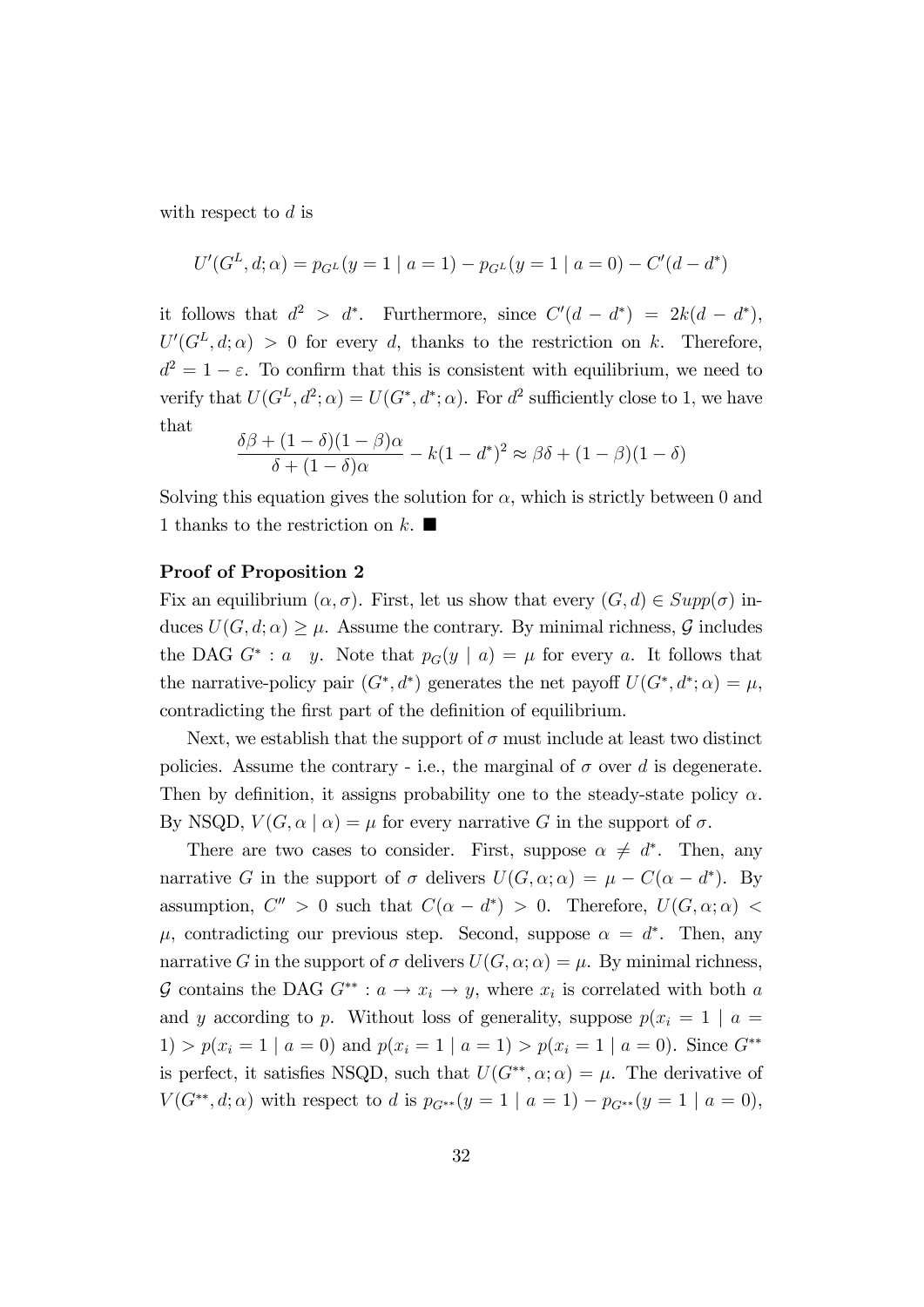which can be written as

$$
[p(x_i = 1 | a = 1) - p(x_i = 1 | a = 0)] [p(y = 1 | x_i = 1) - p(y = 1 | x_i = 0)]
$$

By assumption, both terms in this product are non-zero, hence the derivative of  $V(G^{**}, d; \alpha)$  with respect to d is non-zero. Since the derivative of C at  $d = d^*$  is zero, it follows that there is  $d \neq d^*$  such that  $U(G^{**}, d; \alpha) > \mu$ , again contradicting the first part in the definition of equilibrium.

We now show that the support cannot contain more than two policies. By definition, any  $(G, d) \in Supp(\sigma)$  maximizes  $V(G, d; \alpha) - C(d - d^*)$  subject to the NSQD constraint  $V(G, \alpha; \alpha) = \mu$ . This means that we can rewrite  $V(G, d; \alpha)$  as follows:

$$
V(G, d; \alpha) = \frac{d - \alpha}{1 - \alpha} \cdot p_G(y = 1 | a = 1) + \frac{1 - d}{1 - \alpha} \cdot \mu
$$
\n
$$
= (1 - \frac{d}{\alpha}) \cdot p_G(y = 1 | a = 0) + \frac{d}{\alpha} \cdot \mu
$$
\n(9)

It follows that the narratives that maximize U for a given  $(d, \alpha)$  subject to NSQD depend only on the *ordinal* ranking between d and  $\alpha$ . That is, for every  $(G, d) \in Supp(\sigma)$  such that  $d \geq \alpha$ , G maximizes  $p_G(y = 1 \mid a = 1)$ . Likewise, for every  $(G, d) \in Supp(\sigma)$  such that  $d \leq \alpha$ , G maximizes  $p_G(y =$  $1 | a = 0$ ). Note that when  $d = \alpha$ , any G that satisfies NSQD maximizes U.

This means that  $\max_G V(G, d; \alpha)$  is piecewise linear in d, having a weakly positive slope in the range  $d \geq \alpha$  and a weakly negative slope in the range  $d \leq \alpha$ , where at least one of these slopes is non-zero. Because C is strictly convex, it follows that there exist unique  $d_r$  and  $d_l$  that maximize U in the ranges  $d \geq \alpha$  and  $d \leq \alpha$ , respectively. It follows that there are at most two policies in the support of the equilibrium distribution, and that they lie (weakly) on different sides of  $\alpha$ .

It remains to establish that  $d_r \geq d^*$  and  $d_l \leq d^*$ . We have already shown that it cannot be the case that  $d_r = d_l = d^*$ . Assume  $d_r$  and  $d_l$  are (strictly) on the same side of  $d^*$ . Without loss of generality, let  $d_r > d_l > d^*$ . The second part of the definition of equilibrium implies  $d_l < \alpha < d_r$ . Since  $d_l < \alpha$ , we saw that if  $(G, d_l) \in Supp(\sigma)$ , then G maximizes  $p_G(y = 1 | a = 0)$ . Since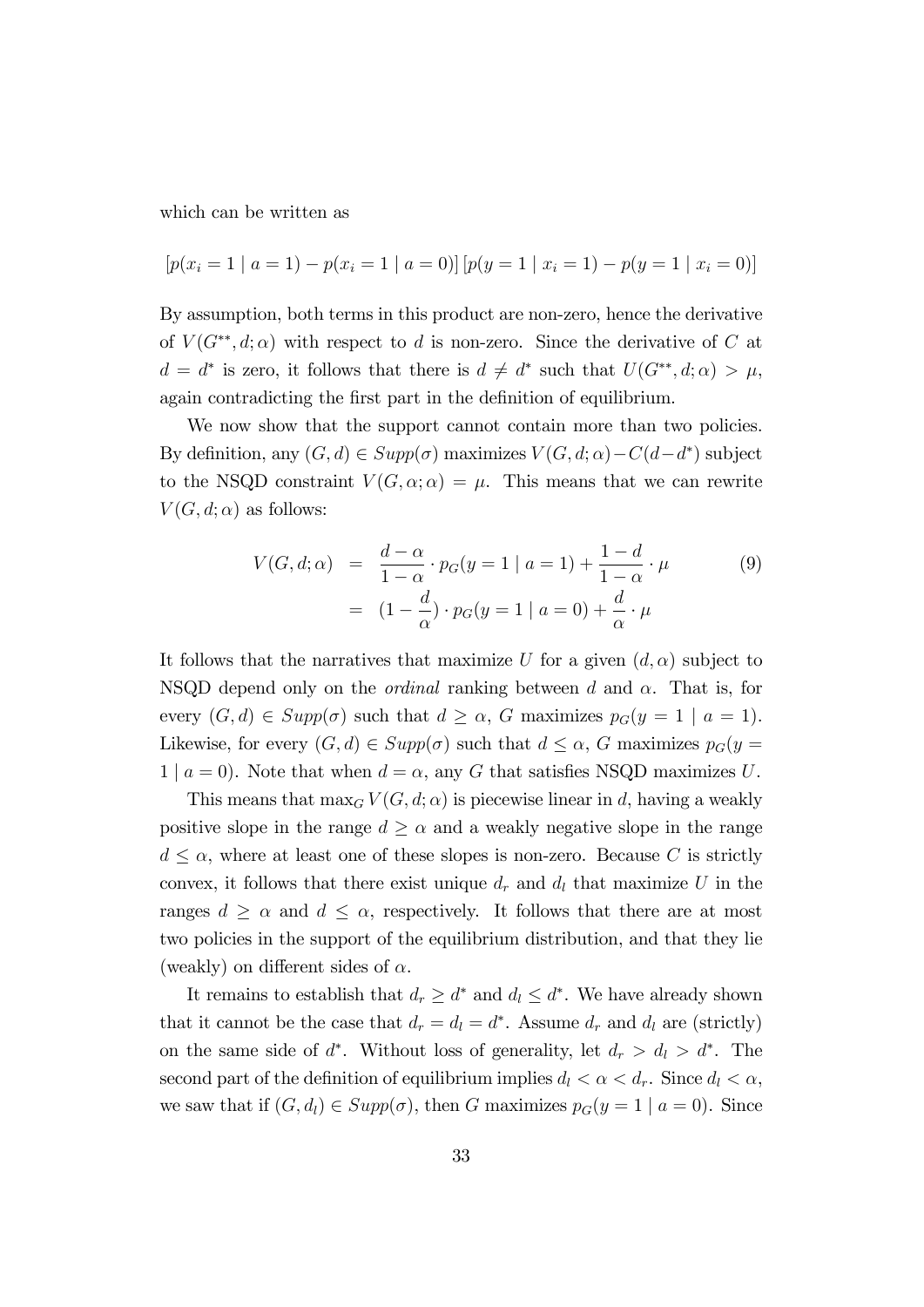$d^* < d_l$ , it follows that the pair  $(G, d^*)$  would attain a strictly higher U than  $(G, d<sub>l</sub>)$ , contradicting the first part of the definition of equilibrium.

#### Proof of Proposition 3

The assumption that  $p$  is  $Q^*$ -rich enables us to apply Remark 1: In any equilibrium, the support of the marginal equilibrium distribution over policies is  $\{d_l, d_r\}$ , where  $d_l < d^* < d_r$ . Furthermore, the policies  $d_r$  and  $d_l$  are accompanied by narratives  $G_r$  and  $G_l$  that maximize  $p_G(y = 1 | a = 1)$  and  $p_G(y=1 \mid a=0)$ , respectively.

The proof proceeds stepwise.

**Step 1:** For any  $k = 2, ..., m - 1$ , the threat/opportunity DAG  $1 \rightarrow m \leftarrow k$ violates NSQD for almost all rich distributions p.

**Proof:** Let  $G: a \to y \leftarrow z$ , where  $z \in \{0,1\}$  and  $(p(z \mid a,y))$  is a generic element in  $Q^*$ . Since a is an ancestral node in G, we can substitute  $p(a) \equiv$  $p_G(a)$  (see Spiegler (2017)), such that the NSQD requirement can be written as

$$
\sum_{a} p_G(a) p_G(y = 1 \mid a) = p(y = 1) = \mu
$$

Since the L.H.S of this equation is by definition  $p_G(y = 1)$ , it follows that NSQD is equivalent to the requirement that  $p<sub>G</sub>$  does not distort the objective marginal distribution of  $y$ . We can write the condition more explicitly:

$$
\sum_{a} \sum_{z} p(a) \left( \sum_{a'} \sum_{y'} p(a') p(y') p(z | a', y') \right) \frac{p(a) \mu p(z | a, y = 1)}{p(a) \sum_{y''} p(y'') p(z | a, y'')} = \mu
$$

This expression can be simplified into

$$
\sum_{a} p(a) \sum_{z} \frac{p(z \mid a, y = 1) \sum_{a'} \sum_{y'} p(a')p(y')p(z \mid a', y')}{\sum_{y''} p(y'')p(z \mid a, y'')} = 1
$$

This is an equation in four variables  $(p(z = 1 | a, y))$ , where  $(p(a))$  and  $(p(y))$  are given constants. We can multiply both sides of the equations by the four terms  $(\sum_{y''} p(y'')p(z \mid a, y''))_{a,z}$ , and obtain a polynomial equation in the four variables. The equation is non-tautological: it is violated when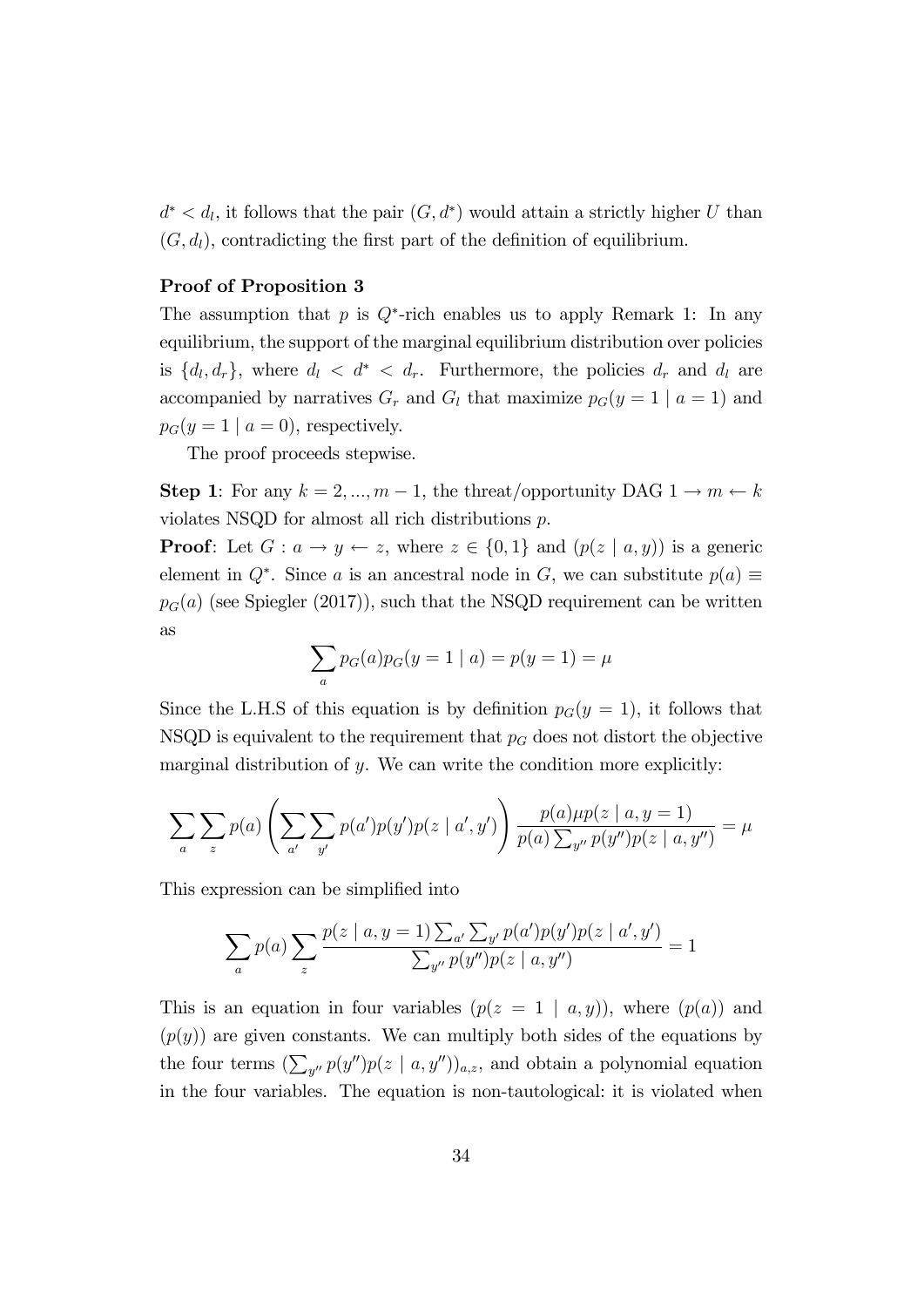$z \approx y + a(1 - y)^{13}$  It is well-known that the Lebesgue measure of the set of solutions of a non-tautological polynomial equation over  $[0,1]^n$  is zero (see Caron and Traynor (2005)). This completes the proof.  $\Box$ 

Thus, for generic  $Q^*$ -rich distributions p, the only DAGs G that can be part of an equilibrium while inducing non-constant  $p_G(y \mid a)$  are the lever DAGs  $a \rightarrow x_i \rightarrow y$ , where  $i = 2, ..., m - 1$ . The narratives that accompany  $d_r$  and  $d_l$  both have this structure, and thus only differ in the value of *i*.  $Q^*$ -richness means that the problem of finding the value of *i* for  $G_r$  is approximated by the following problem:<sup>14</sup>

$$
\max_{(p(z=1|a,y))_{a,y=0,1}\in Q^*} \sum_{z=0,1} p(z \mid a=1)p(y=1 \mid z)
$$
 (10)

$$
= \sum_{z} \left( \sum_{y'} p(y')p(z \mid a = 1, y') \right) \frac{\mu \sum_{a'} p(a')p(z \mid a', y = 1)}{\sum_{y''} \sum_{a''} p(a'')p(y'')p(z \mid a'', y'')}
$$

The problem for  $G_l$  is the same, except that we condition on  $a = 0$  instead of  $a=1$ .

Step 2: The solution to (10) is

$$
p_G(y = 1 | a) = \max \left\{ \frac{\mu}{\mu + p(a)(1 - \mu)}, \frac{\mu(2 - p(a) - \mu)}{1 - \mu p(a)} \right\}
$$

where the left and right arguments are attained at  $q_a^{\vee}$  and  $q_a^{\wedge}$ , respectively. The left argument is weakly higher than the right argument if and only if  $p(a) + \mu \leq 1$ . Denote the solution by  $H_a(\alpha)$ .

Proof: See Appendix II. □

Step 3: The equilibrium is generically unique.

$$
\sum_{a} p_G(a) p_G(y = 1 | a) \approx [1 - \alpha(1 - \mu)][\alpha + (1 - \alpha)\mu] > \mu
$$

<sup>&</sup>lt;sup>13</sup>Suppose z is determined as follows: With probability  $1 - \rho$ ,  $z = y + a(1 - y)$ , and with probability  $\rho$ ,  $z = 0$ . For  $\rho$  sufficiently close to zero,

<sup>&</sup>lt;sup>14</sup>This is only an approximation because we would need to incorporate small perturbations to the distribution of the lever variable if the solution to the maximization problem yields distributions without full support for every realization of a and y.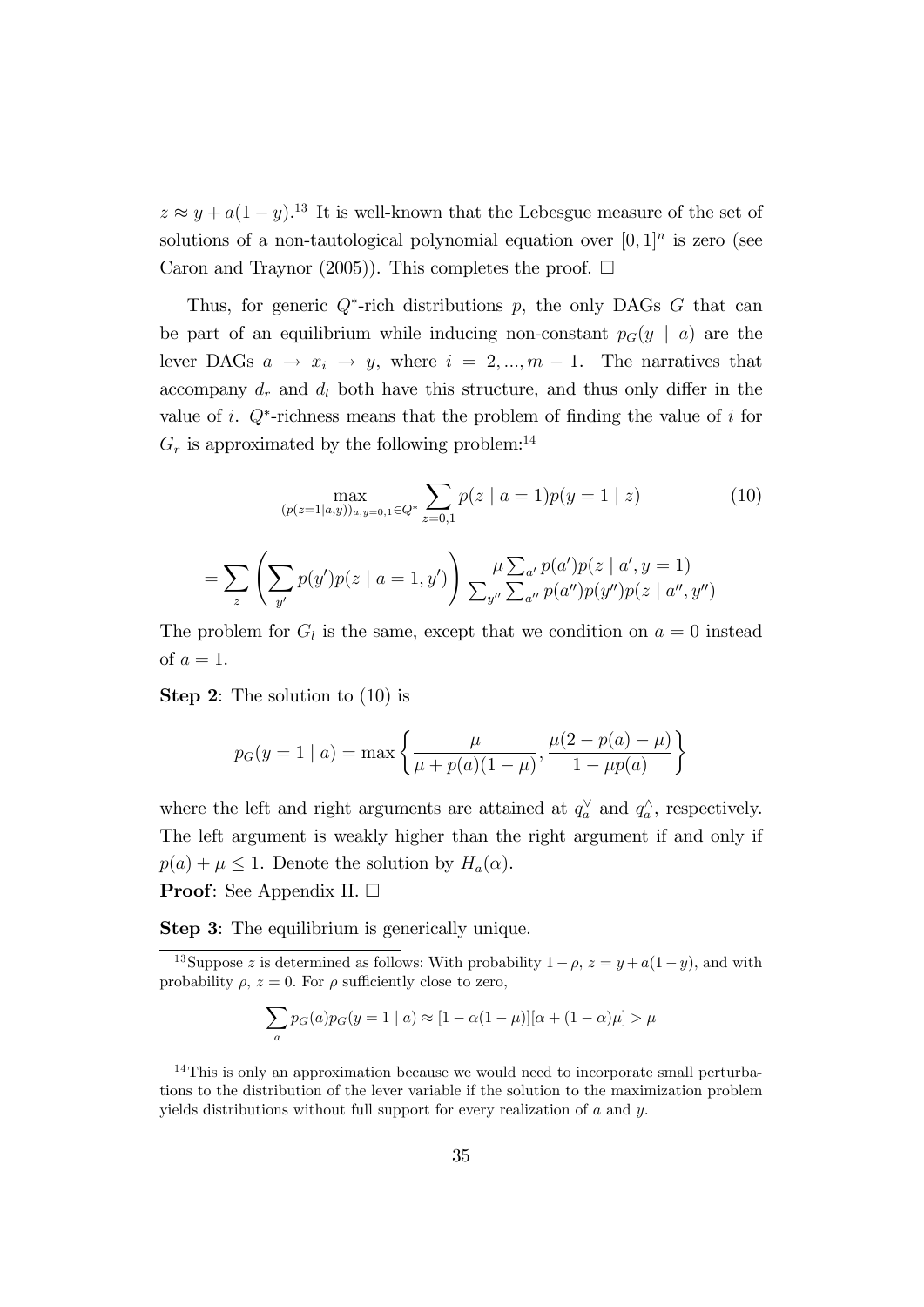**Proof**: By Q<sup>\*</sup>-richness,  $p_{G_r}(y = 1 | a = 1) \approx H_1(\alpha)$  and  $p_{G_l}(y = 1 | a = 1)$  $(0) \approx H_0(\alpha)$ . Use NSQD to define  $p_{G_r}(y=1 \mid a=0)$  and  $p_{G_l}(y=1 \mid a=1)$ in terms of  $H_a(\alpha)$ , and obtain

$$
V(G_r, d; \alpha) \approx \mu \cdot \max \left\{ \frac{d(1-\mu)+\mu}{\alpha(1-\mu)+\mu}, \frac{d(1-\mu)+1-\alpha}{\alpha(1-\mu)+1-\alpha} \right\}
$$
  

$$
V(G_l, d; \alpha) \approx \mu \cdot \max \left\{ \frac{(1-d)(1-\mu)+\mu}{(1-\alpha)(1-\mu)+\mu}, \frac{(1-d)(1-\mu)+\alpha}{(1-\alpha)(1-\mu)+\alpha} \right\}
$$

Consider an equilibrium with some given  $\alpha$ . By definition,

$$
U(G_r, d_r; \alpha) = \max_{d > \alpha} [V(G_r, d; \alpha) - C(d - d^*)]
$$
  

$$
U(G_l, d_l; \alpha) = \max_{d < \alpha} [V(G_l, d; \alpha) - C(d - d^*)]
$$

It is easy to verify that for any fixed d,  $V(G_r, d; \alpha)$  is strictly decreasing with  $\alpha$ , whereas  $V(G_l, d; \alpha)$  is strictly increasing with  $\alpha$ . Consequently, the equation  $U(G_r, d_r; \alpha) = U(G_l, d_l; \alpha)$  that must hold in equilibrium cannot have more than one solution  $\alpha$ . Given  $\alpha$ , the solution of  $G_r$  and  $G_l$  is generically unique, and therefore  $V(G_r, d; \alpha)$  and  $V(G_l, d; \alpha)$  are also pinned down. As a result,  $d_r$  and  $d_l$  are pinned down, which also pins down  $\sigma$ .<sup>15</sup>

<sup>&</sup>lt;sup>15</sup>Here, genericity means that when  $p(a) + \mu = 1$ , there are two lever variables that maximize  $p_G(y = 1 | a = 1)$ ,  $z = ay$  and  $z = y + a(1 - y)$ ; and two lever variables that maximize  $p_G(y = 1|a = 0)$ ,  $x = y(1 - a)$  and  $x = y + (1 - y)(1 - a)$ . For details, see Appendix 2.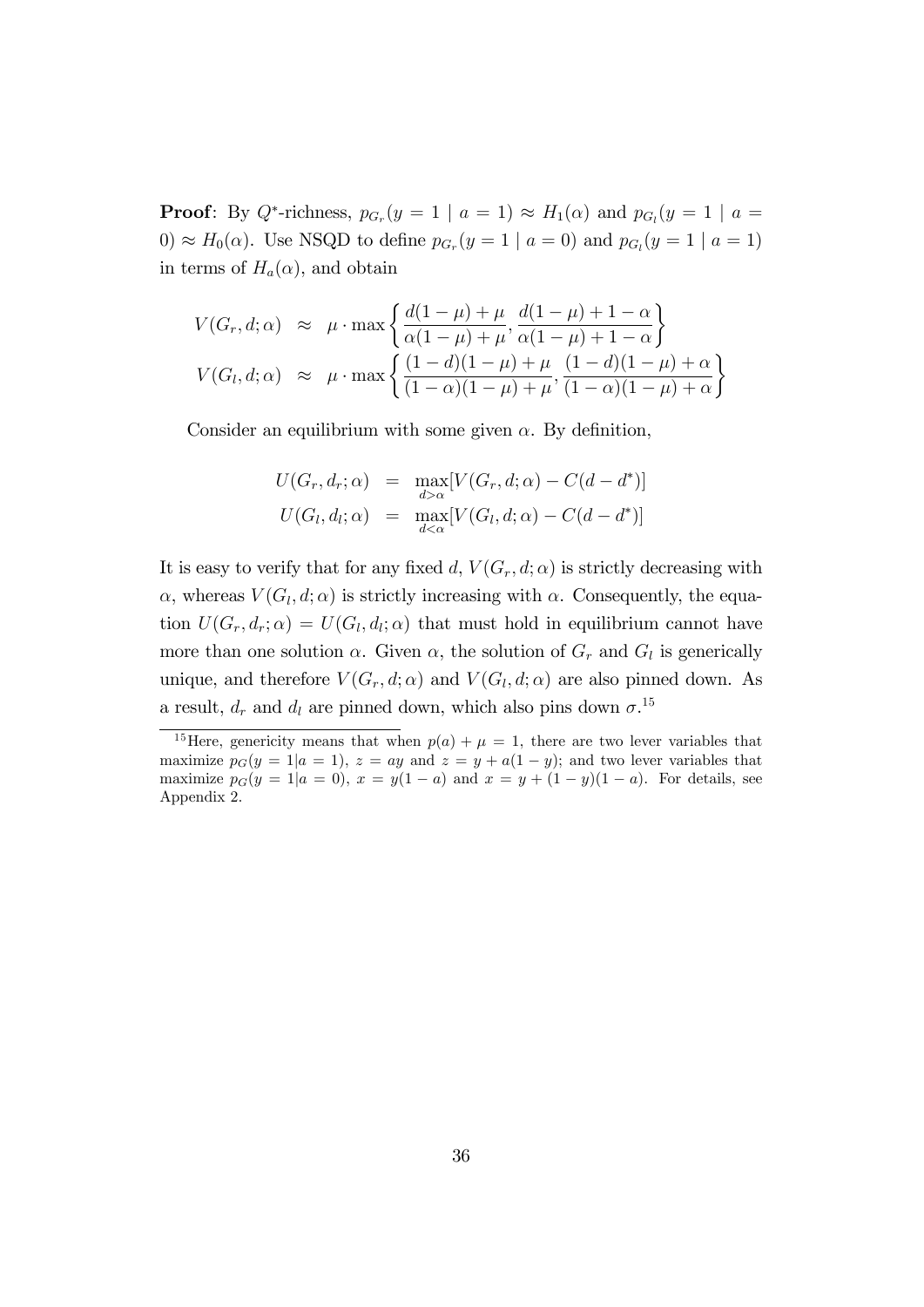### Proof of Remark 2

When C and  $\varepsilon$  are vanishingly low, it must be the case that  $d_r \approx 1$  and  $d_l \approx 0$ , such that

$$
\max\left\{\frac{2-\mu-\alpha}{\alpha(1-\mu)+1-\alpha},\frac{1}{\alpha(1-\mu)+\mu}\right\} \approx \max\left\{\frac{1-\mu+\alpha}{(1-\alpha)(1-\mu)+\alpha},\frac{1}{(1-\alpha)(1-\mu)+\mu}\right\}
$$

The result follows by solving this equation.

### Proof of Claim 3

Let us calculate  $p_G(y = 1 | a, \theta)$  for each of the four available narratives:

$$
p_{G^{RE}}(y = 1 | a, \theta) = p(y = 1 | a, \theta) = \frac{1}{2}(a + \theta)
$$
  
\n
$$
p_{G^n}(y = 1 | a, \theta) = p(y = 1) = \frac{1}{2}[\delta(1 + \alpha_1) + (1 - \delta)\alpha_0]
$$
  
\n
$$
p_{G^d}(y = 1 | a, \theta) = p(y = 1 | \theta) = \frac{1}{2}(\alpha_\theta + \theta)
$$
  
\n
$$
p_{G^e}(y = 1 | a, \theta) = p(y = 1 | a) = \frac{1}{2}[a + p(\theta = 1 | a)]
$$

where

$$
p(\theta = 1 | a = 1) = \frac{\delta \alpha_1}{\delta \alpha_1 + (1 - \delta) \alpha_0}
$$
  

$$
p(\theta = 1 | a = 0) = \frac{\delta (1 - \alpha_1)}{\delta (1 - \alpha_1) + (1 - \delta) (1 - \alpha_0)}
$$

It follows that the net anticipatory utility induced by a policy d coupled with any of the four narratives is:

$$
U(G^{RE}, d \mid \theta) = \frac{1}{2}\theta + \frac{1}{2}d - C(d)
$$
  
\n
$$
U(G^{R}, d \mid \theta) = \frac{1}{2}[\delta(1 + \alpha_1) + (1 - \delta)\alpha_0] - C(d)
$$
  
\n
$$
U(G^{d}, d \mid \theta) = \frac{1}{2}(\alpha_{\theta} + \theta) - C(d)
$$
  
\n
$$
U(G^{e}, d \mid \theta) = \frac{1}{2}d - C(d) + \frac{1}{2}[\frac{\delta\alpha_1 d}{\delta\alpha_1 + (1 - \delta)\alpha_0} + \frac{\delta(1 - \alpha_1)(1 - d)}{\delta(1 - \alpha_1) + (1 - \delta)(1 - \alpha_0)}]
$$

The policy that maximizes net anticipatory utility under  $G<sup>d</sup>$  or  $G<sup>n</sup>$  is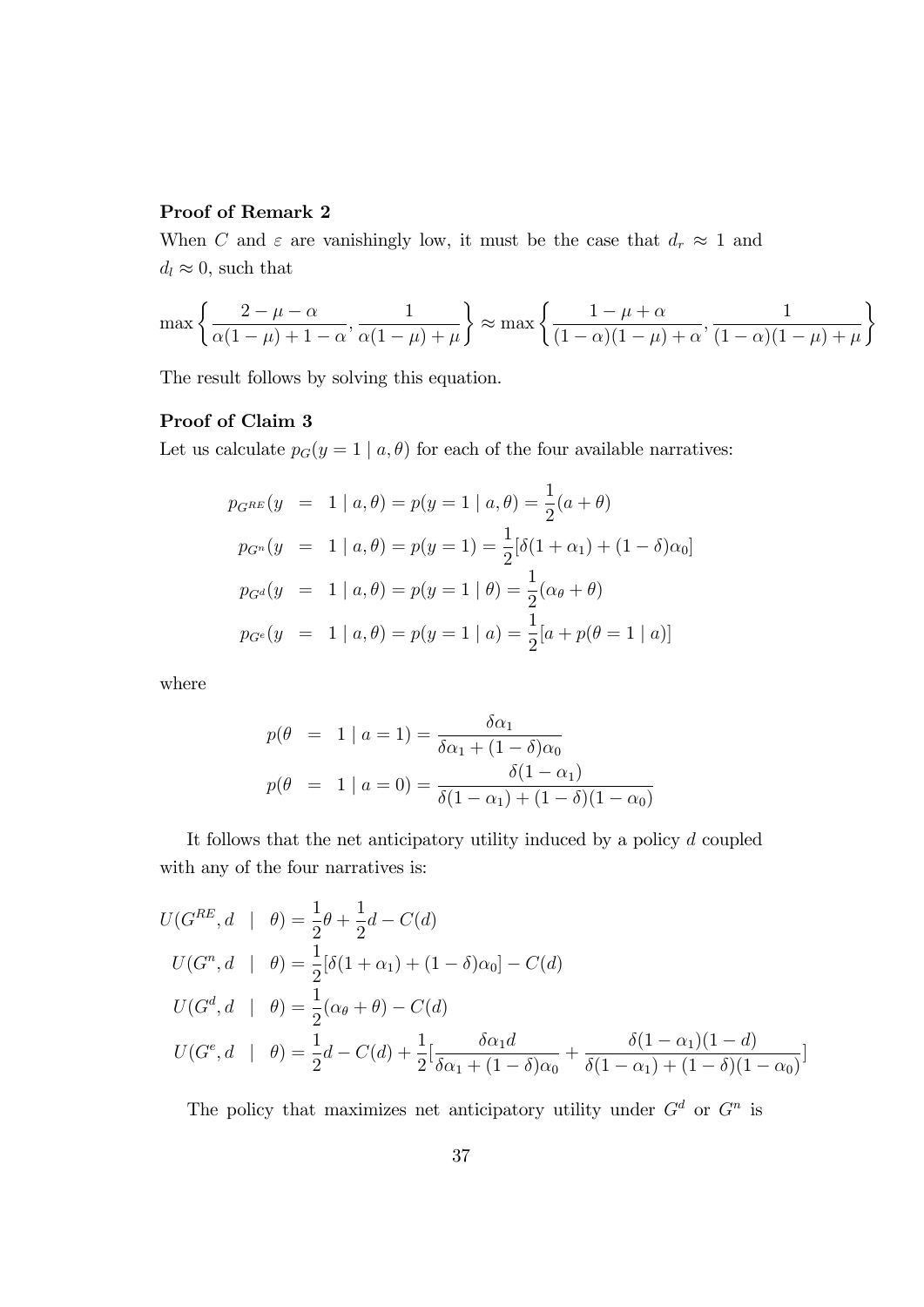$d^* = 0$ . Therefore, if any of these narratives prevails in some state, it must be coupled with  $d = 0$ . Likewise, the policy that maximizes net anticipatory utility under  $G^{RE}$  is  $d^{RE}$ . Therefore, if this narrative prevails in some state, it must be coupled with  $d^{RE}$ . As to the narrative  $G^e$ , the policy  $d^e$  that maximizes net anticipatory utility under this narrative satisfies  $d^e > d^{RE}$  $(d^e < d^{RE})$  whenever  $\alpha_1 > \alpha_0$   $(\alpha_1 < \alpha_0)$ .

Note that it follows from  $C'(1) > 1$  that even under the most optimistic belief that is induced by one of the narratives, the optimal policy would always be strictly below 1. Hence,  $\alpha_{\theta} < 1$  for all  $\theta$ .

Consider the realization  $\theta = 1$ . Suppose  $\alpha_1 = 0$ . Then,

$$
U(G^{RE}, d^{RE} | \theta = 1) = \frac{1}{2} + \max_{d} [\frac{1}{2}d - C(d)] > \frac{1}{2}
$$

whereas

$$
U(Gn, 0 \mid \theta = 1) = \frac{1}{2} [\delta + (1 - \delta)\alpha_0] < \frac{1}{2}
$$
  

$$
U(Gd, 0 \mid \theta = 1) = \frac{1}{2}
$$

In addition, for any d and for all  $\alpha_0$ ,

$$
\frac{1}{2}d \cdot \frac{(1-\delta)(1-\alpha_0)}{\delta + (1-\delta)(1-\alpha_0)} - C(d) + \frac{1}{2} \cdot \frac{\delta}{\delta + (1-\delta)(1-\alpha_0)} < \frac{1}{2}d - C(d) + \frac{1}{2}
$$

which implies that  $U(G^e, d^e | \theta = 1) < U(G^{RE}, d^{RE} | \theta = 1)$ . Therefore,  $(G^{RE}, d^{RE})$  must be the prevailing narrative-policy pair, contradicting the assumption that  $\alpha_1 = 0$ .

It follows that  $\alpha_1 > 0$ . Since for any  $\alpha_0$  and for any d,

$$
\frac{\delta \alpha_1 d}{\delta \alpha_1 + (1 - \delta) \alpha_0} + \frac{\delta (1 - \alpha_1)(1 - d)}{\delta (1 - \alpha_1) + (1 - \delta)(1 - \alpha_0)} < 1 \tag{11}
$$

we have that  $U(G^e, d \mid \theta = 1) < U(G^{RE}, d \mid \theta = 1)$ , and hence,  $G^e$  cannot be a prevailing narrative in  $\theta = 1$ . Likewise, a simple calculation establishes that  $U(G^d, 0 | \theta = 1) > U(G^n, 0 | \theta = 1)$ . Therefore,  $G^n$  is not a prevailing narrative in  $\theta = 1$ .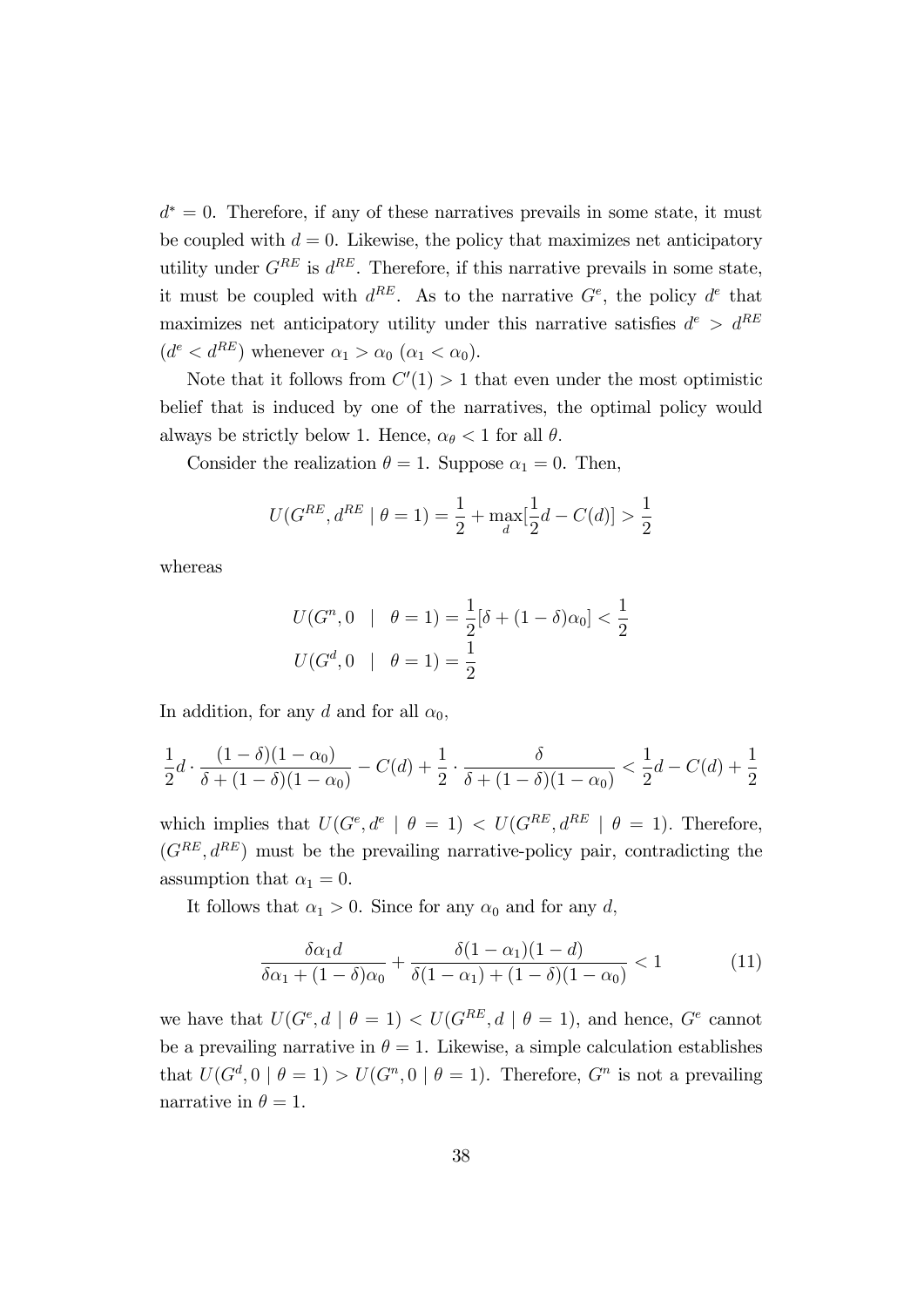It follows that the only narrative-policy pairs that can prevail in  $\theta = 1$ are  $(G^{RE}, d^{RE})$  and  $(G^d, 0)$ . Their induced net anticipatory utility is

$$
U(G^{RE}, d^{RE} \mid \theta = 1) = \frac{1}{2}(d^{RE} + 1) - C(d^{RE})
$$

$$
U(G^d, 0 \mid \theta = 1) = \frac{1}{2}(\alpha_1 + 1)
$$

If  $Supp(\sigma_1) = \{ (G^d, 0) \}$ , then  $\alpha_1 = 0$ , which we have already ruled out. Suppose  $Supp(\sigma_1) = \{ (G^{RE}, d^{RE}) \}.$  Then,  $\alpha_1 = d^{RE}$ , in which case it is obvious that  $U(G^{RE}, d^{RE} | \theta = 1) < U(G^d, 0 | \theta = 1)$ , a contradiction. The only remaining case is that  $Supp(\sigma_1) = \{(G^d, 0), (G^{RE}, d^{RE})\}$ . Then,  $U(G^{RE}, d^{RE} | \theta = 1) = U(G^d, 0 | \theta = 1)$ , which implies  $\alpha_1 = d^{RE} - 2C(d^{RE})$ . The first-order-condition characterization of  $d^{RE}$  and the strict convexity of C ensure that indeed,  $\alpha_1 \in (0, 1)$ . This completes the characterization of  $\sigma_1$ . Note that it is independent of  $\sigma_0$ .

Next, consider the realization  $\theta = 0$ . For any d, the difference,  $U(G^e, d)$  $\theta = 0$ ) –  $U(G^{RE}, d \mid \theta = 0)$ , is equal to half of the L.H.S. of (11), which is positive since  $\alpha_1 > 0$ . Therefore,  $G^{RE}$  cannot be a prevailing narrative in  $\theta = 0$ . Likewise,  $U(G^n, 0 | \theta = 0) > U(G^d, 0 | \theta = 0)$ , and hence,  $G^d$ cannot be a prevailing narrative in  $\theta = 0$ . It follows that in  $\theta = 0$  the only narrative-policy pairs that can prevail are  $(G^e, d^e)$  and  $(G^n, 0)$ , where  $d^e = \arg \max_d U(G^e, d \mid \theta)$  (from the strict convexity of C, this function has a unique maximum).

Let us guess an equilibrium in which  $\alpha_0 = \alpha_1$ . Then  $U(G^e, d \mid \theta = 0)$ 1  $\frac{1}{2}d - C(d) + \frac{1}{2}\delta$ , and the policy that maximizes it is  $d^e = d^{RE}$ . Thus,

$$
U(G^e, d^e \mid \theta = 0) = \frac{1}{2}d^{RE} - C(d^{RE}) + \frac{1}{2}\delta = \frac{1}{2}\alpha_1 + \frac{1}{2}\delta
$$
  

$$
U(G^n, 0 \mid \theta = 0) = \frac{1}{2}[\delta(1 + \alpha_1) + (1 - \delta)\alpha_1] = \frac{1}{2}\alpha_1 + \frac{1}{2}\delta
$$

which is consistent with  $\alpha_0 \in (0, 1)$ .

We next show that there exists no equilibrium with  $\alpha_0 \neq \alpha_1$ . Suppose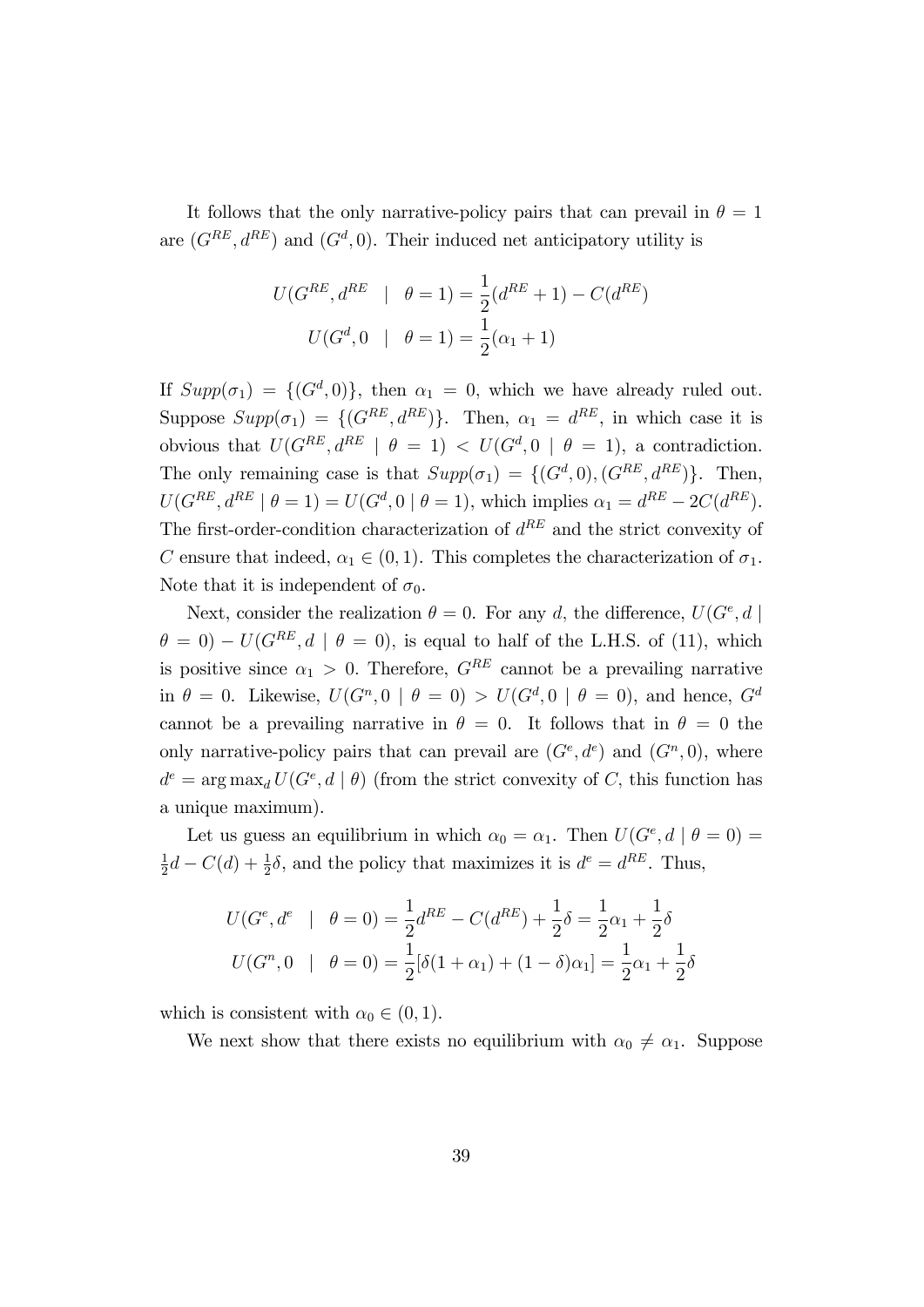first that  $\alpha_1 > \alpha_0$ . Note that

$$
\max_{d} U(G^e, d \mid \theta = 0) \ge U(G^e, \alpha_1 | \theta = 0)
$$
  
= 
$$
\frac{1}{2}\alpha_1 + \frac{1}{2}\delta \left[ \frac{\alpha_1^2}{\delta \alpha_1 + (1 - \delta)\alpha_0} + \frac{(1 - \alpha_1)^2}{1 - \delta \alpha_1 - (1 - \delta)\alpha_0} \right]
$$

We argue that if  $\alpha_0 \neq \alpha_1$  then

$$
\frac{\alpha_1^2}{\delta \alpha_1 + (1 - \delta)\alpha_0} + \frac{(1 - \alpha_1)^2}{1 - \delta \alpha_1 - (1 - \delta)\alpha_0} > 1
$$

A bit of algebra confirms that this inequality is satisfied if and only if  $(\alpha_1 (\alpha_0)^2 > 0$ . Hence, when  $\alpha_0 \neq \alpha_1$ ,

$$
\max_{d} U(G^e, d \mid \theta = 0) \ge U(G^e, \alpha_1 \mid \theta = 0) > \frac{1}{2}\alpha_1 + \frac{1}{2}\delta
$$

But when  $\alpha_0 < \alpha_1$ ,

$$
U(G^{n}, 0 | \theta = 0) < \frac{1}{2} [\delta(1 + \alpha_{1}) + (1 - \delta)\alpha_{1}] = \frac{1}{2}\alpha_{1} + \frac{1}{2}\delta
$$

which implies that  $Supp(\sigma_0) = \{(G^e, d^e)\}\$ , and hence,  $\alpha_0 = d^e$ . But when  $\alpha_1 > \alpha_0$  we know that  $d^e > d^{RE} = \alpha_1$ . This implies that  $\alpha_0 > \alpha_1$ , a contradiction.

Suppose instead that  $\alpha_0 > \alpha_1$ . If  $Supp(\sigma_0) = \{(G^e, d^e)\}\$ , then  $\alpha_0 = d^e$  $d^{RE} = \alpha_1$ , a contradiction. If  $Supp(\sigma_0) = \{(G^n, 0)\}\$ , then  $\alpha_0 = 0 < \alpha_1$ , a contradiction. If  $Supp(\sigma_0) = \{ (G^e, d^e), (G^n, 0) \}$ , then  $\alpha_0$  will be a convex combination of  $d^e < \alpha_1$  and  $d^h = 0$ , which is strictly lower than  $\alpha_1$ . But this contradicts our assumption that  $\alpha_0 > \alpha_1$ .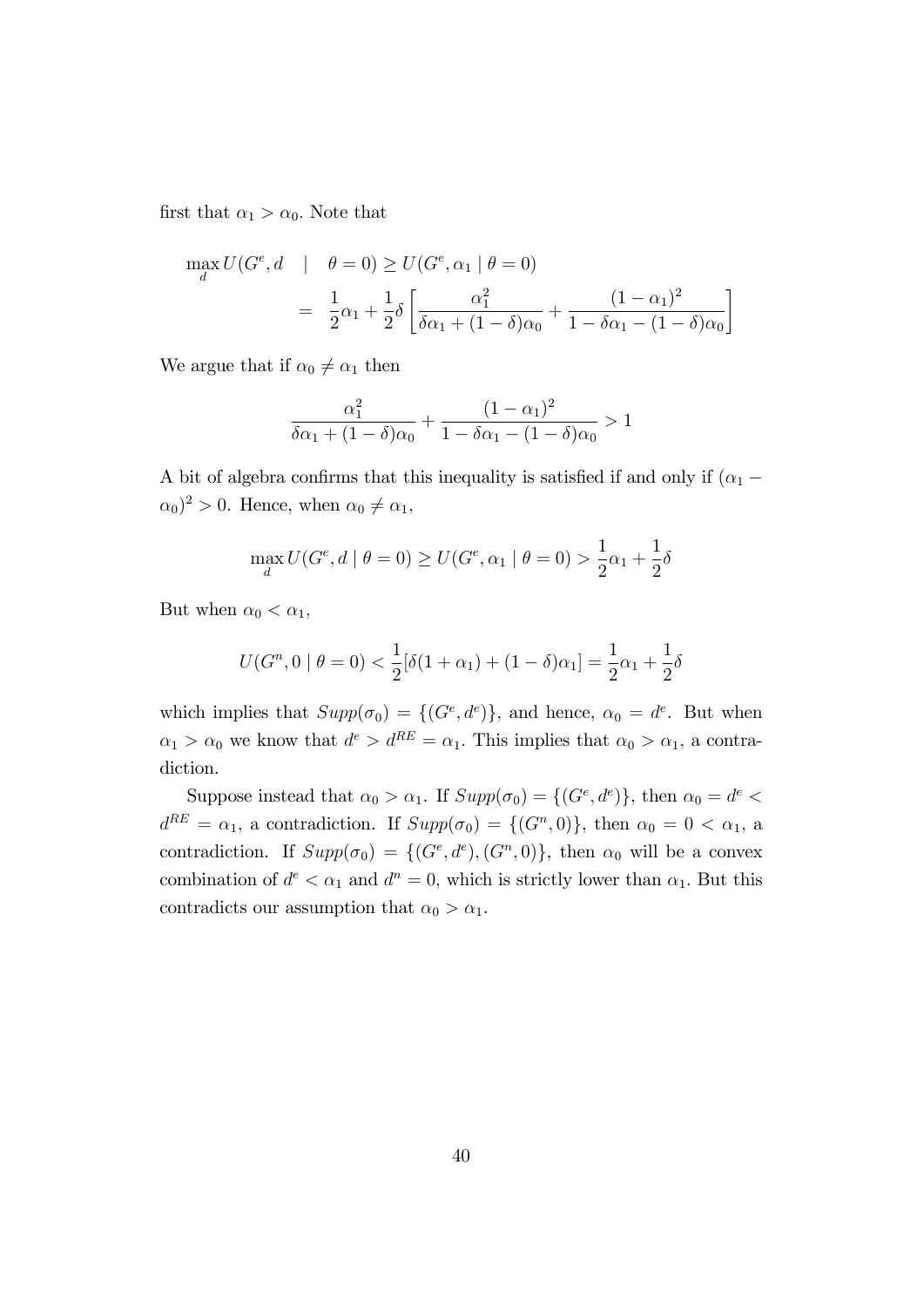# Appendix II: Step 2 in Proof of Proposition 3

Let G be the lever DAG  $a \to x \to y$ . Denote  $p_{ay} \equiv p(x = 1 | a, y)$ . Our objective is to find the maximal values for  $p_G(y = 1 | a = 1)$  and  $p_G(y = 1 |$  $a = 0$ ) subject to the constraint that either  $p_{a^*1} = p_{a^*0} \in \{0, 1\}$  for some  $a^*$ , or  $p_{1,y^*} = p_{0,y^*} \in \{0,1\}$  for some  $y^*$ .

Recall that

$$
p_G(y = 1 | a = 1) = p(x = 1 | a = 1)p(y = 1 | x = 1) + p(x = 0 | a = 1)p(y = 1 | x = 0)
$$

and by NSQD,

$$
p_G(y = 1 | a = 0) = \frac{\mu - \alpha p_G(y = 1 | a = 1)}{1 - \alpha}
$$

Since we are free to choose what outcome of  $x$  to label as 1 or 0, there are four cases to consider.

**Case 1.** Let  $X_{a=1,x=1}$  be the set of lever variables that satisfy  $p_{11} = p_{10} = 1$ . It follows that for every  $x \in X_{a=1,x=1}$ ,  $p(x = 1|a = 1) = 1$  while  $p(x = 0|a = 1)$  $1) = 0.$  Hence,

$$
\max_{x \in X_{a=1,x=1}} p_G(y=1|a=1) = \max_{x \in X_{a=1,x=1}} p(y=1|x=1)
$$

and

$$
\max_{x \in X_{a=1,x=1}} p_G(y=1|a=0) = \frac{\mu - \alpha \min_{x \in X_{a=1,x=1}} p_G(y=1|x=1)}{1-\alpha}
$$

where

$$
p(y = 1|x = 1) = \frac{\alpha\mu + (1 - \alpha)\mu p_{01}}{\alpha\mu + (1 - \alpha)\mu p_{01} + \alpha(1 - \mu) + (1 - \alpha)(1 - \mu)p_{00}}
$$

The R.H.S. of this equation is maximized when  $p_{01} = 1$  and  $p_{00} = 0$ , and it is minimized when  $p_{01} = 0$  and  $p_{00} = 1$ . Therefore,

$$
\max_{x \in X_{a=1,x=1}} p_G(y=1|a=1) = \frac{\mu}{\mu + \alpha(1-\mu)}
$$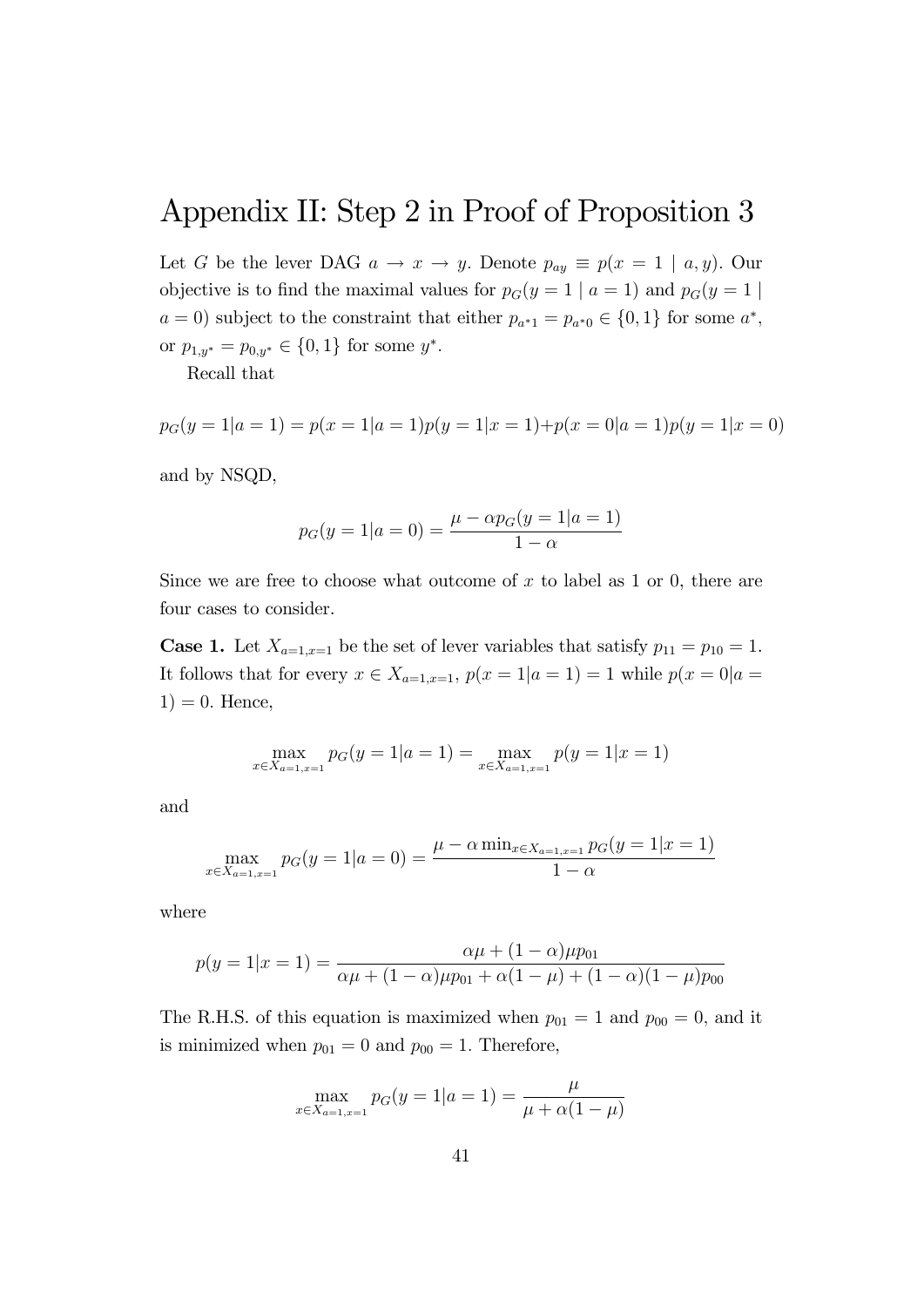where this maximum is attained by  $p_{11} = p_{10} = p_{01} = 1$  and  $p_{00} = 0$  (which is equivalent to a lever variable defined as  $x = y + a(1 - y)$ , while

$$
\max_{x \in X_{a=1,x=1}} p_G(y=1|a=0) = \frac{\mu - \alpha \frac{\alpha \mu}{\alpha + (1-\alpha)(1-\mu)}}{1-\alpha} = \frac{\mu(\alpha+1-\mu)}{1-\mu(1-\alpha)}
$$

where this maximum is attained by  $p_{11} = p_{10} = p_{00} = 1$  and  $p_{01} = 0$  (which is equivalent to a lever variable defined as  $x = a + (1 - a)(1 - y)$ .

**Case 2.** Let  $X_{a=0,x=0}$  be the set of lever variables that satisfy  $p_{01} = p_{00} = 0$ . Hence,

$$
\max_{x \in X_{a=0, x=0}} p_G(y=1|a=0) = \max_{x \in X_{a=0, x=0}} p(y=1|x=0)
$$

and by NSQD,

$$
\max_{x \in X_{a=0, x=0}} p_G(y=1|a=1) = \frac{\mu - (1-\alpha) \min_{x \in X_{a=0, x=0}} p(y=1|x=0)}{\alpha}
$$

where

$$
p(y = 1|x = 0) = \frac{\alpha\mu(1 - p_{11}) + (1 - \alpha)\mu}{\alpha\mu(1 - p_{11}) + (1 - \alpha)\mu + \alpha(1 - \mu)(1 - p_{10}) + (1 - \alpha)(1 - \mu)}
$$
  
= 
$$
\frac{1}{1 + \frac{\alpha(1 - \mu)(1 - p_{10}) + (1 - \alpha)(1 - \mu)}{\alpha\mu(1 - p_{11}) + (1 - \alpha)\mu}}
$$

Since the R.H.S. of this equation *decreases* in  $p_{11}$  and *increases* in  $p_{10}$  we have that

$$
\max_{x \in X_{a=0, x=0}} p_G(y=1|a=0) = \frac{\mu}{\mu + (1-\alpha)(1-\mu)}
$$

which is attained by  $p_{01} = p_{00} = p_{11} = 0$  and  $p_{10} = 1$  (which is equivalent to a lever variable  $x = a(1 - y)$ , while

$$
\max_{x \in X_{a=0, x=0}} p_G(y=1|a=1) = \frac{\mu - (1-\alpha)\frac{(1-\alpha)\mu}{(1-\alpha)\mu + (1-\mu)}}{\alpha} = \frac{\mu(2-\alpha-\mu)}{1-\alpha\mu}
$$

which is attained by  $p_{01} = p_{00} = p_{10} = 0$  and  $p_{11} = 1$  (which is equivalent to a lever variable  $x = ay$ .

**Case 3.** Let  $X_{y=1,x=1}$  be the set of lever variables that satisfy  $p_{01} = p_{11} = 1$ .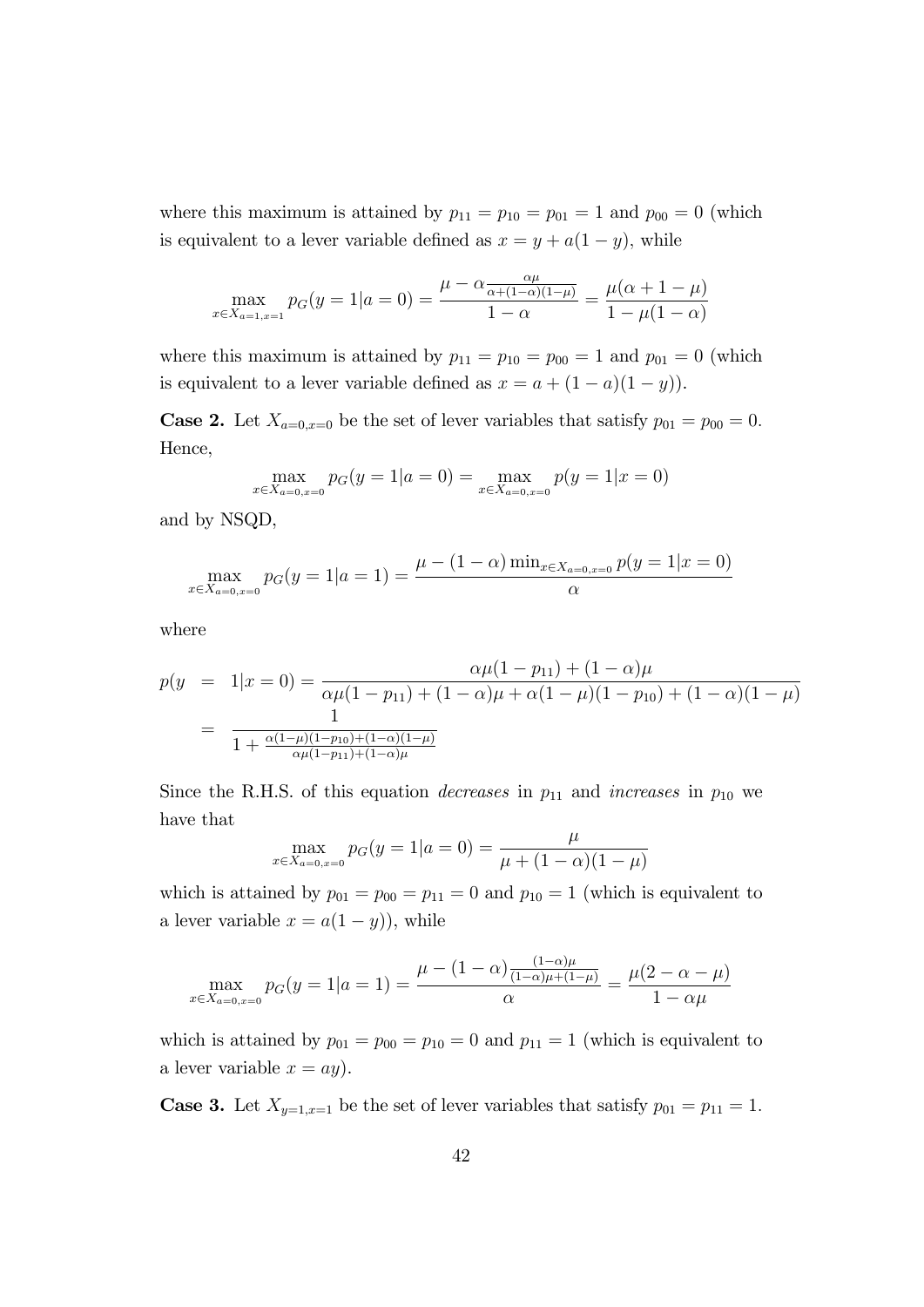Hence,

$$
\max_{x \in X_{y=1,x=1}} p_G(y=1|a=1) = \max_{x \in X_{y=1,x=1}} p(x=1|a=1)p(y=1|x=1)
$$

and by NSQD,

$$
\max_{x \in X_{a=0,x=0}} p_G(y=1|a=0) = \frac{\mu - \alpha \min_{x \in X_{y=1,x=1}} p(x=1|a=1)p(y=1|x=1)}{1-\alpha}
$$

where for  $x \in X_{y=1,x=1}$ ,

$$
p(x = 1|a = 1)p(y = 1|x = 1) = (\mu + (1 - \mu)p_{10}) \cdot \frac{\mu}{\mu + \alpha(1 - \mu)p_{10} + (1 - \alpha)(1 - \mu)p_{00}}
$$

Since the R.H.S. of this equation is *increasing* in  $p_{10}$  and *decreasing* in  $p_{00}$  it follows that

$$
\max_{x \in X_{y=1,x=1}} p_G(y=1|a=1) = \frac{\mu}{\mu + \alpha(1-\mu)}
$$

which is attained by  $p_{01} = p_{11} = p_{10} = 1$  and  $p_{00} = 0$  (which is equivalent to a lever variable  $x = y + a(1 - y)$  whereas,

$$
\min_{x \in X_{y=1,x=1}} p_G(y=1|a=1) = \frac{\mu^2}{\mu + (1-\alpha)(1-\mu)}
$$

which is attained by  $p_{01} = p_{11} = p_{00} = 1$  and  $p_{10} = 0$  (which is equivalent to a lever variable  $x = y + (1 - y)(1 - a)$  such that

$$
\max_{x \in X_{a=0, x=0}} p_G(y=1|a=0) = \frac{\mu}{\mu + (1-\alpha)(1-\mu)}
$$

**Case 4.** Let  $X_{y=0,x=0}$  be the set of lever variables that satisfy  $p_{00} = p_{10} = 0$ . Maximizing  $p_G(y = 1|a = 1)$  is equivalent to minimizing  $1-p_G(y = 0|a = 1)$ . Since  $p(y = 0|x = 1) = 0$  it follows that

$$
p_G(y = 0|a = 1) = p(x = 0|a = 1)p(y = 0|x = 0)
$$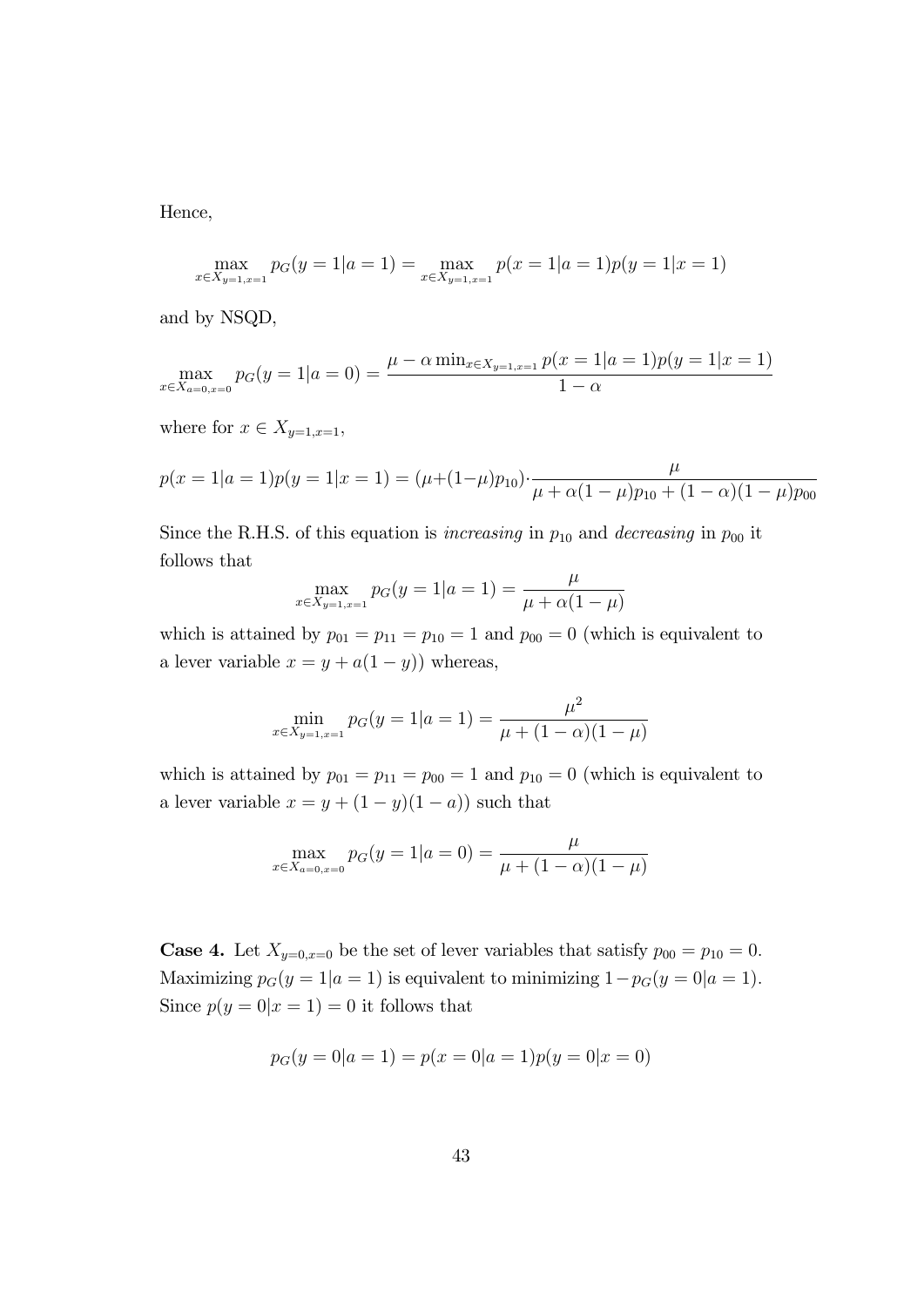where

$$
p(x = 0|a = 1) = \mu(1 - p_{11}) + (1 - \mu) = 1 - \mu p_{11}
$$

and

$$
p(y = 0|x = 0) = \frac{1 - \mu}{1 - \mu + \alpha\mu(1 - p_{11}) + (1 - \alpha)\mu(1 - p_{01})} = \frac{1 - \mu}{1 - \mu(\alpha p_{11} + (1 - \alpha)p_{01})}
$$

Hence, we want to find  $p_{11}$  and  $p_{01}$  that minimize

$$
\frac{(1-\mu)(1-\mu p_{11})}{1-\mu(\alpha p_{11}+(1-\alpha)p_{01})}
$$

This expression *increases* in  $p_{01}$  and *decreases* in  $p_{11}$ . Therefore,

$$
\max_{x \in X_{y=0, x=0}} p_G(y=1|a=1) = 1 - \frac{(1-\mu)^2}{1-\alpha\mu} = \frac{\mu(2-\alpha-\mu)}{1-\alpha\mu}
$$

which is attained by  $p_{10} = p_{00} = p_{01} = 0$  and  $p_{11} = 1$  (which in turn is equivalent to a lever variable  $x = ay$ )

Similarly,

$$
\max_{x \in X_{y=0, x=0}} p_G(y=1|a=0) = 1 - \min_{x \in X_{y=0, x=0}} p_G(y=0|a=0)
$$

where  $p_G(y=0|a=0)$  is equal to

$$
p(x = 0|a = 0)p(y = 0|x = 0) = \frac{(1 - \mu)[(1 - \mu) + \mu(1 - p_{01})]}{(1 - \mu) + (1 - \alpha)\mu(1 - p_{01}) + \alpha\mu(1 - p_{11})}
$$

Since the R.H.S. of this expression *decreases* in  $p_{01}$  and *increases* in  $p_{11}$ , we have that

$$
\max_{x \in X_{y=0,x=0}} p_G(y=1|a=0) = 1 - \frac{(1-\mu)^2}{1-\mu(1-\alpha)} = \frac{\mu(1+\alpha-\mu)}{1-\mu(1-\alpha)}
$$

which is attained by  $p_{10} = p_{00} = p_{11} = 0$  and  $p_{01} = 1$  (which is equivalent to a lever narrative  $x = y(1 - a)$ .

From the above four cases we obtain two candidate lever variables for maximizing  $p_G(y = 1|a = 1)$ :  $x = ay$  and  $x = y + a(1 - y)$ . The latter leads